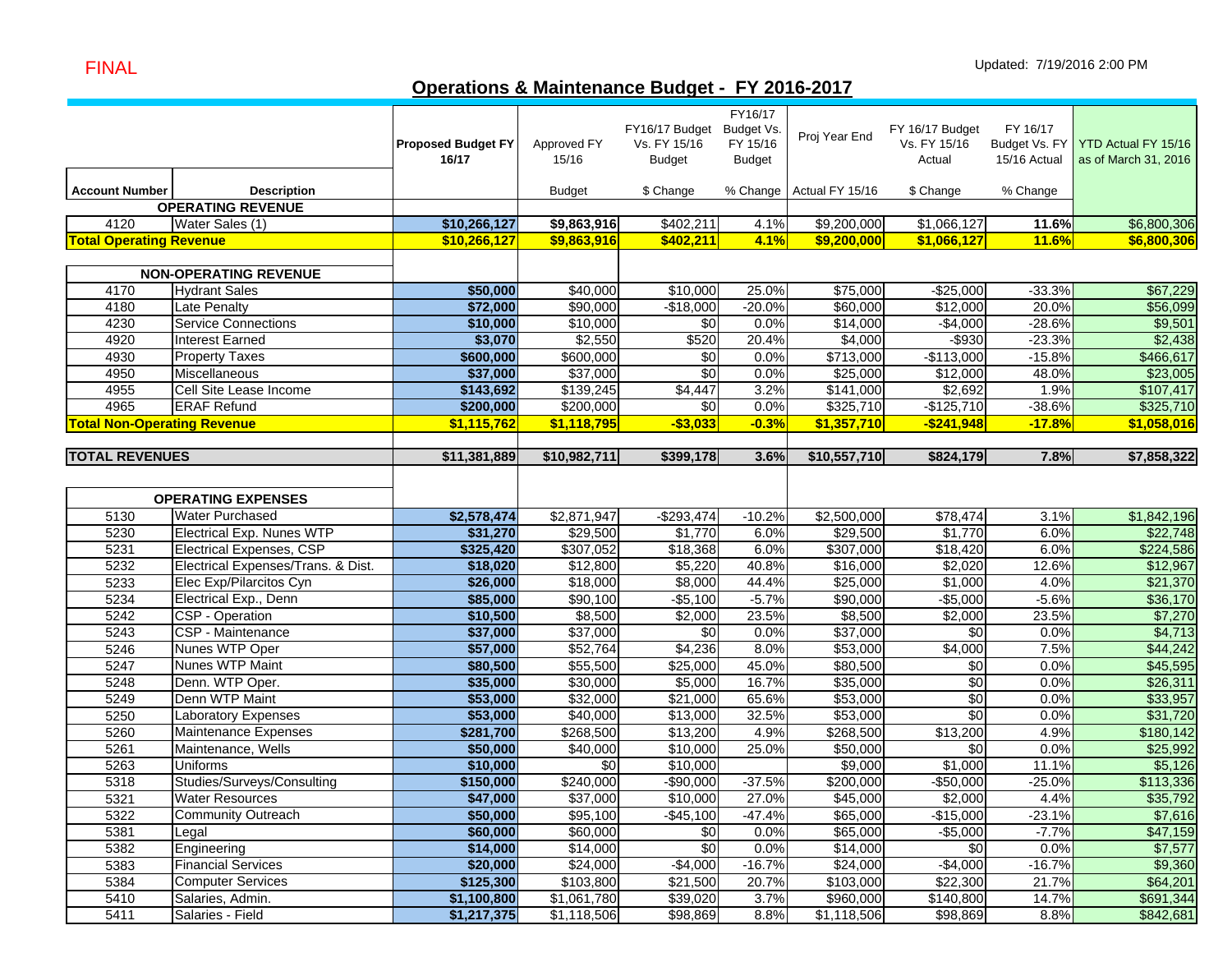FINAL

# **Operations & Maintenance Budget - FY 2016-2017**

|                                 |                                         |                           |                  |                 | FY16/17       |                          |                 |              |                                   |
|---------------------------------|-----------------------------------------|---------------------------|------------------|-----------------|---------------|--------------------------|-----------------|--------------|-----------------------------------|
|                                 |                                         |                           |                  | FY16/17 Budget  | Budget Vs.    | Proj Year End            | FY 16/17 Budget | FY 16/17     |                                   |
|                                 |                                         | <b>Proposed Budget FY</b> | Approved FY      | Vs. FY 15/16    | FY 15/16      |                          | Vs. FY 15/16    |              | Budget Vs. FY YTD Actual FY 15/16 |
|                                 |                                         | 16/17                     | 15/16            | <b>Budget</b>   | <b>Budget</b> |                          | Actual          | 15/16 Actual | as of March 31, 2016              |
| <b>Account Number</b>           | <b>Description</b>                      |                           | <b>Budget</b>    | \$ Change       |               | % Change Actual FY 15/16 | \$ Change       | % Change     |                                   |
| 5420                            | <b>Payroll Taxes</b>                    | \$162,245                 | \$153,056        | \$9,189         | 6.0%          | \$145.000                | \$17,245        | 11.9%        | \$107,613                         |
| 5435                            | <b>Employee Medical Insurance</b>       | \$412,904                 | \$527,457        | $-$ \$114,553   | $-21.7%$      | $\overline{$470,000}$    | $-$57,096$      | $-12.1%$     | \$340,561                         |
| 5436                            | Retiree Medical Insurance               | \$59,976                  |                  | \$59,976        |               | \$55,677                 | \$4,299         | 7.7%         | \$12,832                          |
| 5440                            | <b>Employee Retirement</b>              | \$508,257                 | \$505,321        | \$2,936         | 0.6%          | \$485,000                | \$23,257        | 4.8%         | \$362,846                         |
| 5445                            | SIP 401a Plan                           | \$33,000                  | \$30,000         | \$3,000         | 10.0%         | \$33,000                 | \$0             | 0.0%         | \$0                               |
| 5510                            | Motor Vehicle Exp.                      | \$56,700                  | \$55,650         | \$1,050         | 1.9%          | \$56,000                 | \$700           | 1.3%         | \$32,923                          |
| 5620                            | <b>Office Expenses</b>                  | \$170,775                 | \$164,475        | \$6,300         | 3.8%          | \$173,000                | $-$2,225$       | $-1.3%$      | \$135,068                         |
| 5625                            | Meetings/Training/Seminars              | \$24,000                  | \$24,000         | \$0             | 0.0%          | \$24,000                 | \$0             | 0.0%         | \$12,099                          |
| 5630                            | Insurance                               | \$120,000                 | \$115,000        | \$5,000         | 4.3%          | \$115,000                | \$5,000         | 4.3%         | \$75,930                          |
| 5687                            | Memberships & Subscriptions             | \$74,000                  | \$71,290         | \$2,710         | 3.8%          | \$71,000                 | \$3,000         | 4.2%         | \$41,075                          |
| 5688                            | <b>Election Expense</b>                 | \$0                       | \$25,000         | $-$ \$25,000    | $-100.0%$     | \$0                      | \$0             |              | $\frac{6}{3}$                     |
| 5689                            | <b>Union Expenses</b>                   | \$6,000                   | \$6,000          | \$0             | 0.0%          | \$6,000                  | \$0             | 0.0%         | \$0                               |
| 5700                            | <b>County Fees</b>                      | \$19,000                  | $\sqrt{$17,700}$ | $\sqrt{$1,300}$ | 7.3%          | \$19,000                 | \$0             | 0.0%         | \$16,985                          |
| 5705                            | <b>State Fees</b>                       | \$16,000                  | \$16,000         | \$0             | 0.0%          | \$16,000                 | \$0             | 0.0%         | \$10,982                          |
| <b>Total Operating Expenses</b> |                                         | \$8,179,215               | \$8,358,798      | $-$179,583$     | $-2.2%$       | \$7,878,183              | \$301,032       | 3.8%         | \$5,533,085                       |
|                                 |                                         |                           |                  |                 |               |                          |                 |              |                                   |
|                                 | <b>CAPITAL ACCOUNTS</b>                 |                           |                  |                 |               |                          |                 |              |                                   |
| 5712                            | Existing Bonds - 2006B                  | \$486,426                 | \$485,889        | \$537           | 0.1%          | \$482,492                | \$3,934         | 0.8%         | \$482,492                         |
| 5715                            | Existing Bond-CIEDB 11-099              | \$336,409                 | \$338,024        | $-$1,615$       | $-0.5%$       | \$336,546                | $-$136$         | 0.0%         | \$336,546                         |
| 5716                            | New Bond                                | \$145,203                 | \$0              | \$145,203       |               | \$56,280                 | \$88,923        |              |                                   |
|                                 |                                         |                           |                  |                 |               |                          |                 |              |                                   |
| <b>Total Capital Accounts</b>   |                                         | \$968,039                 | \$823,913        | \$144,126       | 17.5%         | \$875,318                | \$92,721        | 10.6%        | \$819,038                         |
|                                 |                                         |                           |                  |                 |               |                          |                 |              |                                   |
|                                 | <b>TOTAL REVENUE LESS TOTAL EXPENSE</b> | \$2,234,635               | \$1,800,000      | \$434,635       | 24.1%         | \$1,804,209              | \$430,425       | 23.9%        | \$1,506,199                       |

5713**Cont. to CIP & Reserves \$2,234,635** 

**Notes:**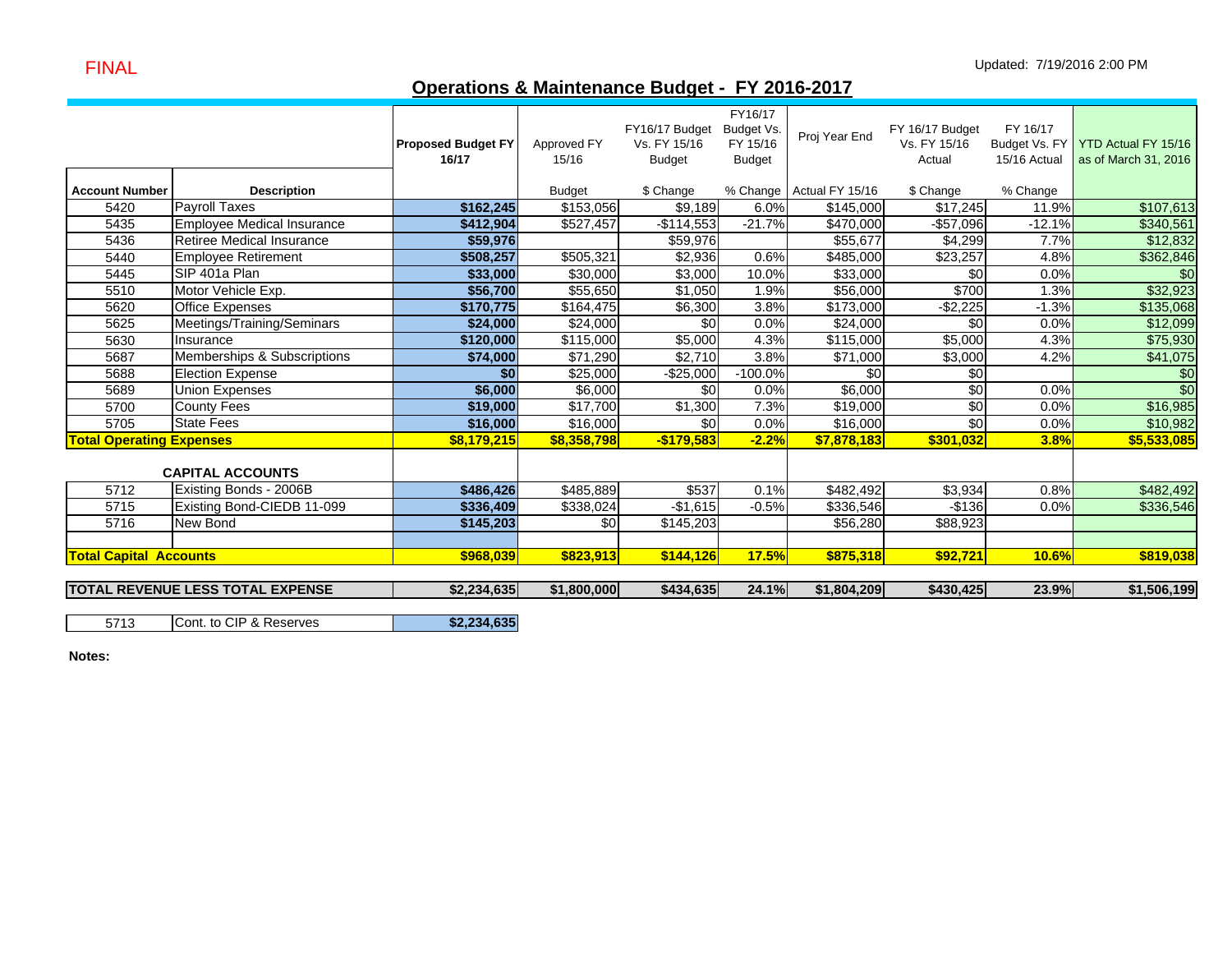#### Budget Worksheet

#### **Fiscal Year 2016/2017**

| Line Item                               |              |      | <b>Amount</b>                   |  |
|-----------------------------------------|--------------|------|---------------------------------|--|
| Acct. No.                               | 4120         |      | <b>Description: Water Sales</b> |  |
| Actual Amount As Of:                    | $31-Mar$     | 2016 | 6,800,306                       |  |
| <b>PROJECTED ACTIVITY to END of FY:</b> |              |      | 2,399,694                       |  |
| Projected YEAR END TOTAL:               |              |      | 9,200,000                       |  |
| <b>PROPOSED Line Item Amount:</b>       | \$10,266,127 |      |                                 |  |

Approved Line Item Amount:

| <b>PREVIOUS YEAR BUDGET:</b>                               |                                                                 | \$9,863,916 |
|------------------------------------------------------------|-----------------------------------------------------------------|-------------|
|                                                            | % Change Actual Year End compared to Proposed Line item amount. | 11.6%       |
| % Change to Previous Year Budget                           | 4.1%                                                            |             |
| Dollar difference between proposed budget & current budget |                                                                 | 402.211     |
| <b>NARRATIVE:</b>                                          | See Worksheet 4120 A for calculations                           |             |

Reflects 12% placeholder for a rate increase (from Prop 218 notice - not to exceed 12%) Water sales reflect 12 month average as of March 2016 - 550 MG

| Jul | Aug | Sep | Oct | Nov | Dec | Totals |
|-----|-----|-----|-----|-----|-----|--------|
| Jan | Feb | Mar | Apr | May | Jun |        |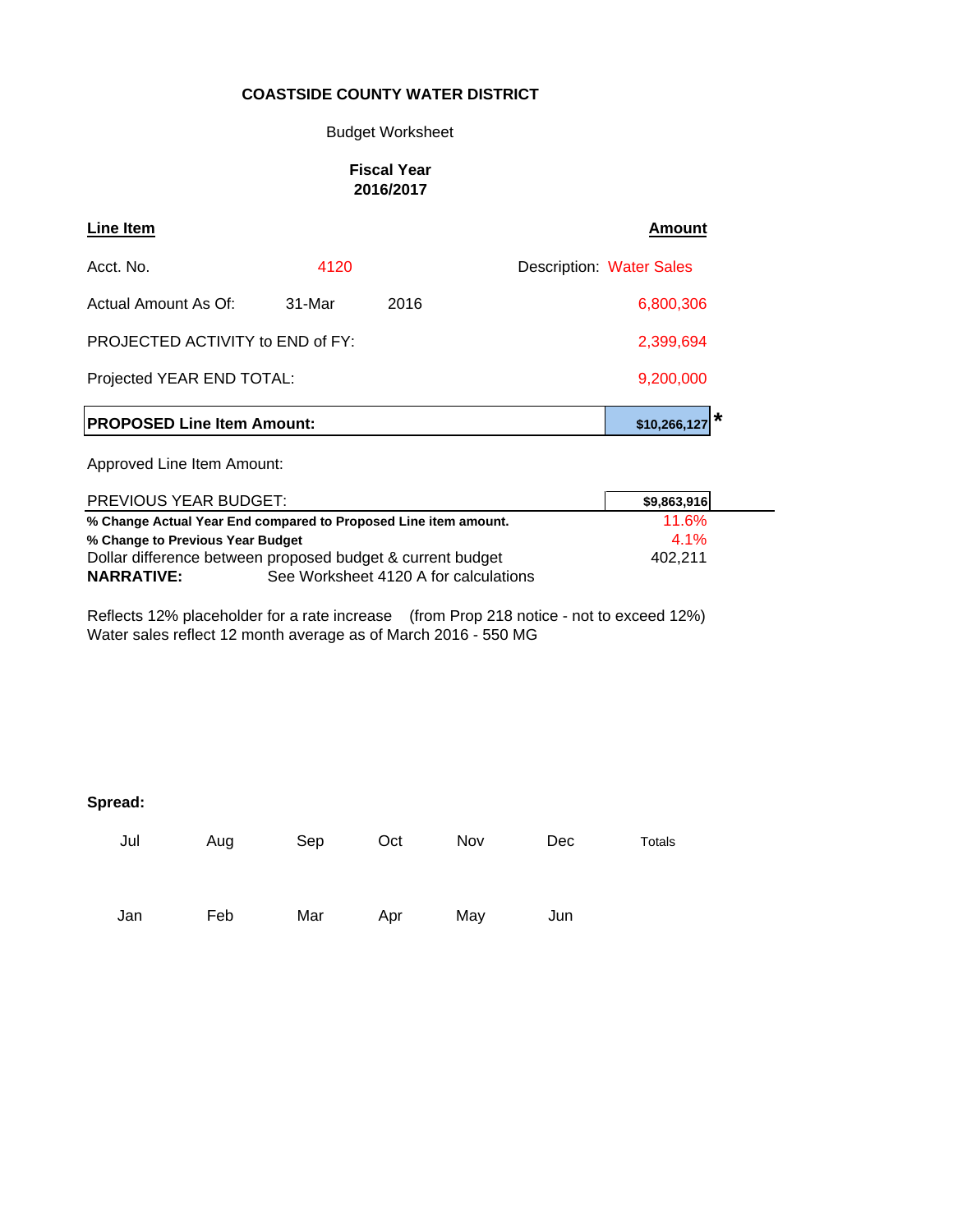#### Budget Worksheet

#### **Fiscal Year 2016/2017**

| Line Item                               |        |      | <b>Amount</b>                     |
|-----------------------------------------|--------|------|-----------------------------------|
| Acct. No.                               | 4170   |      | <b>Description: Hydrant Sales</b> |
| Actual Amount As Of:                    | 31-Mar | 2016 | 67,229                            |
| <b>PROJECTED ACTIVITY to END of FY:</b> | 7,771  |      |                                   |
| Projected YEAR END TOTAL:               | 75,000 |      |                                   |
| <b>PROPOSED Line Item Amount:</b>       |        |      | 50,000                            |

Approved Line Item Amount:

| <b>PREVIOUS YEAR BUDGET:</b>                                    | 40,000     |  |
|-----------------------------------------------------------------|------------|--|
| % Change Actual Year End compared to Proposed Line item amount. | $(33.3\%)$ |  |
| % Change to Previous Year Budget                                | 25.0%      |  |
| Dollar difference between proposed budget & current budget      | 10,000     |  |
| <b>NARRATIVE:</b>                                               |            |  |

Water is taken from designated fire hydrants through portable meters for a variety of reasons. The most common use of this water is for new construction (dust control, earth compaction,etc.). Other uses of water through portable meters result in use for temporary irrigation, failed wells, temporary livestock watering, dust control for non construction purposes, festivals, etc. Water can only be supplied to areas within the District Boundary.

| Jul | Aug | Sep | Oct | Nov | Dec |
|-----|-----|-----|-----|-----|-----|
| Jan | Feb | Mar | Apr | May | Jun |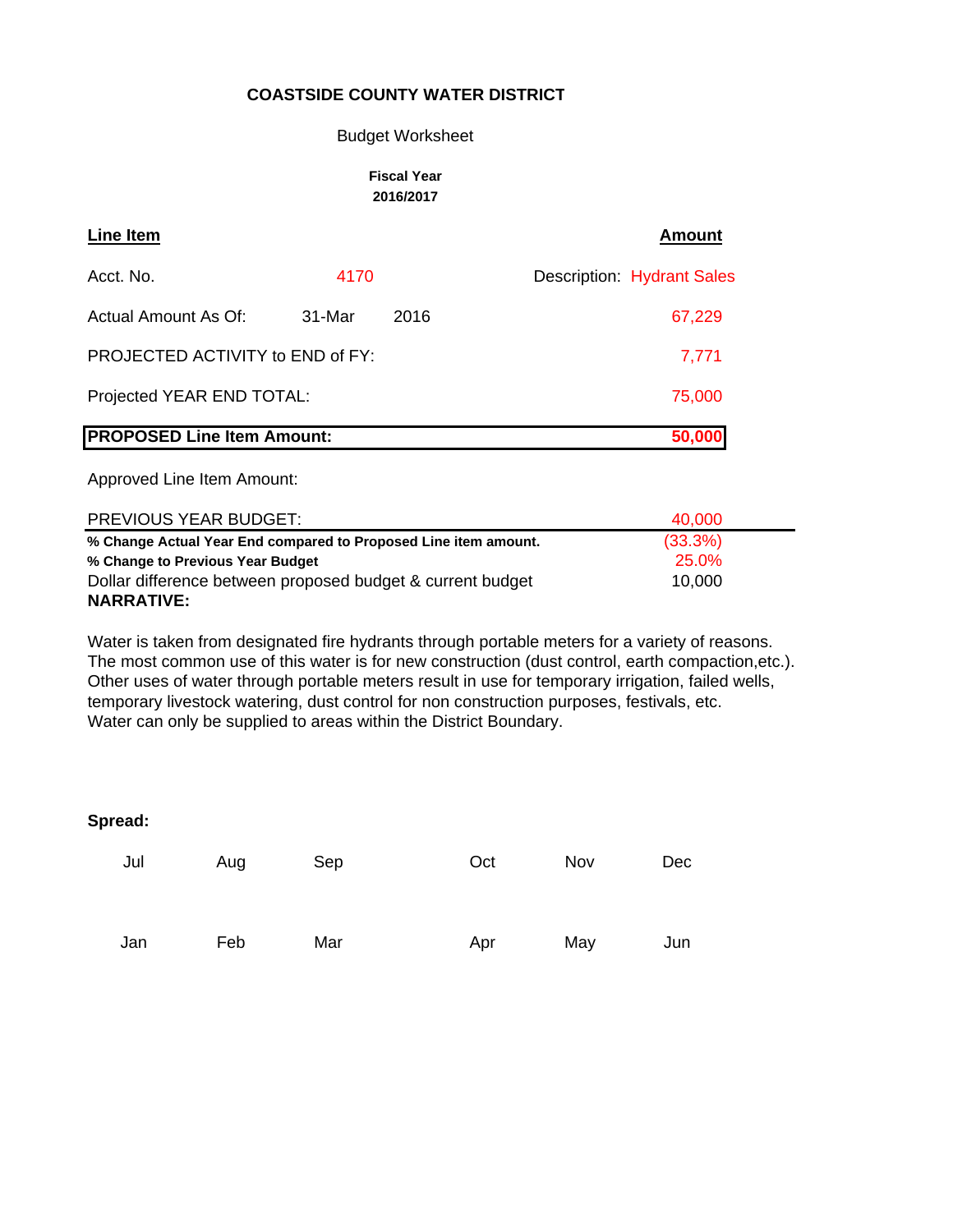# Budget Worksheet

# **Fiscal Year 2016/2017**

| Line Item                         |                            |        | <b>Amount</b>                    |  |  |  |
|-----------------------------------|----------------------------|--------|----------------------------------|--|--|--|
| Acct. No.                         | 4180                       |        | <b>Description: Late Penalty</b> |  |  |  |
| Actual Amount As Of:              | 31-Mar                     | 2016   | 56,099                           |  |  |  |
| PROJECTED ACTIVITY to END of FY:  |                            | 3,901  |                                  |  |  |  |
| Projected YEAR END TOTAL:         |                            | 60,000 |                                  |  |  |  |
| <b>PROPOSED Line Item Amount:</b> |                            | 72,000 |                                  |  |  |  |
|                                   | Approved Line Item Amount: |        |                                  |  |  |  |

| PREVIOUS YEAR BUDGET:                                           | 90,000    |
|-----------------------------------------------------------------|-----------|
| % Change Actual Year End compared to Proposed Line item amount. | 20.0%     |
| % Change to Previous Year Budget                                | 100.0%    |
| Dollar difference between proposed budget & current budget      | $-18.000$ |
| <b>NARRATIVE:</b>                                               |           |

| Jul | Aug | Sep | Oct | Nov | Dec |
|-----|-----|-----|-----|-----|-----|
| Jan | Feb | Mar | Apr | May | Jun |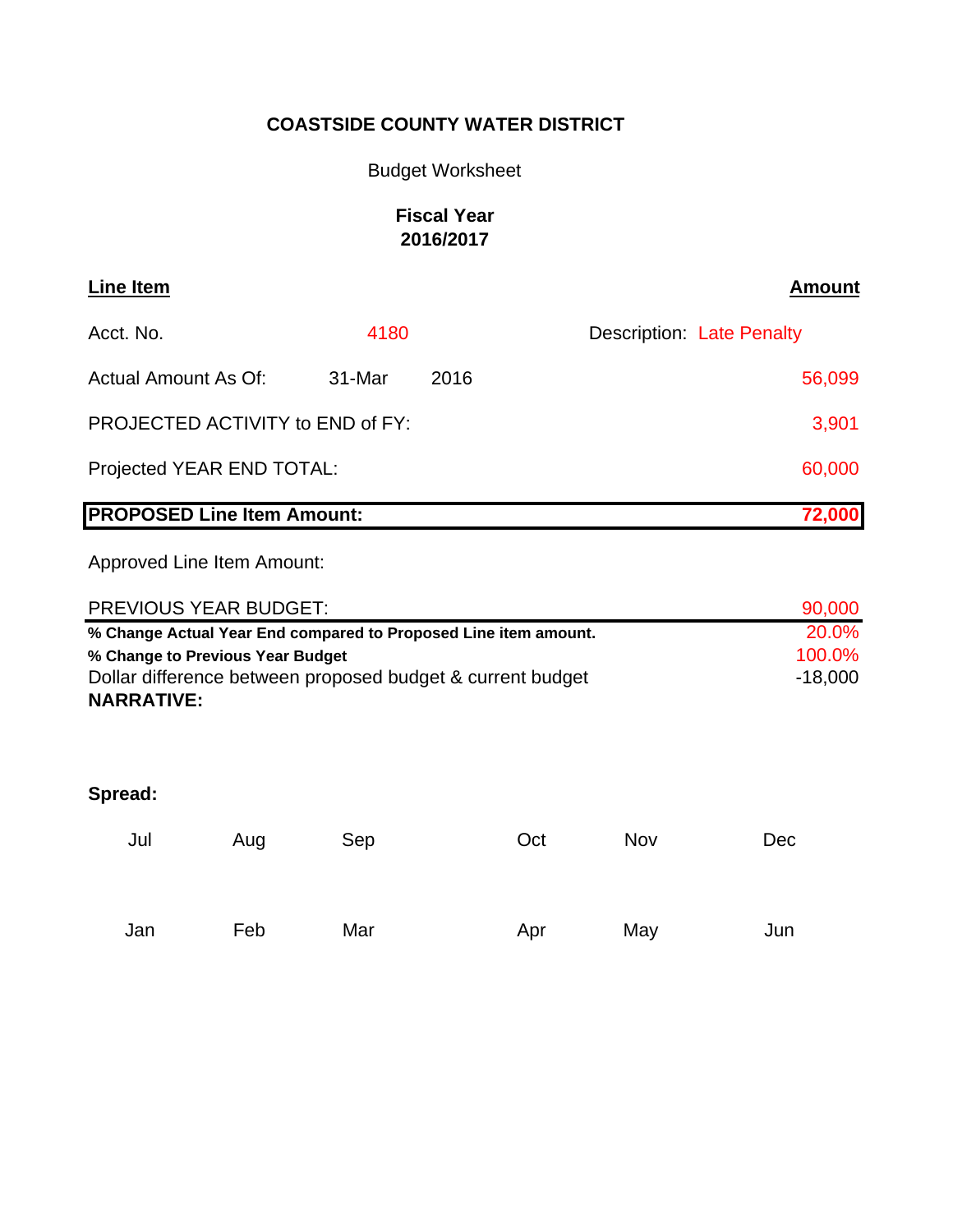## Budget Worksheet

### **Fiscal Year 2016/2017**

| <b>Line Item</b>                        |        |        | <b>Amount</b>                           |
|-----------------------------------------|--------|--------|-----------------------------------------|
| Acct. No.                               | 4230   |        | <b>Description: Service Connections</b> |
| Actual Amount As Of:                    | 31-Mar | 2016   | 9,501                                   |
| <b>PROJECTED ACTIVITY to END of FY:</b> |        |        | 4,499                                   |
| Projected YEAR END TOTAL:               |        |        | 14,000                                  |
| <b>PROPOSED Line Item Amount:</b>       |        | 10,000 |                                         |

Approved Line Item Amount:

| <b>PREVIOUS YEAR BUDGET:</b>                                    | 10.000  |  |
|-----------------------------------------------------------------|---------|--|
| % Change Actual Year End compared to Proposed Line item amount. | (28.6%) |  |
| % Change to Previous Year Budget                                | 0.0%    |  |
| Dollar difference between proposed budget & current budget      |         |  |

## **NARRATIVE:**

The amounts in the account show the labor cost charged to a customer for the installation of a new water service connection. The costs vary with each new installation depending upon the size of the service and how far it is from the distribution pipeline under the street. Cost of materials are not included in this category.

| Labor   |              | \$10,000 |     |     |     |
|---------|--------------|----------|-----|-----|-----|
|         | <b>TOTAL</b> | \$10,000 |     |     |     |
| Spread: |              |          |     |     |     |
| Jul     | Aug          | Sep      | Oct | Nov | Dec |
|         |              |          |     |     |     |
| Jan     | Feb          | Mar      | Apr | May | Jun |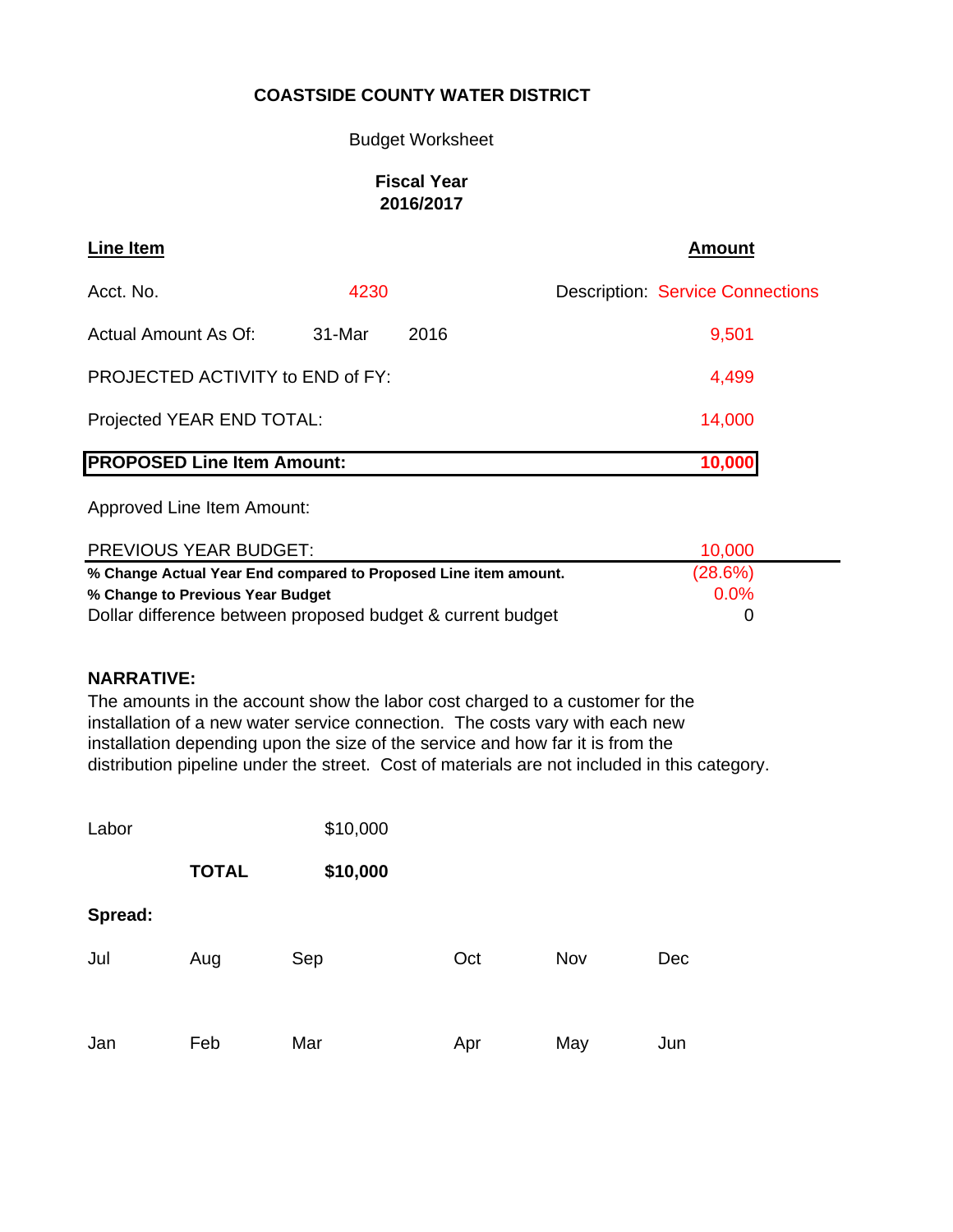Budget Worksheet

## **Fiscal Year 2016/2017**

| Line Item                                                                                                                                                         |                  |           |              |       | <b>Amount</b>                       |             |
|-------------------------------------------------------------------------------------------------------------------------------------------------------------------|------------------|-----------|--------------|-------|-------------------------------------|-------------|
| Acct. No.                                                                                                                                                         | 4920             |           |              |       | <b>Description: Interest Earned</b> |             |
| <b>Actual Amount As Of:</b>                                                                                                                                       | 31-Mar           | 2016      |              |       | 2,438                               |             |
| PROJECTED ACTIVITY to END of FY:                                                                                                                                  |                  |           |              |       | 1,562                               |             |
| Projected YEAR END TOTAL:                                                                                                                                         |                  |           |              |       | 4,000                               |             |
| <b>PROPOSED Line Item Amount:</b>                                                                                                                                 |                  |           |              | \$    | 3,070                               |             |
| Approved Line Item Amount:                                                                                                                                        |                  |           |              |       |                                     |             |
| PREVIOUS YEAR BUDGET:                                                                                                                                             |                  |           |              |       | 2,550                               |             |
| % Change Actual Year End compared to Proposed Line item amount.<br>% Change to Previous Year Budget<br>Dollar difference between proposed budget & current budget |                  |           |              |       | (23.3%)<br>20.4%<br>520             |             |
| <b>NARRATIVE:</b><br>Interest income is derived from cash on deposit with LAIF.                                                                                   |                  |           |              |       |                                     |             |
| <b>Balance</b><br>Cash on<br>1,023,226<br>Deposit                                                                                                                 | Less CSP \$<br>0 | 1,023,226 | $\mathsf{X}$ | 0.30% | $=$                                 | \$<br>3,070 |
| Spread:                                                                                                                                                           |                  |           |              |       |                                     |             |
| Jul<br>Aug                                                                                                                                                        | Sep              |           | Oct          | Nov   | Dec                                 |             |
| Feb<br>Jan                                                                                                                                                        | Mar              |           | Apr          | May   | Jun                                 |             |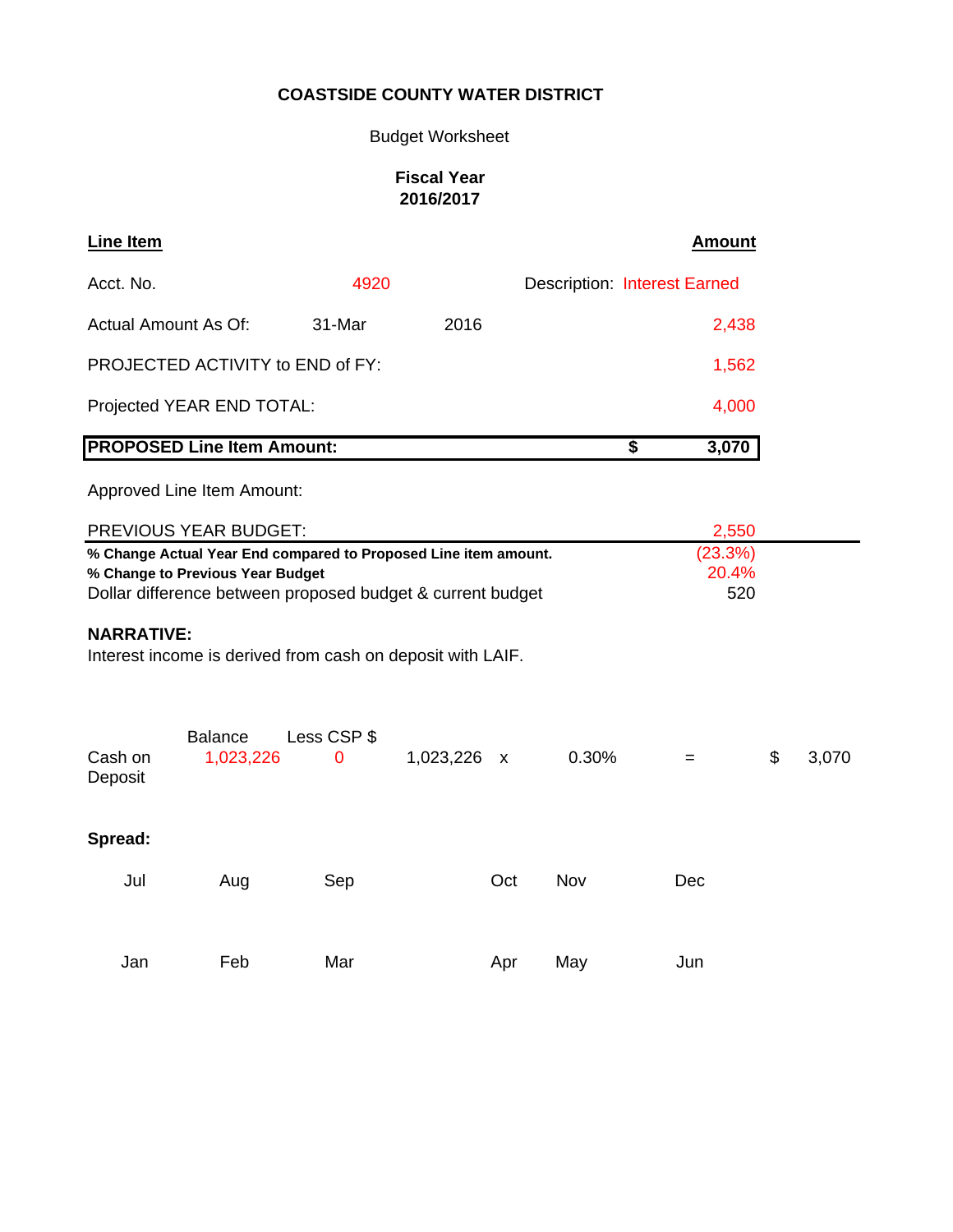# Budget Worksheet

## **Fiscal Year 2016/2017**

| <b>Line Item</b>                                                                                                                                                  |              |        |      |     |              | <b>Amount</b>                  |
|-------------------------------------------------------------------------------------------------------------------------------------------------------------------|--------------|--------|------|-----|--------------|--------------------------------|
| Acct. No.                                                                                                                                                         |              | 4930   |      |     | Description: | <b>Property Taxes</b>          |
| <b>Actual Amount As Of:</b>                                                                                                                                       |              | 31-Mar | 2016 |     |              | 466,617                        |
| PROJECTED ACTIVITY to END of FY:                                                                                                                                  |              |        |      |     |              | 246,383                        |
| Projected YEAR END TOTAL:                                                                                                                                         |              |        |      |     |              | 713,000                        |
| <b>PROPOSED Line Item Amount:</b>                                                                                                                                 |              |        |      |     |              | 600,000                        |
| Approved Line Item Amount:                                                                                                                                        |              |        |      |     |              |                                |
| PREVIOUS YEAR BUDGET:                                                                                                                                             |              |        |      |     |              | 600,000                        |
| % Change Actual Year End compared to Proposed Line item amount.<br>% Change to Previous Year Budget<br>Dollar difference between proposed budget & current budget |              |        |      |     |              | (15.8%)<br>0.0%<br>$\mathbf 0$ |
| <b>NARRATIVE:</b>                                                                                                                                                 |              |        |      |     |              |                                |
| Projected CCWD portion of unsecured/secured Property Tax                                                                                                          |              |        |      |     |              | \$600,000                      |
|                                                                                                                                                                   | <b>TOTAL</b> |        |      |     |              | \$600,000                      |
|                                                                                                                                                                   |              |        |      |     |              |                                |
| Spread:                                                                                                                                                           |              |        |      |     |              |                                |
| Jul                                                                                                                                                               | Aug          | Sep    |      | Oct | Nov          | Dec                            |
| Jan                                                                                                                                                               | Feb          | Mar    |      | Apr | May          | Jun                            |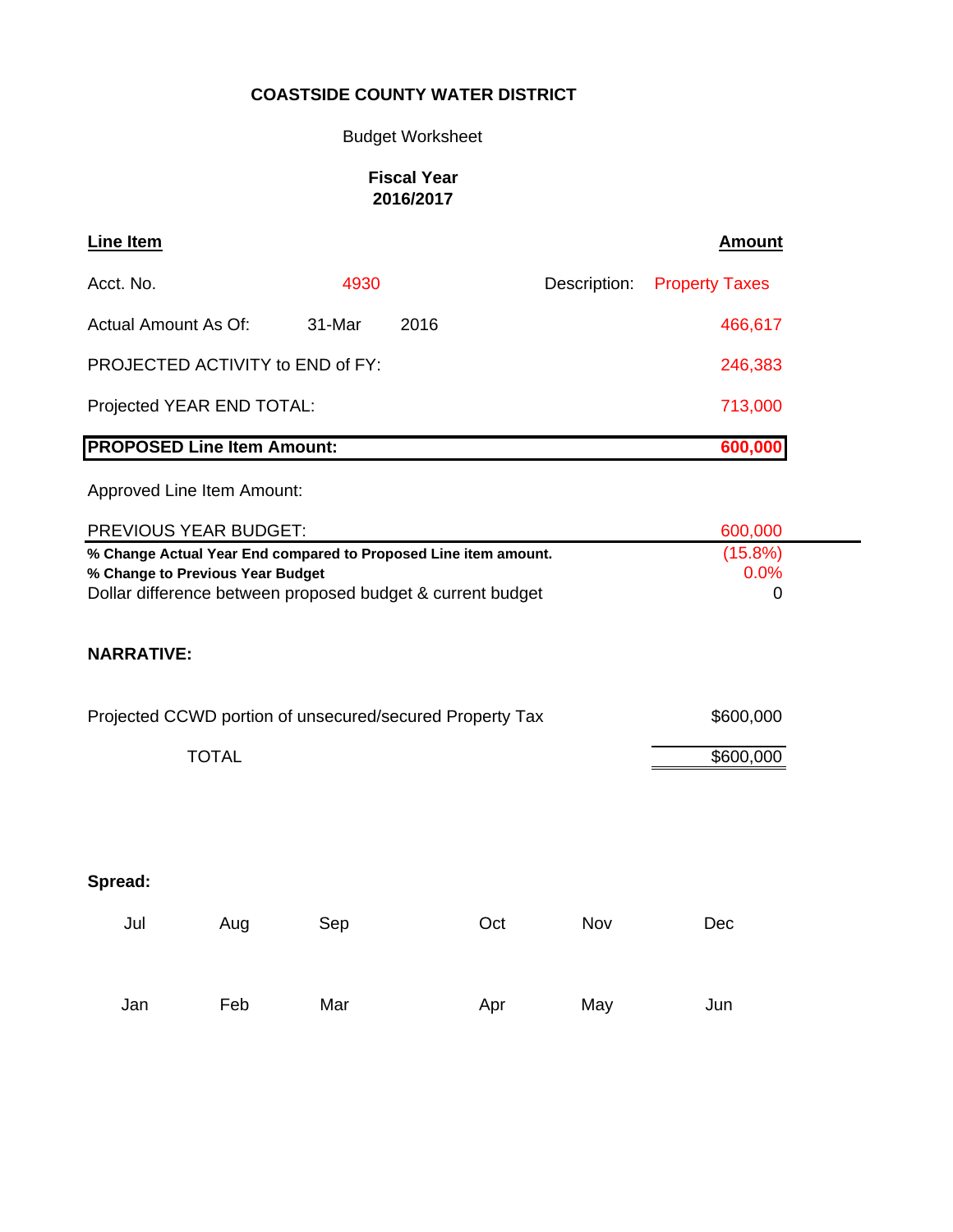#### Budget Worksheet

#### **Fiscal Year 2016/2017**

| Line Item                               |        |      | <b>Amount</b>              |
|-----------------------------------------|--------|------|----------------------------|
| Acct. No.                               | 4950   |      | Description: Miscellaneous |
| Actual Amount As Of:                    | 31-Mar | 2016 | 23,005                     |
| <b>PROJECTED ACTIVITY to END of FY:</b> | 1,995  |      |                            |
| Projected YEAR END TOTAL:               | 25,000 |      |                            |
| <b>PROPOSED Line Item Amount:</b>       |        |      | 37,000                     |

Approved Line Item Amount:

| PREVIOUS YEAR BUDGET:                                           | 37,000  |  |
|-----------------------------------------------------------------|---------|--|
| % Change Actual Year End compared to Proposed Line item amount. | 48.0%   |  |
| % Change to Previous Year Budget                                | $0.0\%$ |  |
| Dollar difference between proposed budget & current budget      |         |  |
| NADDATIVE.                                                      |         |  |

#### **NARRATIVE:**

Revenue from disposal of excess equipment, vehicles and reimbursement of expense line items, in addition to the identified sources, are entered into the Miscellaneous Sales account line item, such as: returned check fees, re-connect fees, copies of documents, reimbursement of repairs., etc…)

Skylawn Memorial Park reimburses the District for pumping when the District is not operating the Crystal Springs Pump Station for benefit of the District.

|         |     |               |     | FY 15/16 |     |
|---------|-----|---------------|-----|----------|-----|
|         |     | Skylawn       |     | 25,000   |     |
|         |     | Miscellaneous |     | 12,000   |     |
|         |     |               |     | 37,000   |     |
| Spread: |     |               |     |          |     |
| Jul     | Aug | Sep           | Oct | Nov      | Dec |
| Jan     | Feb | Mar           | Apr | May      | Jun |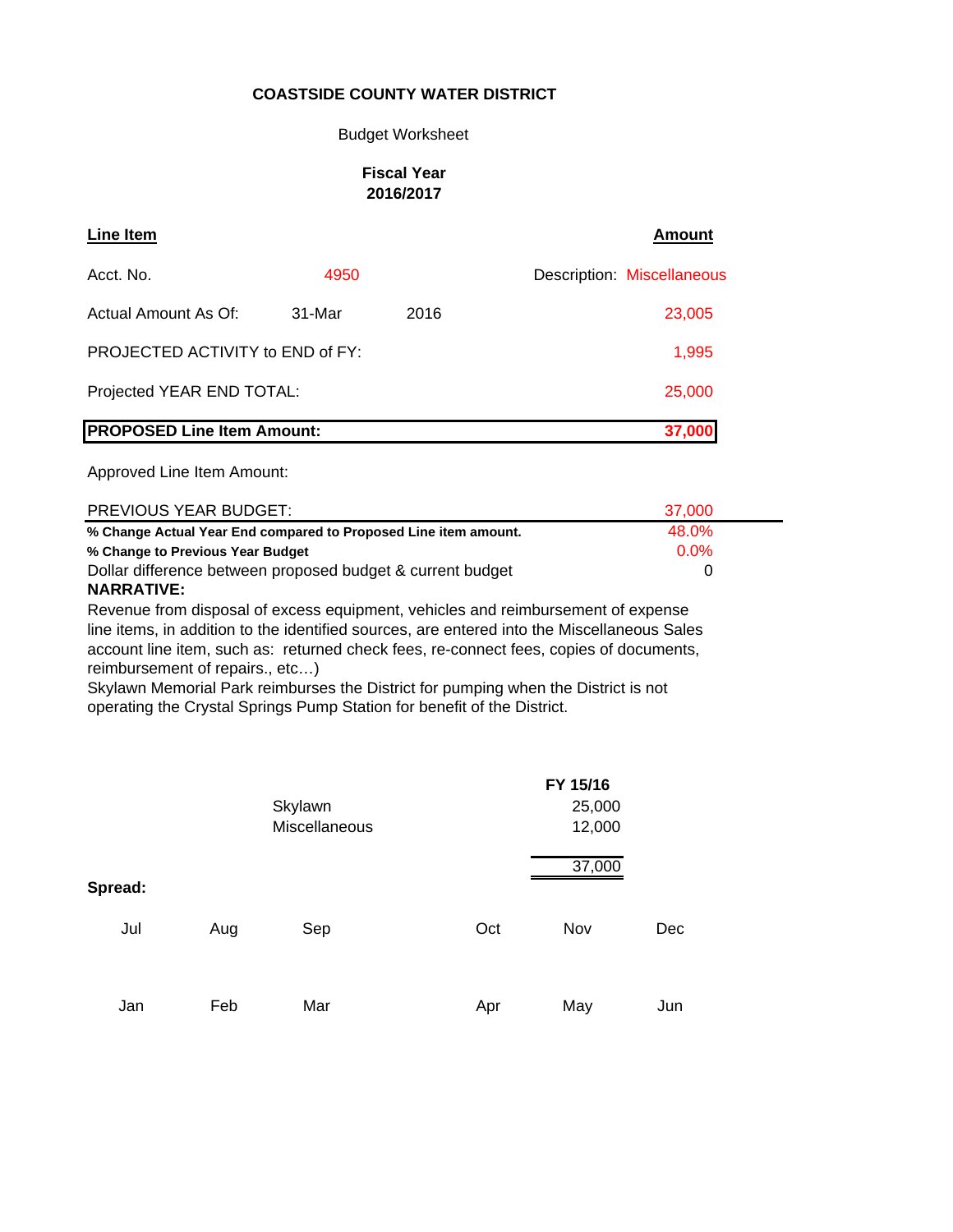## Budget Worksheet

#### **Fiscal Year 2016/2017**

| Line Item                                                                               |                     |                                                                                                                                    |                                                            | <b>Amount</b>                                                         |                                     |  |
|-----------------------------------------------------------------------------------------|---------------------|------------------------------------------------------------------------------------------------------------------------------------|------------------------------------------------------------|-----------------------------------------------------------------------|-------------------------------------|--|
| Acct. No.                                                                               |                     | 4955                                                                                                                               |                                                            |                                                                       | Description: Cell Site Lease Income |  |
| Actual Amount As Of:                                                                    |                     | 31-Mar                                                                                                                             | 2016                                                       |                                                                       | 107,417                             |  |
| PROJECTED ACTIVITY to END of FY:                                                        |                     |                                                                                                                                    |                                                            | 33,583                                                                |                                     |  |
| Projected YEAR END TOTAL:                                                               |                     |                                                                                                                                    |                                                            |                                                                       | 141,000                             |  |
| <b>PROPOSED Line Item Amount:</b>                                                       |                     |                                                                                                                                    |                                                            | 143,692                                                               |                                     |  |
| Approved Line Item Amount:                                                              |                     |                                                                                                                                    |                                                            |                                                                       |                                     |  |
| PREVIOUS YEAR BUDGET:                                                                   |                     |                                                                                                                                    |                                                            |                                                                       | 139,245                             |  |
| % Change to Previous Year Budget<br><b>NARRATIVE:</b><br>Revenue from Cell Site Leasing |                     |                                                                                                                                    | Dollar difference between proposed budget & current budget |                                                                       | 3.2%<br>4,447                       |  |
| Sub-Account                                                                             | Verizon (Nunes WTP) | Sprint Spectrum Lease (Carter Hill)<br>Sprint Spectrum Lease (Alves Tank)<br>T Mobile (Miramontes Tank)<br>T Mobile (Miramar Tank) |                                                            | FY 16/17<br>29,064<br>29,064<br>28,424<br>28,424<br>28,716<br>143,692 |                                     |  |
| Spread:                                                                                 |                     |                                                                                                                                    |                                                            |                                                                       |                                     |  |
| Jul                                                                                     | Aug                 | Sep                                                                                                                                | Oct                                                        | Nov                                                                   | Dec                                 |  |
| Jan                                                                                     | Feb                 | Mar                                                                                                                                | Apr                                                        | May                                                                   | Jun                                 |  |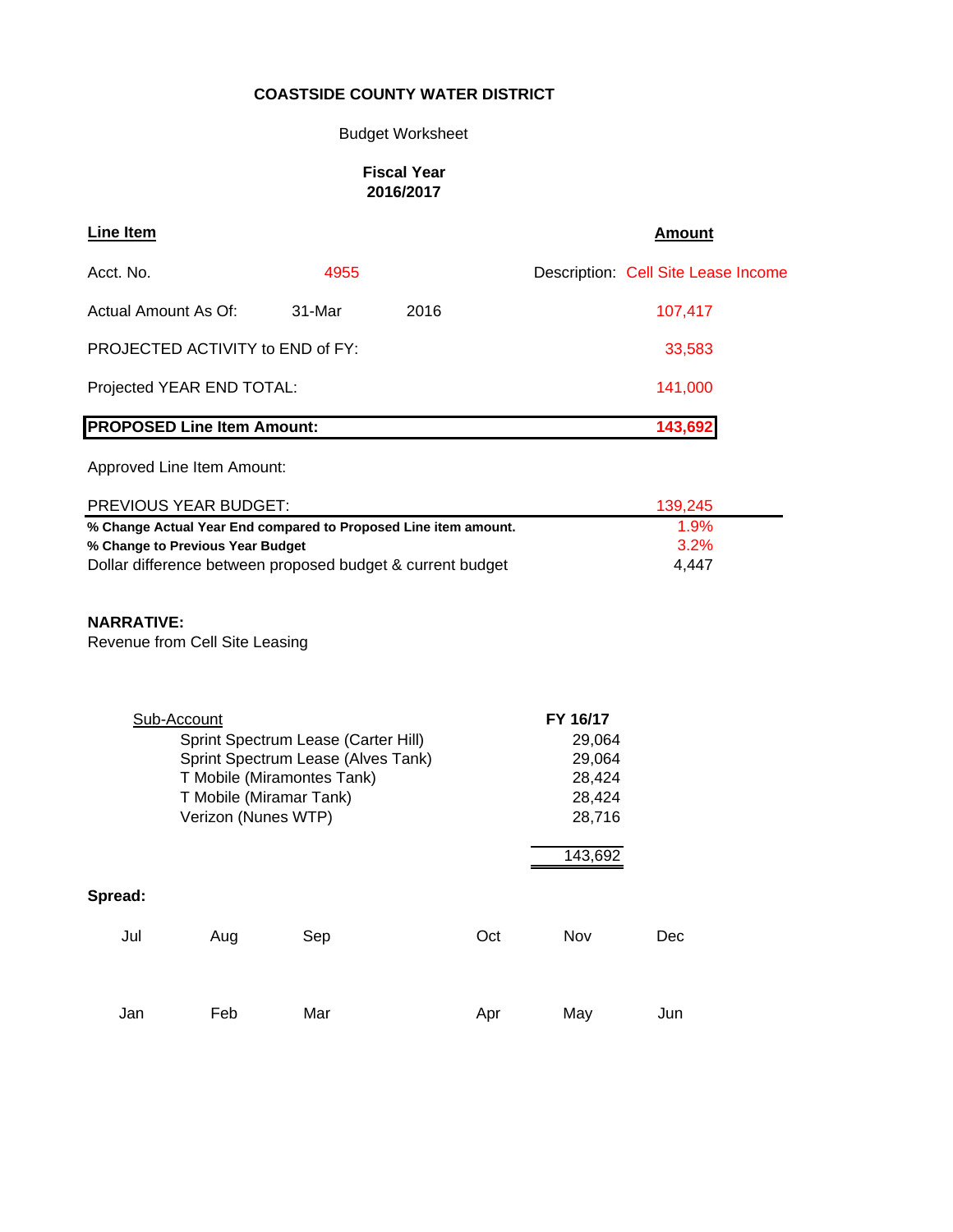#### Budget Worksheet

#### **Fiscal Year 2016/2017**

| Line Item                         |        |      |              | Amount             |
|-----------------------------------|--------|------|--------------|--------------------|
| Acct. No.                         | 4965   |      | Description: | <b>ERAF Refund</b> |
| Actual Amount As Of:              | 31-Mar | 2016 |              | 325,710            |
| PROJECTED ACTIVITY to END of FY:  |        |      | $\mathbf{0}$ |                    |
| Projected YEAR END TOTAL:         |        |      |              | 325,710            |
| <b>PROPOSED Line Item Amount:</b> |        |      |              | 200,000            |

Approved Line Item Amount:

| PREVIOUS YEAR BUDGET:                                           | 200,000    |
|-----------------------------------------------------------------|------------|
| % Change Actual Year End compared to Proposed Line item amount. | $(38.6\%)$ |
| % Change to Previous Year Budget                                | $0.0\%$    |
| Dollar difference between proposed budget & current budget      |            |

#### **NARRATIVE:**

Educational Revenue Augmentation Fund (ERAF). ERAF was established in 1992 to redirect property tax revenues from cities, counties and special districts to public education programs. Once the school districts & programs are paid the maximum allowable under law, the law requires the excess to be refunded to the local taxing jurisdiction that contributed to ERAF.

| Jul | Aug | Sep | Oct | Nov | Dec |
|-----|-----|-----|-----|-----|-----|
| Jan | Feb | Mar | Apr | May | Jun |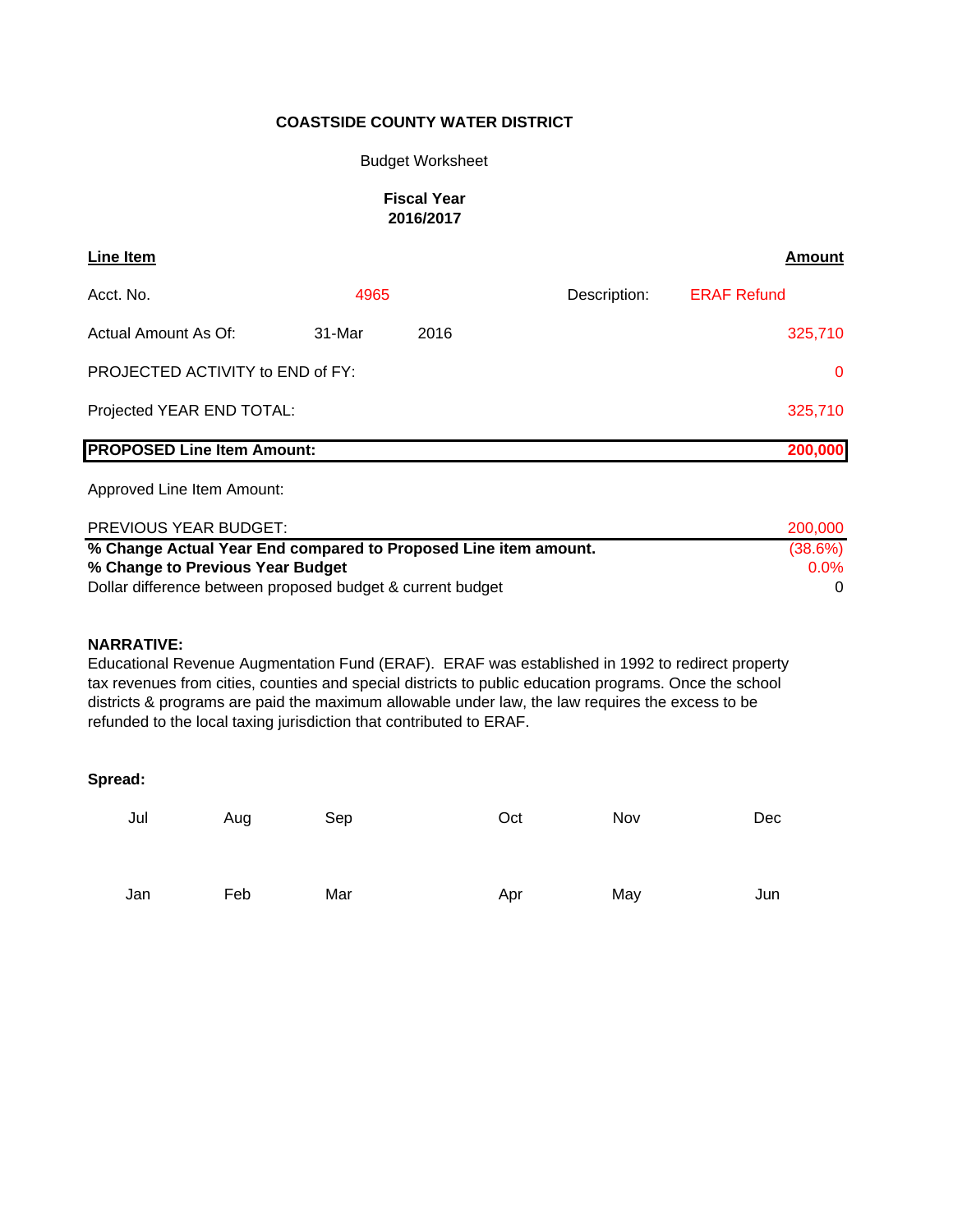#### Budget Worksheet

#### **Fiscal Year 2016/2017**

| Line Item                         |        |           |              | <b>Amount</b>          |
|-----------------------------------|--------|-----------|--------------|------------------------|
| Acct. No.                         | 5130   |           | Description: | <b>Water Purchased</b> |
| Actual Amount As Of:              | 31-Mar | 2016      |              | 1,842,196              |
| PROJECTED ACTIVITY to END of FY:  |        | 687,804   |              |                        |
| Projected YEAR END TOTAL:         |        | 2,530,000 |              |                        |
| <b>PROPOSED Line Item Amount:</b> |        |           |              | 2,578,474              |

#### Approved Line Item Amount:

| <b>PREVIOUS YEAR BUDGET:</b>                                    | 2,871,947  |
|-----------------------------------------------------------------|------------|
| % Change Actual Year End compared to Proposed Line item amount. | 1.9%       |
| % Change to Previous Year Budget                                | $(10.2\%)$ |
| Dollar difference between proposed budget & current budget      | -293.474   |
| <b>NARRATIVE:</b>                                               |            |
| See worksheet 5130 A                                            |            |

The information on this sheet relates directly to Account 4120, water sales.

- San Francisco Wholesale rates: Cost per hcf \$3.63 (\$4.10 less \$.47 treated water discount)

- BAWSCA Bond Surcharge (\$343,955 Annual)

-SFPUC Base Charge (\$81,384 annual)

SFPUC rates reflect 8% increase effective 7/1/2016. (This estimate was provided by SFPUC Feb 2016. The SFPUC rate increase will be finalized at the SFPUC rate hearing scheduled for May 10, 2016.)

| Jul | Aug | Sep | Oct | Nov | Dec |
|-----|-----|-----|-----|-----|-----|
| Jan | Feb | Mar | Apr | May | Jun |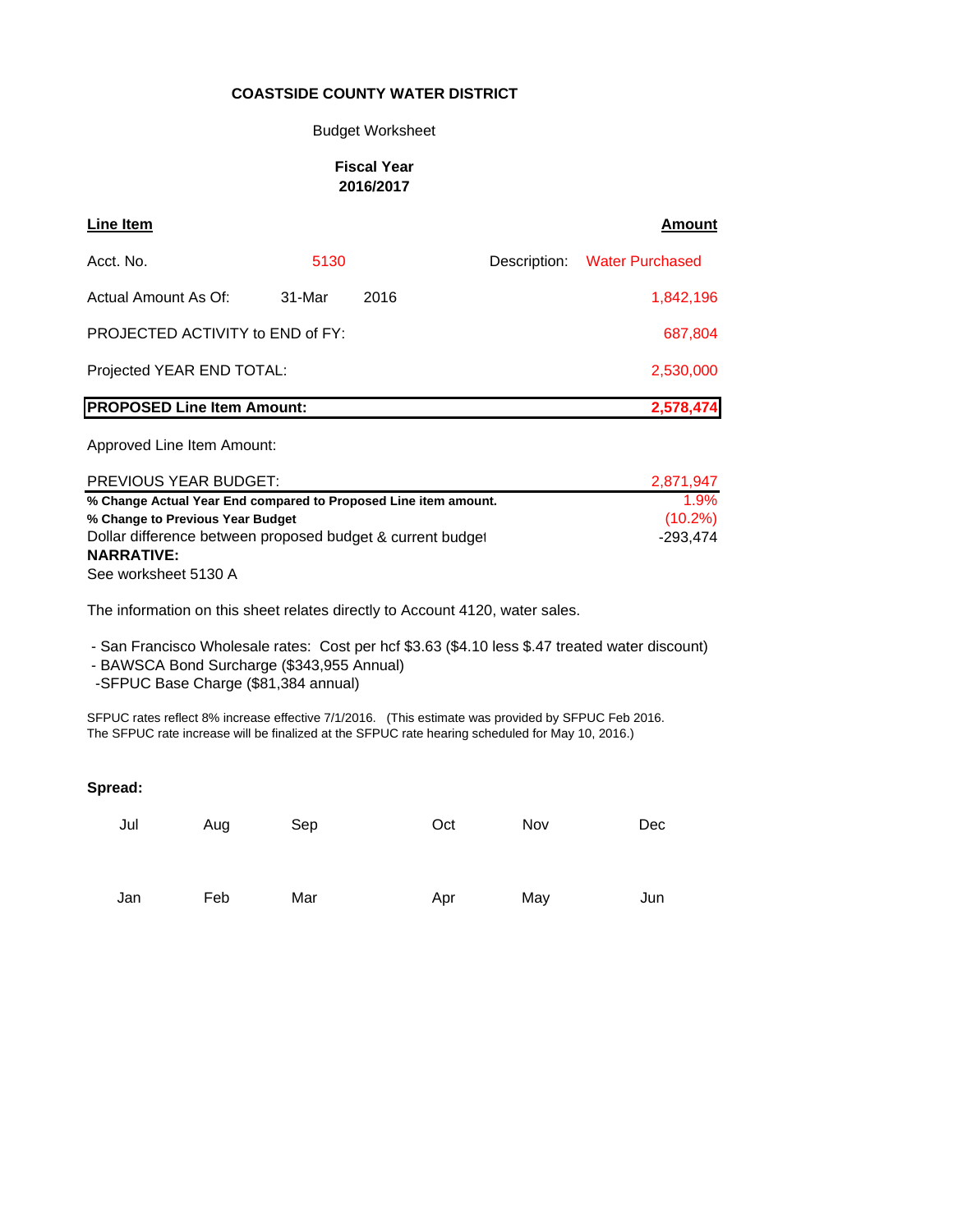PRODUCTION & PUMPING SCHEDULE FY 2016/2017

|                  | Denniston    |          |              | Denniston    | <b>Pilarcitos</b> |          |                   |                    | <b>SFWD</b>                |            | <b>SFWD Total</b>          |         |                   | <b>TOTAL</b>      | <b>SFWD</b>         |
|------------------|--------------|----------|--------------|--------------|-------------------|----------|-------------------|--------------------|----------------------------|------------|----------------------------|---------|-------------------|-------------------|---------------------|
|                  | Surface      |          |              | Wells        | Wells             |          |                   |                    | Pilarcitos-Crystal Springs |            |                            |         |                   | <b>PRODUCTION</b> | <b>COST</b>         |
|                  |              |          |              |              |                   |          | <b>Pilarcitos</b> |                    |                            | <b>CSP</b> |                            |         | FY 15/16 FY 16/17 |                   | **3.63/hcf          |
|                  | FY 15/16     | FY 16/17 | FY 15/16     | FY 16/17     | FY 15/16          | FY 16/17 | FY 15/16          | 16/17<br><b>FY</b> | FY 15/16                   |            | FY 16/17 FY 15/16 FY 16/17 |         | Actual            | Plan              | Plan                |
|                  | hcf          | hcf      | hcf          | hcf          | hcf               | hcf      | hcf               | hcf                | hcf                        | hcf        |                            |         | hcf               |                   |                     |
| <b>JUL</b>       | $\Omega$     |          | 0            | 0            | $\Omega$          |          | $\Omega$          | 0                  | 76,644                     | 76,600     | 76,644                     | 76,600  | 76,644            | 76,600            | \$278,058           |
| <b>AUG</b>       | $\mathbf{0}$ |          |              |              |                   |          | $\Omega$          | 0                  | 82,888                     | 81,600     | 82,888                     | 81,600  | 82,888            | 81,600            | \$296,208           |
| <b>SEP</b>       | $\Omega$     |          | 0            | 0            |                   |          | 0                 | 0                  | 78,971                     | 90,600     | 78,971                     | 90,600  | 78,971            | 90,600            | \$328,878           |
| OCT              |              |          | 0            | 0            |                   |          | 0                 | 0                  | 75,668                     | 88,600     | 75,668                     | 88,600  | 75,668            | 88,600            | \$321,618           |
| <b>NOV</b>       | $\Omega$     |          | $\mathbf{0}$ | 0            | 2,767             | 6,600    | $\mathbf 0$       | 0                  | 56,737                     | 60,600     | 56,737                     | 60,600  | 59,504            | 67,200            | \$219,978           |
| <b>DEC</b>       | 16,725       | 16,700   | 0            | $\Omega$     | 12,620            | 22,000   | $\mathbf{0}$      | 22,250             | 23,626                     | $\Omega$   | 23,626                     | 22,250  | 52,971            | 60,950            | \$80,768            |
| JAN              | 15,829       | 16,700   | 0            | $\Omega$     | 20,241            | 23,000   | $\Omega$          | 12,000             | 14,652                     | 0          | 14,652                     | 12,000  | 50,722            | 51,700            | \$43,560            |
| <b>FEB</b>       | 15,900       | 16,700   | 0            | $\mathbf{0}$ | 23,000            | 26,000   | 12,000            | 12,000             | 0                          | 0          | 12,000                     | 12,000  | 50,900            | 54,700            | \$43,560            |
| <b>MAR</b>       | 15,900       | 16,900   | 0            | 0            | 23,000            | 26,000   | 16,000            | 7,100              | 0                          | 0          | 16,000                     | 7,100   | 54,900            | 50,000            | \$25,773            |
| <b>APR</b>       | 13,500       | 16,900   | 2,300        | 3,812        | 0                 |          | 47,000            | 40,600             | 0                          | 0          | 47,000                     | 40,600  | 62,800            | 61,312            | \$147,378           |
| <b>MAY</b>       | 13,500       | 16,900   | 2,300        | 3,812        | 0                 |          | 50,000            | 45,600             | 0                          |            | 50,000                     | 45,600  | 65,800            | 66,312            | \$165,528           |
| <b>JUN</b>       | 13,500       | 16,900   | 2,300        | 3,812        | 0                 | 0        | 0                 |                    | 58,000                     | 55,600     | 58,000                     | 55,600  | 73,800            | 76,312            | \$201,828           |
|                  |              |          |              |              |                   |          |                   |                    |                            |            |                            |         |                   |                   |                     |
| hcf Totals       | 104,854      | 117,700  | 6,900        | 11,436       | 81,628            | 103,600  | 125,000           | 139,550            | 467,186                    | 453,600    | 592,186                    | 593,150 | 785,568           |                   | 825,886 \$2,153,135 |
| <b>MG Totals</b> | 78.43        | 88.04    | 5.16         | 8.55         | 61.06             | 77.49    | 93.50             | 104.38             | 349.46                     | 339.29     | 442.96                     | 443.68  | 587.60            | 617.76            |                     |

**\$81,384 Base Charge** 

**\$343,955** BAWSCA Bond Surcharge

Grand Tota **\$2,578,474**

Note: Bold numbers in actual columns are estimates

Note: **Bold** numbers in FY 15/16 columns are estimates

#### **Reflects SFPUC Projected Rate Increase effective 7/1/2016 -- 9.3%**

Expect 30.3 MG (40479 hcf) of estimated unmetered water (leaks, plant use, flow tests, etc…) for FY17 7% unaccountable water

Max Dennistorn is 400 gpm through fy17

Denniston is assumed to run 22 days per month between December and June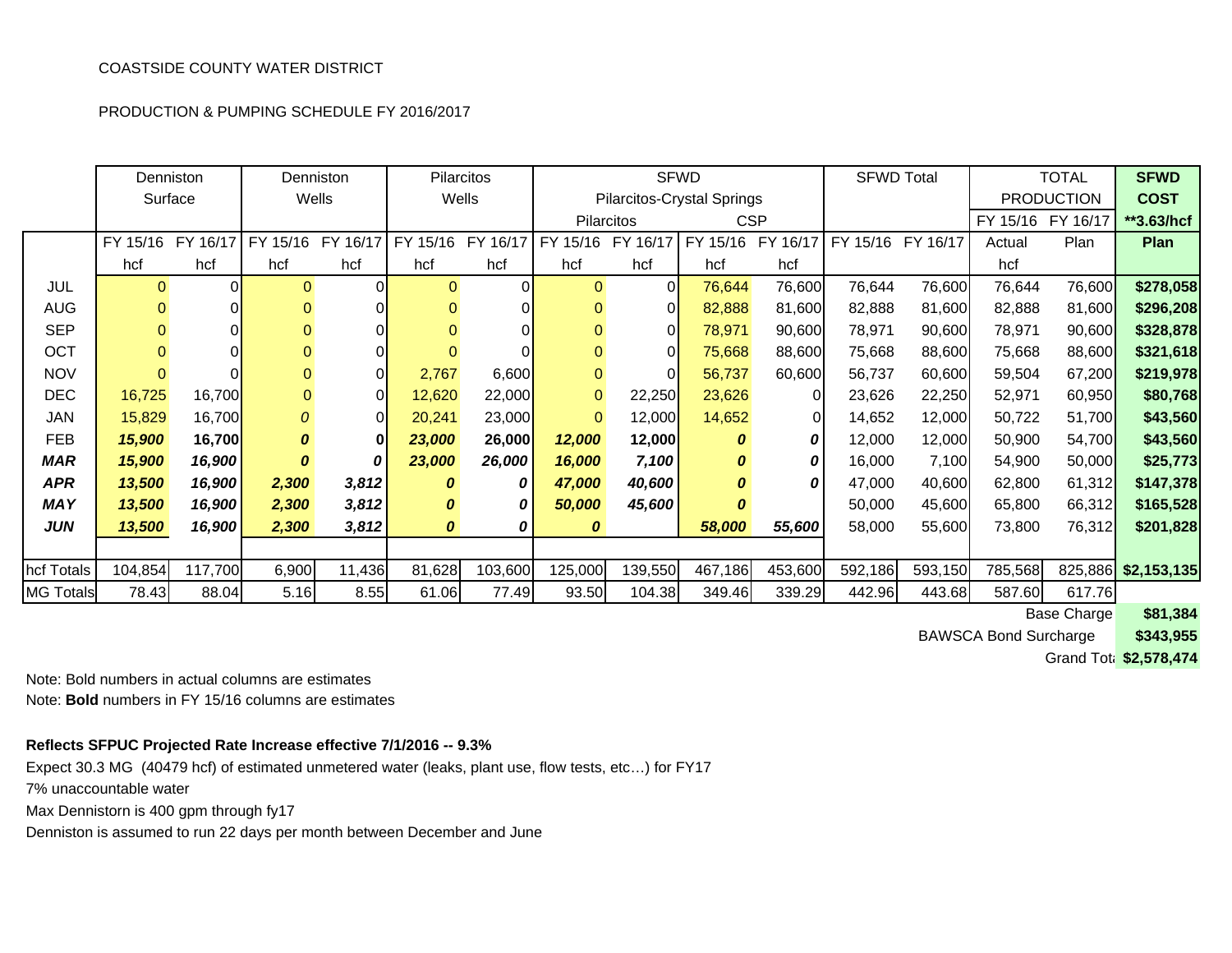# Budget Worksheet

# **Fiscal Year 2016/2017**

| <b>Line Item</b>                                                                                                             |     |        |          |     |              | <b>Amount</b>                    |
|------------------------------------------------------------------------------------------------------------------------------|-----|--------|----------|-----|--------------|----------------------------------|
| Acct. No.                                                                                                                    |     | 5230   |          |     | Description: | <b>Electrical Exp. Nunes WTP</b> |
| <b>Actual Amount As Of:</b>                                                                                                  |     | 31-Mar | 2016     |     |              | 22,748                           |
| PROJECTED ACTIVITY to END of FY:                                                                                             |     |        |          |     |              | 6,752                            |
| Projected YEAR END TOTAL:                                                                                                    |     |        |          |     |              | 29,500                           |
| <b>PROPOSED Line Item Amount:</b>                                                                                            |     |        |          |     |              | 31,270                           |
| Approved Line Item Amount:                                                                                                   |     |        |          |     |              |                                  |
| PREVIOUS YEAR BUDGET:                                                                                                        |     |        |          |     |              | 29,500                           |
| % Change Actual Year End compared to Proposed Line item amount.                                                              |     |        |          |     |              | 6.0%                             |
| % Change to Previous Year Budget                                                                                             |     |        |          |     |              | 6.0%                             |
| Dollar difference between proposed budget & current budget                                                                   |     |        |          |     |              | 1,770                            |
| <b>NARRATIVE:</b><br>The costs shown for this line item are for electrical costs for operating the water<br>treatment plant. |     |        |          |     |              |                                  |
|                                                                                                                              |     |        | FY16/17  |     |              |                                  |
| PG&E                                                                                                                         |     |        | \$31,270 |     |              |                                  |
|                                                                                                                              |     |        |          |     |              |                                  |
|                                                                                                                              |     |        |          |     |              |                                  |
|                                                                                                                              |     |        |          |     |              |                                  |
| Spread:                                                                                                                      |     |        |          |     |              |                                  |
| Jul                                                                                                                          | Aug | Sep    | Oct      | Nov | Dec          |                                  |
| Jan                                                                                                                          | Feb | Mar    | Apr      | May | Jun          |                                  |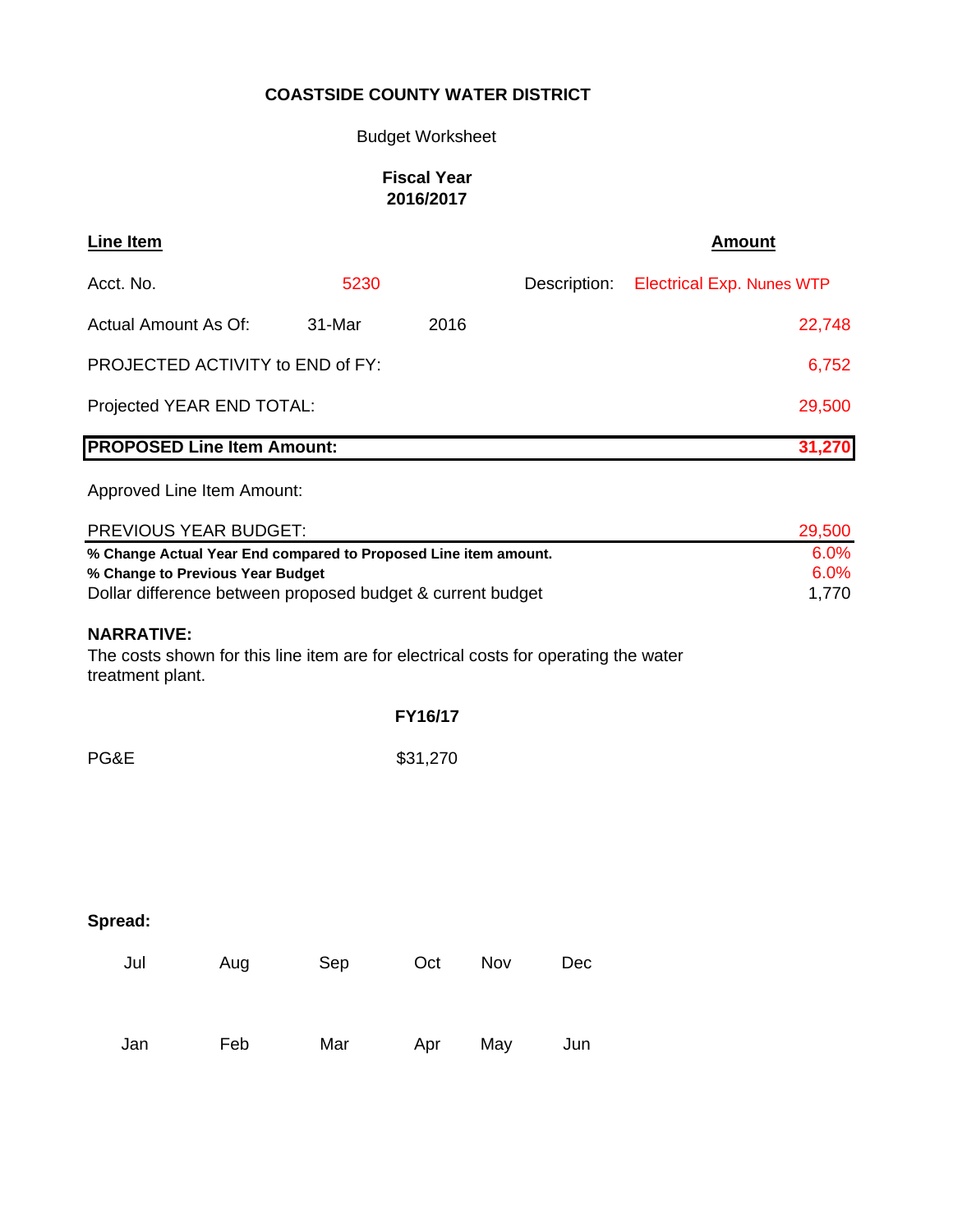#### Budget Worksheet

## **Fiscal Year 2016/2017**

| Line Item                         |        |      | Amount                                |
|-----------------------------------|--------|------|---------------------------------------|
| Acct. No.                         | 5231   |      | Description: Electrical Expenses, CSP |
| Actual Amount As Of:              | 31-Mar | 2016 | 224,586                               |
| PROJECTED ACTIVITY to END of FY:  |        |      | 82,414                                |
| Projected YEAR END TOTAL:         |        |      | 307,000                               |
| <b>PROPOSED Line Item Amount:</b> |        |      | 325,420                               |

Approved Line Item Amount:

| PREVIOUS YEAR BUDGET:                                           | 307,052 |  |
|-----------------------------------------------------------------|---------|--|
| % Change Actual Year End compared to Proposed Line item amount. | 6.0%    |  |
| % Change to Previous Year Budget                                | 6.0%    |  |
| Dollar difference between proposed budget & current budget      | 18,368  |  |

#### **NARRATIVE:**

Used current year budget (\$307000) plus 6% PG&E rate increase (effective March 2016.) Projected FY2016 is at budget or below --- if we can continue to rely on Denniston through June 2016.

|  | Spread |  |
|--|--------|--|
|--|--------|--|

| Jul | Aug | Sep | Oct | Nov | <b>Dec</b> |
|-----|-----|-----|-----|-----|------------|
| Jan | Feb | Mar | Apr | May | Jun        |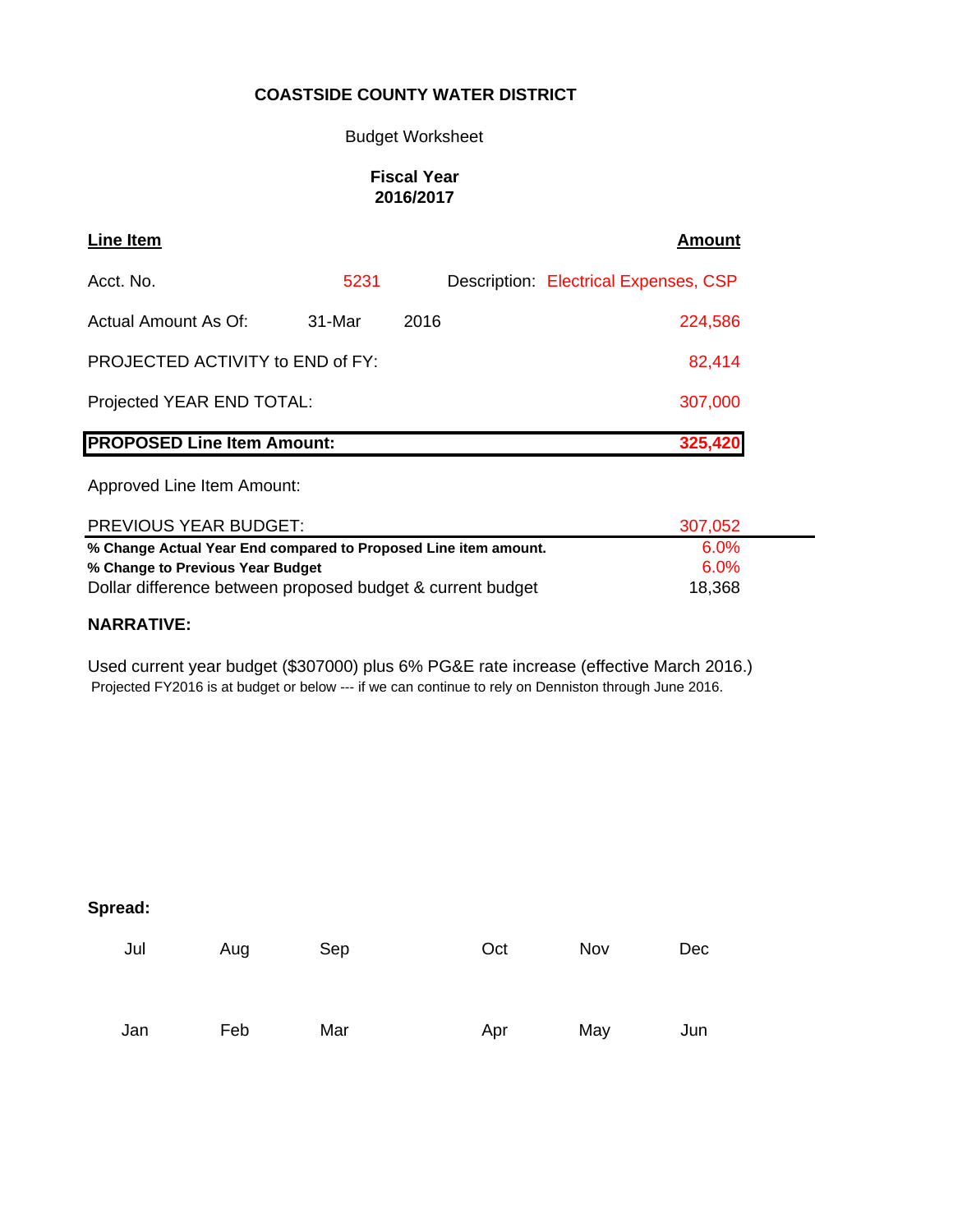## Budget Worksheet

## **Fiscal Year 2016/2017**

| Line Item                         |        |      | <b>Amount</b>                                   |
|-----------------------------------|--------|------|-------------------------------------------------|
| Acct. No.                         | 5232   |      | Description: Electrical Expenses/Trans. & Dist. |
| <b>Actual Amount As Of:</b>       | 31-Mar | 2016 | 12,967                                          |
| PROJECTED ACTIVITY to END of FY:  |        |      | 3,033                                           |
| Projected YEAR END TOTAL:         |        |      | 16,000                                          |
| <b>PROPOSED Line Item Amount:</b> |        |      | 18,020                                          |

Approved Line Item Amount:

| <b>PREVIOUS YEAR BUDGET:</b>                                    | 12.800 |
|-----------------------------------------------------------------|--------|
| % Change Actual Year End compared to Proposed Line item amount. | 12.6%  |
| % Change to Previous Year Budget                                | 40.8%  |
| Dollar difference between proposed budget & current budget      | 5,220  |

## **NARRATIVE:**

|                           | FY 16/17 |
|---------------------------|----------|
| Granada #1                | \$4,857  |
| Granada #2                | \$4.294  |
| Granada #3                | \$2,112  |
| <b>Alves Pump Station</b> | \$6,476  |
| <b>Miramontes Tank</b>    | \$282    |
| <b>TOTAL</b>              | \$18,020 |

Added 6% PG&E rate increase over prior year (Rate increase was effective 3/2016.)

| Jul | Aug | Sep | Oct | Nov | Dec |
|-----|-----|-----|-----|-----|-----|
| Jan | Feb | Mar | Apr | May | Jun |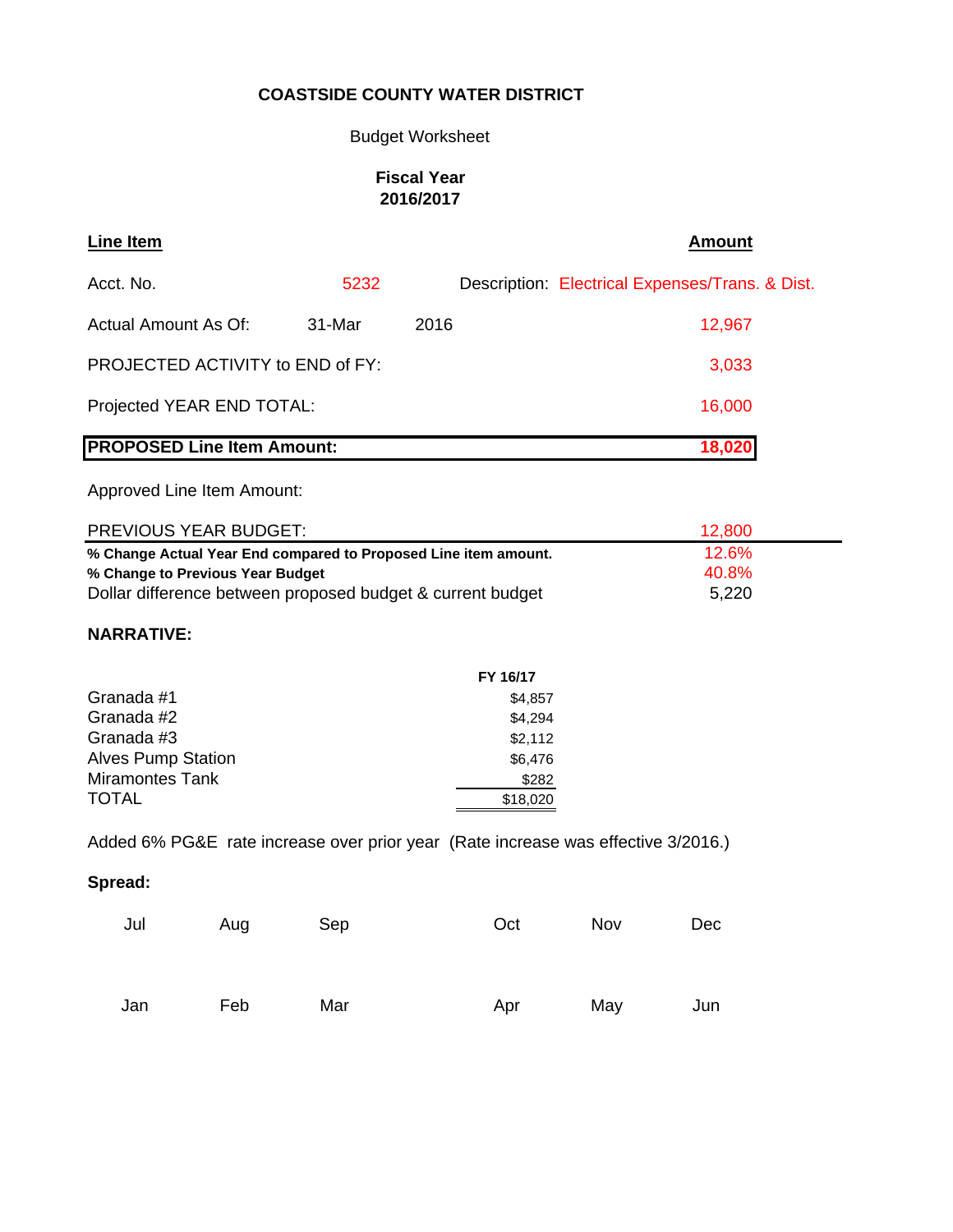# Budget Worksheet

## **Fiscal Year 2016/2017**

| Line Item                         |        |      | <b>Amount</b>                        |
|-----------------------------------|--------|------|--------------------------------------|
| Acct. No.                         | 5233   |      | Description: Elec Exp/Pilarcitos Cyn |
| Actual Amount As Of:              | 31-Mar | 2016 | 21,370                               |
| PROJECTED ACTIVITY to END of FY:  |        |      | 3,630                                |
| Projected YEAR END TOTAL:         |        |      | 25,000                               |
| <b>PROPOSED Line Item Amount:</b> |        |      | 26,000                               |

Approved Line Item Amount:

| PREVIOUS YEAR BUDGET:                                                                                                                                             |     |                      |                                                             |                                                                                                 | 18,000                           |                                                   |     |
|-------------------------------------------------------------------------------------------------------------------------------------------------------------------|-----|----------------------|-------------------------------------------------------------|-------------------------------------------------------------------------------------------------|----------------------------------|---------------------------------------------------|-----|
| % Change Actual Year End compared to Proposed Line item amount.<br>% Change to Previous Year Budget<br>Dollar difference between proposed budget & current budget |     |                      |                                                             |                                                                                                 |                                  | 4.0%<br>44.4%<br>8,000                            |     |
| <b>NARRATIVE:</b><br>in November.                                                                                                                                 |     |                      | Assumes sufficient rain in October to pump Pilarcitos Wells |                                                                                                 |                                  |                                                   |     |
| Wells #1 & 3<br>Well $#2$<br>Well #3A<br><b>Carter Hill</b><br><b>TOTAL</b>                                                                                       |     | \$<br>\$<br>\$<br>\$ | 2,900<br>300<br>8,000<br>400                                | Well #4<br>Well #4A<br>Well $#5$<br><b>Telemeter</b><br><b>Blending Station</b><br><b>Total</b> | \$<br>\$<br>\$<br>\$<br>\$<br>\$ | 2,100<br>7,000<br>4,000<br>300<br>1,000<br>26,000 |     |
| Spread:                                                                                                                                                           |     |                      |                                                             |                                                                                                 |                                  |                                                   |     |
| Jul                                                                                                                                                               | Aug |                      | Sep                                                         | Oct                                                                                             |                                  | Nov                                               | Dec |
| Jan                                                                                                                                                               | Feb |                      | Mar                                                         | Apr                                                                                             |                                  | May                                               | Jun |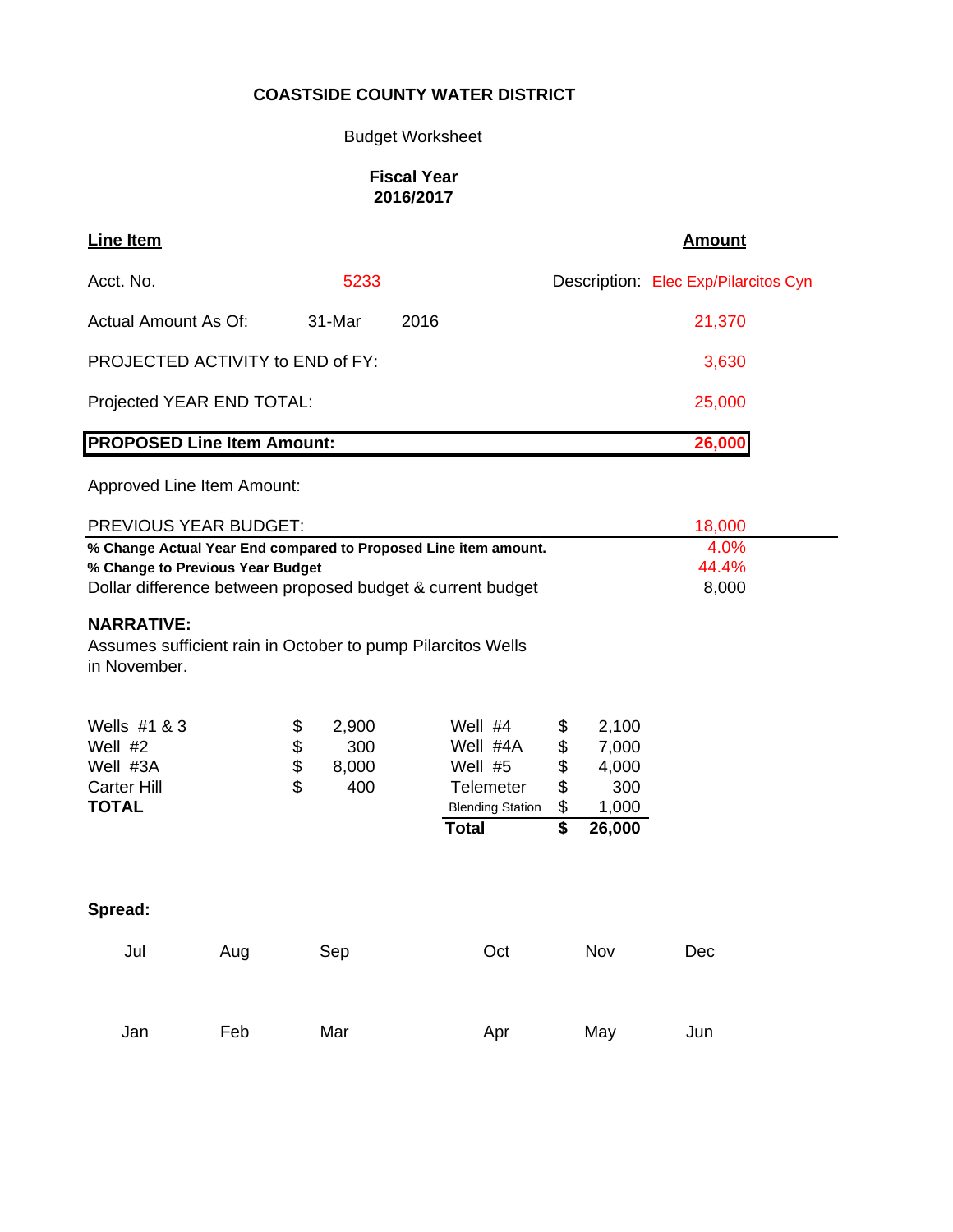#### Budget Worksheet

#### **Fiscal Year 2016/2017**

| Line Item                               |        |      | <b>Amount</b>                      |
|-----------------------------------------|--------|------|------------------------------------|
| Acct. No.                               | 5234   |      | Description: Electrical Exp., Denn |
| Actual Amount As Of:                    | 31-Mar | 2016 | 36,170                             |
| <b>PROJECTED ACTIVITY to END of FY:</b> |        |      | 48,830                             |
| Projected YEAR END TOTAL:               |        |      | 85,000                             |
| <b>PROPOSED Line Item Amount:</b>       |        |      | 85,000                             |

Approved Line Item Amount:

| PREVIOUS YEAR BUDGET:                                           | 90.100    |  |
|-----------------------------------------------------------------|-----------|--|
| % Change Actual Year End compared to Proposed Line item amount. | $0.0\%$   |  |
| % Change to Previous Year Budget                                | $(5.7\%)$ |  |
| Dollar difference between proposed budget & current budget      | $-5.100$  |  |

#### **NARRATIVE:**

Reflects increased electrical costs due to increased reliance on Denniston. Includes 6% rate increase from PG&E (effective March 2016.)

| FY 16/17 |     |     |
|----------|-----|-----|
| \$62,000 |     |     |
| \$1,000  |     |     |
| \$500    |     |     |
| \$500    |     |     |
| \$5,000  |     |     |
| \$12,000 |     |     |
| \$4,000  |     |     |
| \$85,000 |     |     |
|          |     |     |
| Oct      | Nov | Dec |
|          |     |     |
| Apr      | May | Jun |
|          |     |     |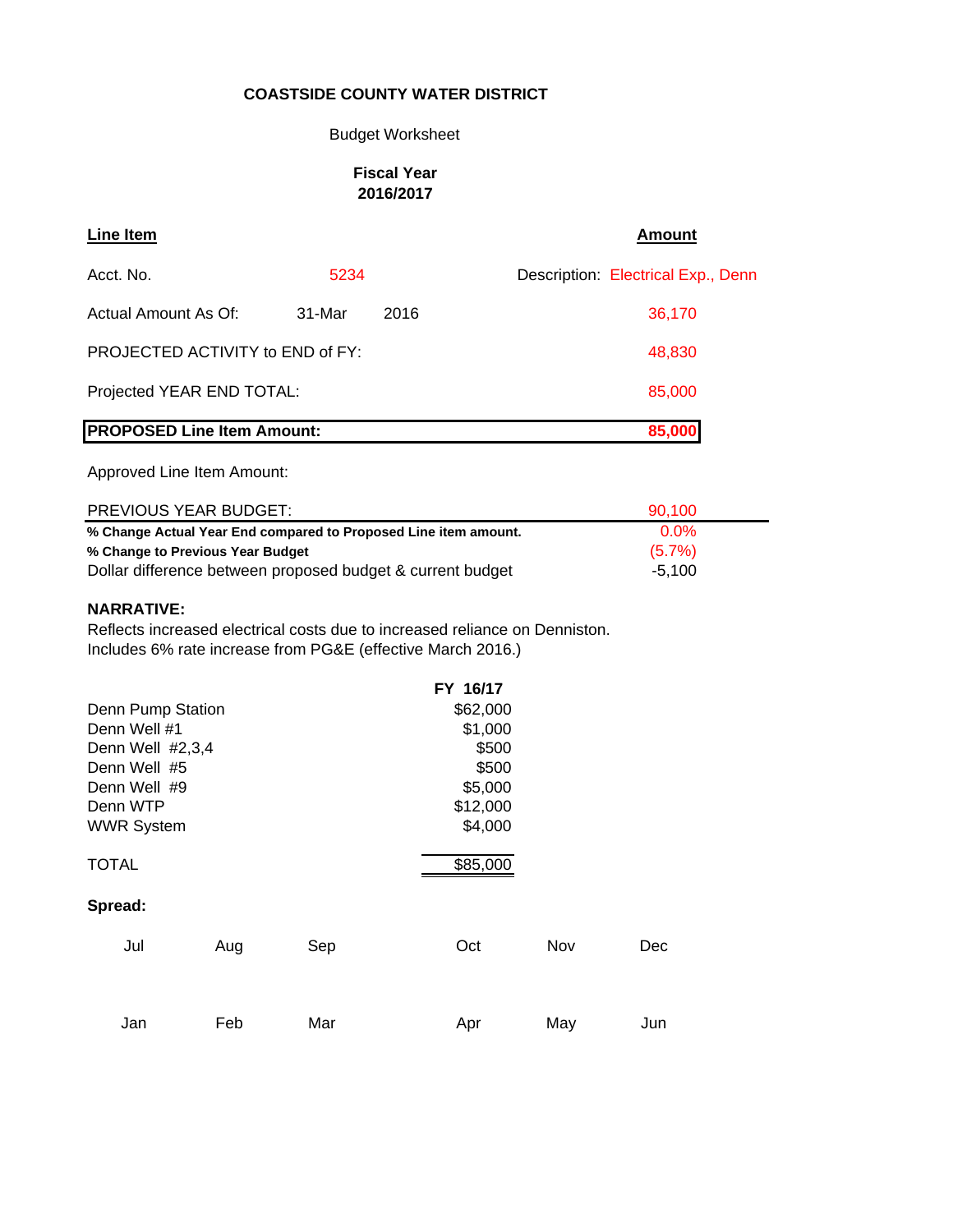# Budget Worksheet

## **Fiscal Year 2016/2017**

| Line Item                         |        |      | Amount                       |
|-----------------------------------|--------|------|------------------------------|
| Acct. No.                         | 5242   |      | Description: CSP - Operation |
| Actual Amount As Of:              | 31-Mar | 2016 | 7,270                        |
| PROJECTED ACTIVITY to END of FY:  |        |      | 1,230                        |
| Projected YEAR END TOTAL:         |        |      | 8,500                        |
| <b>PROPOSED Line Item Amount:</b> |        |      | 10,500                       |

Approved Line Item Amount:

| PREVIOUS YEAR BUDGET:                                                                                                                                             |                               | 8,500 |
|-------------------------------------------------------------------------------------------------------------------------------------------------------------------|-------------------------------|-------|
| % Change Actual Year End compared to Proposed Line item amount.<br>% Change to Previous Year Budget<br>Dollar difference between proposed budget & current budget | 23.5%<br>23.5%<br>2,000       |       |
| <b>NARRATIVE:</b>                                                                                                                                                 | FY 16/17                      |       |
| Telephone & Telemetry<br>Alarm Co. (Bay Alarm / HMB Alarm)<br>Fire System Maint.                                                                                  | \$7,000<br>\$1,500<br>\$2,000 |       |
| TOTAL                                                                                                                                                             | \$10,500                      |       |
|                                                                                                                                                                   |                               |       |
|                                                                                                                                                                   |                               |       |
|                                                                                                                                                                   |                               |       |

| pread<br>۔ ا |  |
|--------------|--|
|--------------|--|

| Jul | Aug | Sep | Oct | Nov | <b>Dec</b> |
|-----|-----|-----|-----|-----|------------|
| Jan | Feb | Mar | Apr | May | Jun        |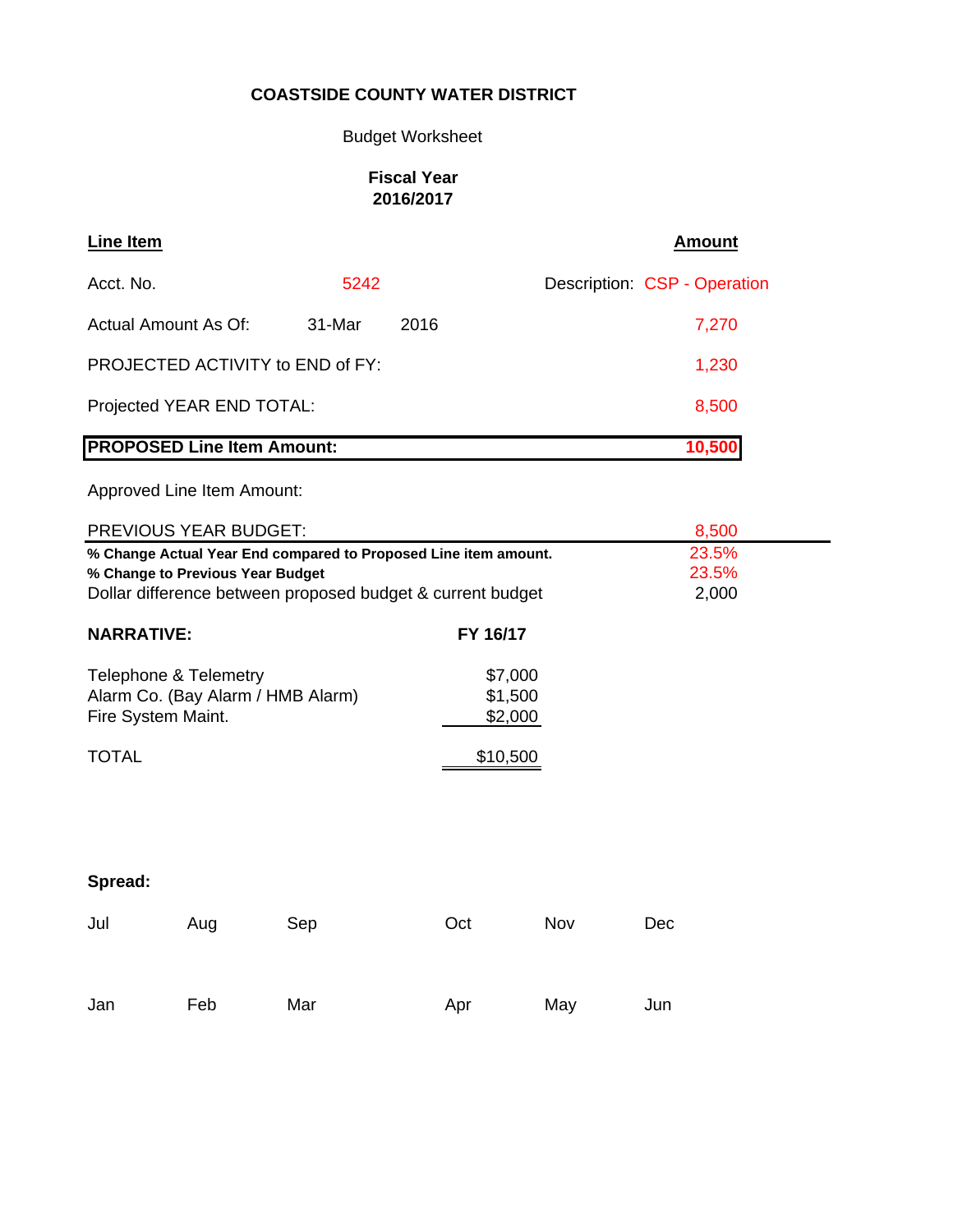## Budget Worksheet

#### **Fiscal Year 2016/2017**

| Line Item                         |          |      | Amount                         |
|-----------------------------------|----------|------|--------------------------------|
| Acct. No.                         | 5243     |      | Description: CSP - Maintenance |
| Actual Amount As Of:              | $31-Mar$ | 2016 | 4,713                          |
| PROJECTED ACTIVITY to END of FY:  |          |      | 32,287                         |
| Projected YEAR END TOTAL:         |          |      | 37,000                         |
| <b>PROPOSED Line Item Amount:</b> |          |      | 37,000                         |
| Approved Line Item Amount:        |          |      |                                |

| <b>PREVIOUS YEAR BUDGET:</b>                                    | 37.000  |
|-----------------------------------------------------------------|---------|
| % Change Actual Year End compared to Proposed Line item amount. | $0.0\%$ |
| % Change to Previous Year Budget                                | $0.0\%$ |
| Dollar difference between proposed budget & current budget      |         |

#### **NARRATIVE:**

|                                 | FY 16/17 |
|---------------------------------|----------|
| Electrical Testing (ETI)        | \$4,000  |
| <b>Electrical Repair</b>        | \$6,000  |
| Equipment /Valve Maintenance    | \$11,000 |
| <b>Pressure Reducing Valves</b> | \$1,000  |
| Misc. Equip/Air Vent            | \$1,000  |
| Telemetry & Alarms              | \$4,000  |
| Pump Maintenance                | \$10,000 |
|                                 | \$37,000 |

| Jul | Aug | Sep | Oct | Nov | Dec |
|-----|-----|-----|-----|-----|-----|
| Jan | Feb | Mar | Apr | May | Jun |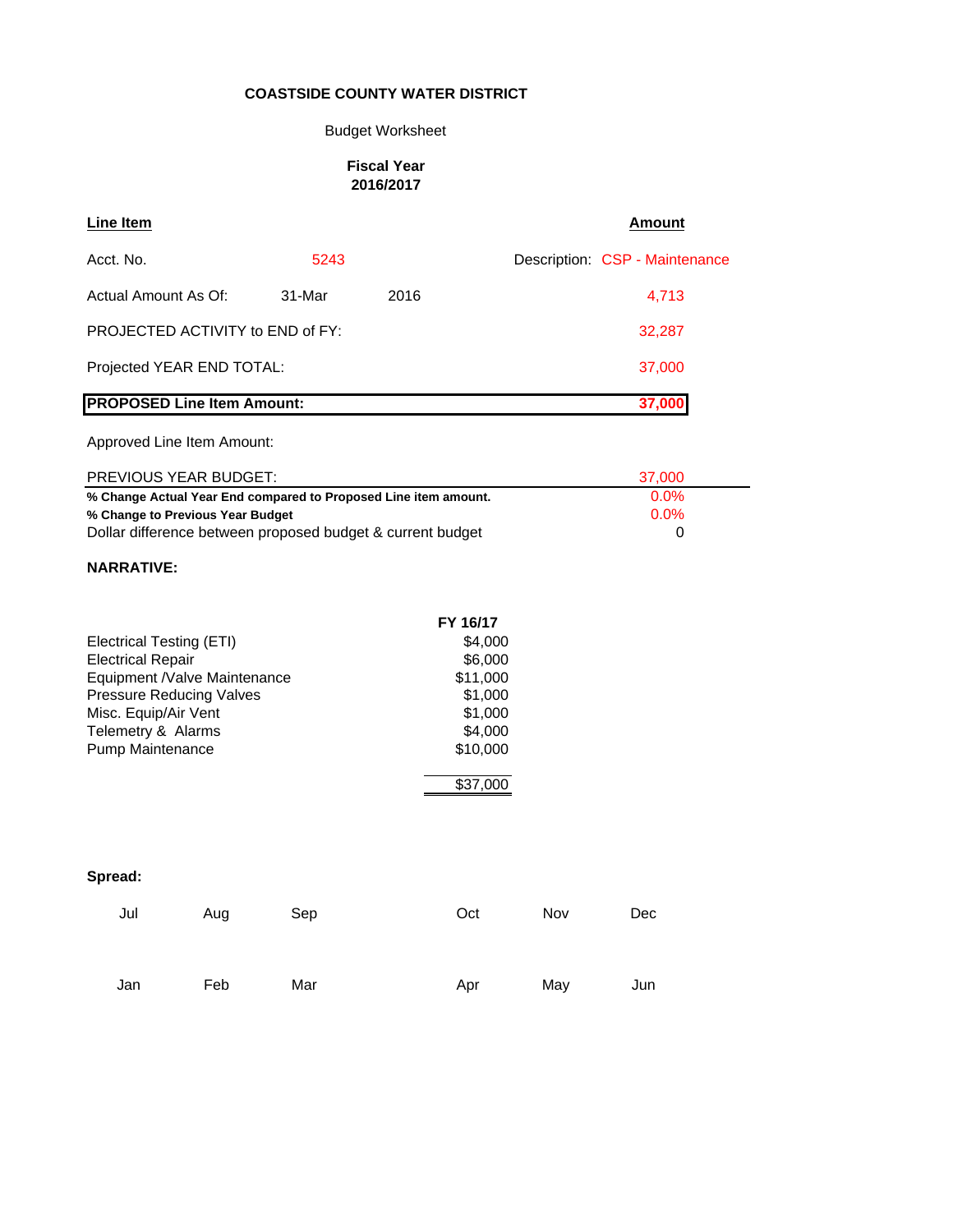## Budget Worksheet

## **Fiscal Year 2016/2017**

| <b>Line Item</b>                                                             |     |         |                                                                 |                  | <b>Amount</b>         |
|------------------------------------------------------------------------------|-----|---------|-----------------------------------------------------------------|------------------|-----------------------|
| Acct. No.                                                                    |     | 5246    |                                                                 | Description:     | <b>Nunes WTP Oper</b> |
| <b>Actual Amount As Of:</b>                                                  |     | 31-Mar  | 2016                                                            |                  | 44,242                |
| PROJECTED ACTIVITY to END of FY:                                             |     |         |                                                                 |                  | 8,758                 |
| Projected YEAR END TOTAL:                                                    |     |         |                                                                 |                  | 53,000                |
| <b>PROPOSED Line Item Amount:</b>                                            |     |         |                                                                 |                  | 57,000                |
| Approved Line Item Amount:                                                   |     |         |                                                                 |                  |                       |
| PREVIOUS YEAR BUDGET:                                                        |     |         |                                                                 |                  | 52,764                |
|                                                                              |     |         | % Change Actual Year End compared to Proposed Line item amount. |                  | 7.5%                  |
| % Change to Previous Year Budget                                             |     |         |                                                                 |                  | 8.0%                  |
|                                                                              |     |         | Dollar difference between proposed budget & current budget      |                  | 4,236                 |
| <b>NARRATIVE:</b><br>Chemical costs = $$103/MG$ .<br>Expect to treat 484 MG. |     |         |                                                                 |                  |                       |
| Telephone/DSL                                                                |     | \$2,500 |                                                                 | <b>Chemicals</b> |                       |
| Alarm System                                                                 |     | \$1,500 |                                                                 | Caustic          | \$20,000              |
| Sub total                                                                    |     | \$4,000 |                                                                 | Polymer          | \$2,000               |
|                                                                              |     |         |                                                                 | Alum             | \$22,000              |
|                                                                              |     |         |                                                                 | Salt             | \$7,000               |
|                                                                              |     |         |                                                                 | Other            | \$2,000               |
|                                                                              |     |         |                                                                 | Sub Total        | \$53,000              |
|                                                                              |     |         |                                                                 | <b>TOTAL</b>     | \$57,000              |
| Spread:                                                                      |     |         |                                                                 |                  |                       |
| Jul                                                                          | Aug | Sep     | Oct                                                             | Nov              | Dec                   |
| Jan                                                                          | Feb | Mar     | Apr                                                             | May              | Jun                   |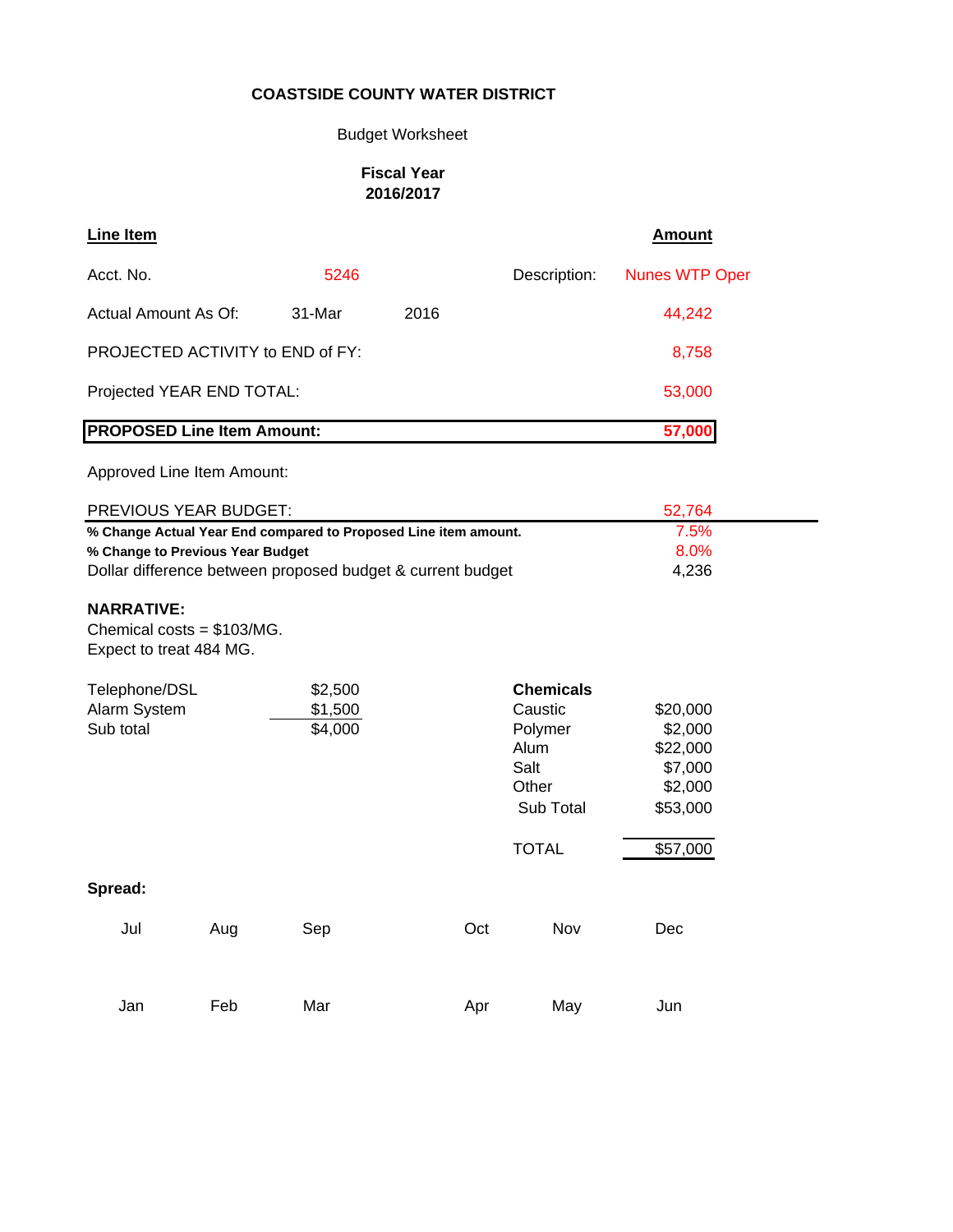## Budget Worksheet

## **Fiscal Year 2016/2017**

| <b>Line Item</b>                                                                                                                                                                                                                                    |        |                     | <b>Amount</b>                       |
|-----------------------------------------------------------------------------------------------------------------------------------------------------------------------------------------------------------------------------------------------------|--------|---------------------|-------------------------------------|
| Acct. No.                                                                                                                                                                                                                                           | 5247   |                     | <b>Description: Nunes WTP Maint</b> |
| Actual Amount As Of:                                                                                                                                                                                                                                | 31-Mar | 2016                | 45,595                              |
| PROJECTED ACTIVITY to END of FY:                                                                                                                                                                                                                    |        |                     | 34,905                              |
| Projected YEAR END TOTAL:                                                                                                                                                                                                                           |        |                     | 80,500                              |
| <b>PROPOSED Line Item Amount:</b>                                                                                                                                                                                                                   |        |                     | 80,500                              |
| Approved Line Item Amount:                                                                                                                                                                                                                          |        |                     |                                     |
| PREVIOUS YEAR BUDGET:                                                                                                                                                                                                                               |        |                     | 55,500                              |
| % Change Actual Year End compared to Proposed Line item amount.<br>% Change to Previous Year Budget<br>Dollar difference between proposed budget & current budget<br><b>NARRATIVE:</b><br>Reflects FY2016 expenses plus \$10,000 for tool additions |        |                     | $0.0\%$<br>45.0%<br>25,000          |
| Increase in Misc. Expenses to include misc. office expenses.                                                                                                                                                                                        |        | FY 16/17            |                                     |
| <b>Hach Service</b>                                                                                                                                                                                                                                 |        | \$2,500             |                                     |
| <b>Generator Service Contract</b>                                                                                                                                                                                                                   |        | \$1,000<br>\$10,000 |                                     |
| Sludge Removal<br>Electrical                                                                                                                                                                                                                        |        | \$5,000             |                                     |
| Instrumentation/Controls                                                                                                                                                                                                                            |        | \$10,500            |                                     |
| Tools                                                                                                                                                                                                                                               |        | \$10,000            |                                     |
| Motor & Pump Replacement                                                                                                                                                                                                                            |        | \$2,500             |                                     |
| <b>Filter Surveillance</b>                                                                                                                                                                                                                          |        | \$15,000            |                                     |
| Backwash Pump Service                                                                                                                                                                                                                               |        | \$5,000             |                                     |
| <b>Annual Electrical PM</b>                                                                                                                                                                                                                         |        | \$5,000             |                                     |
| Trees / Landscape                                                                                                                                                                                                                                   |        | \$7,000             |                                     |
| Misc. Expenses / Office Supplies                                                                                                                                                                                                                    |        | \$7,000             |                                     |
|                                                                                                                                                                                                                                                     |        | \$80,500            |                                     |

| Jul | Aug | Sep | Oct | Nov | Dec |
|-----|-----|-----|-----|-----|-----|
| Jan | Feb | Mar | Apr | May | Jun |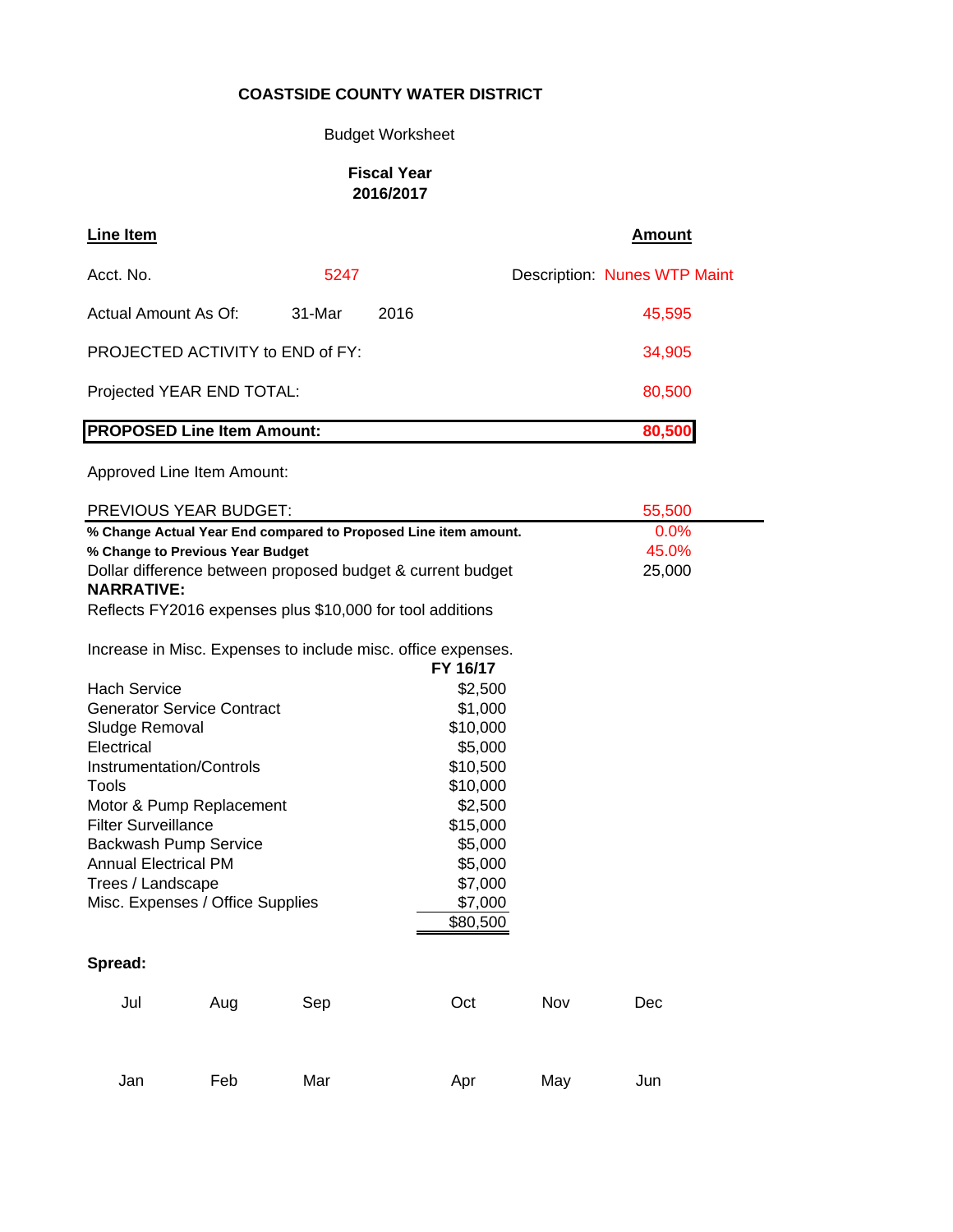#### Budget Worksheet

#### **Fiscal Year 2016/2017**

| Line Item                               |        |      | <b>Amount</b>                |
|-----------------------------------------|--------|------|------------------------------|
| Acct. No.                               | 5248   |      | Description: Denn. WTP Oper. |
| Actual Amount As Of:                    | 31-Mar | 2016 | 26,311                       |
| <b>PROJECTED ACTIVITY to END of FY:</b> |        |      | 8,689                        |
| Projected YEAR END TOTAL:               |        |      | 35,000                       |
| <b>PROPOSED Line Item Amount:</b>       |        |      | 35,000                       |

Approved Line Item Amount:

| PREVIOUS YEAR BUDGET:                                           | 30.000   |
|-----------------------------------------------------------------|----------|
| % Change Actual Year End compared to Proposed Line item amount. | $0.0\%$  |
| % Change to Previous Year Budget                                | $16.7\%$ |
| Dollar difference between proposed budget & current budget      | 5.000    |

#### **NARRATIVE:**

Denniston reflects increase over prior year due to increased reliance on Denniston vs. SFPUC sources.

| <b>ADMIN</b>   |          |                   | <b>CHEMICALS</b> |          |     |
|----------------|----------|-------------------|------------------|----------|-----|
| Telephone/DSL  |          | \$2,300 Caustic   |                  | \$8,000  |     |
| Alarm System   |          | \$2,200 917       |                  | \$7,000  |     |
|                |          | Salt              |                  | \$2,000  |     |
|                | Subtotal | \$4,500 Pot. Perm |                  | \$3,500  |     |
|                |          |                   | Lab Reagents     | \$4,000  |     |
|                |          | Other             |                  | \$6,000  |     |
|                |          |                   | Subtotal         | \$30,500 |     |
|                |          |                   | Total            | \$35,000 |     |
| Spread:<br>Jul | Aug      | Sep               | Oct              | Nov      | Dec |
| Jan            | Feb      | Mar               | Apr              | May      | Jun |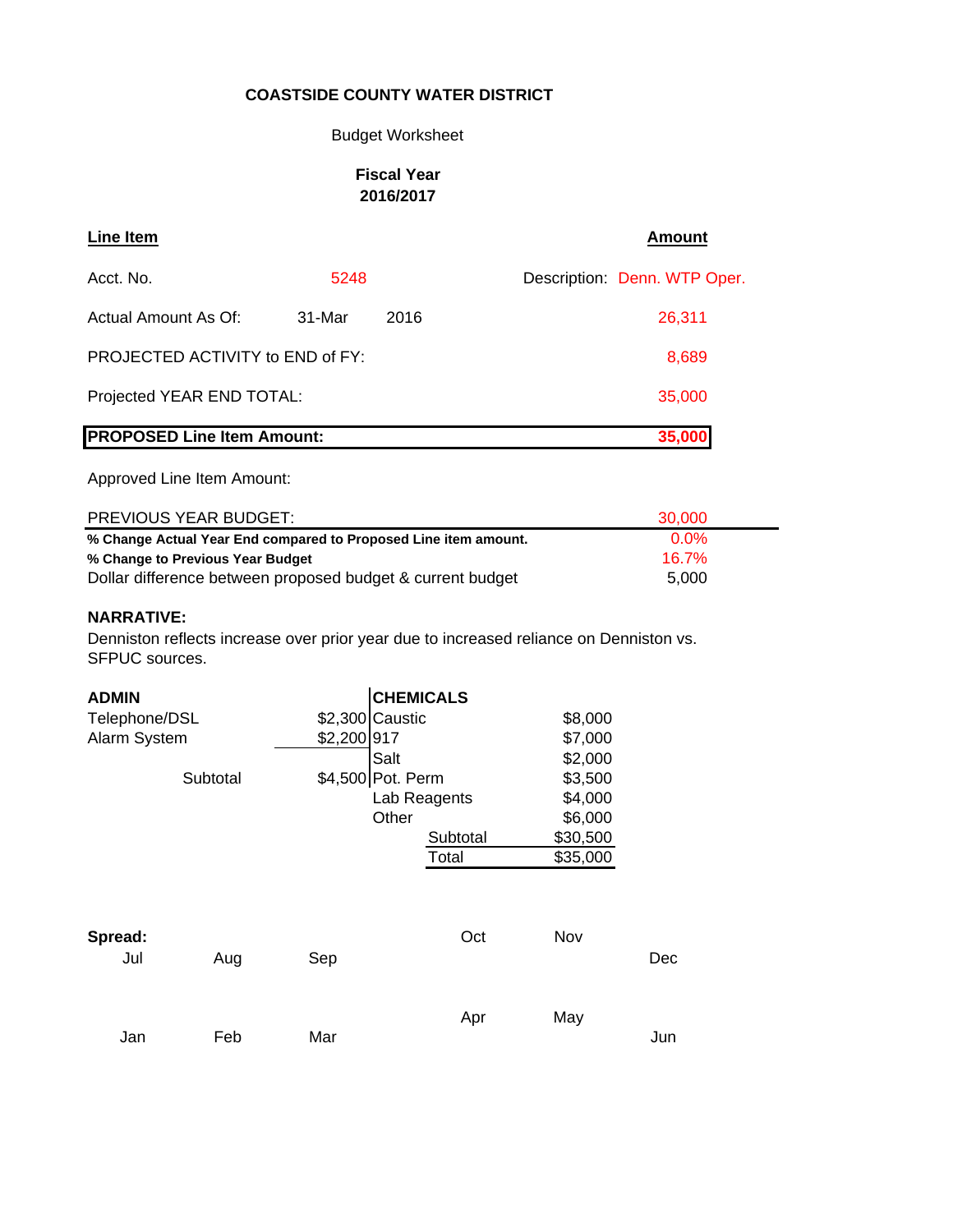#### Budget Worksheet

#### **Fiscal Year 2016/2017**

| Line Item                                                       |        |      | Amount                      |
|-----------------------------------------------------------------|--------|------|-----------------------------|
| Acct. No.                                                       | 5249   |      | Description: Denn WTP Maint |
| Actual Amount As Of:                                            | 31-Mar | 2016 | 33,957                      |
| PROJECTED ACTIVITY to END of FY:                                |        |      | 19,043                      |
| Projected YEAR END TOTAL:                                       |        |      | 53,000                      |
|                                                                 |        |      |                             |
| <b>PROPOSED Line Item Amount:</b>                               |        |      | 53,000                      |
| Approved Line Item Amount:                                      |        |      |                             |
| <b>PREVIOUS YEAR BUDGET:</b>                                    |        |      | 32,000                      |
| % Change Actual Year End compared to Proposed Line item amount. |        |      | $0.0\%$                     |
| % Change to Previous Year Budget                                |        |      | 65.6%                       |
| Dollar difference between proposed budget & current budget      |        |      | 21,000                      |

▃

#### **NARRATIVE:**

FY2017 reflects increased flows from Denniston vs. other sources.

|                                  | FY 16/17     |
|----------------------------------|--------------|
| Misc. Expenses / Office Supplies | \$<br>3,800  |
| Telemetry                        | \$<br>2,000  |
| Misc. Plumbing & Parts           | \$<br>4,600  |
| Sludge Removal                   | \$<br>6,100  |
| <b>Filter Surveillance</b>       | \$<br>10,000 |
| Annual PM                        | \$<br>5,000  |
| Inst. Controls                   | \$<br>11,000 |
| Office Lab                       | \$<br>4,000  |
| <b>CCTV</b>                      | \$<br>1,000  |
| <b>Hach Service</b>              | \$<br>2,500  |
| Other                            | \$<br>3,000  |
| <b>TOTAL</b>                     | \$<br>53,000 |

| Jul | Aug | Sep | Oct | Nov | Dec |
|-----|-----|-----|-----|-----|-----|
|     |     |     |     |     |     |
|     |     |     |     |     |     |
| Jan | Feb | Mar | Apr | May | Jun |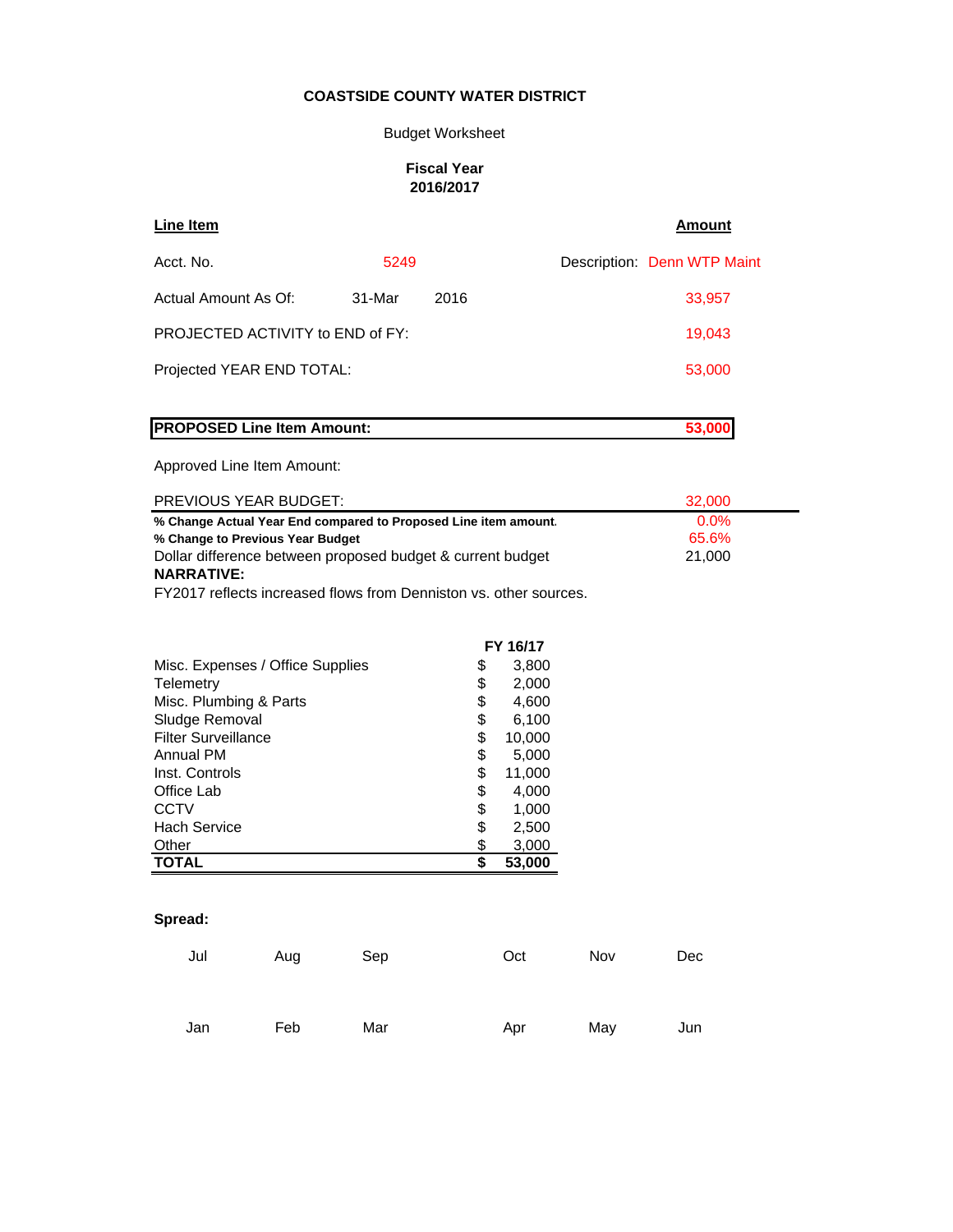## Budget Worksheet

#### **Fiscal Year 2016/2017**

| <b>Line Item</b>                        |        |      | Amount                                  |
|-----------------------------------------|--------|------|-----------------------------------------|
| Acct. No.                               | 5250   |      | <b>Description: Laboratory Expenses</b> |
| Actual Amount As Of:                    | 31-Mar | 2016 | 31,720                                  |
| <b>PROJECTED ACTIVITY to END of FY:</b> |        |      | 21,280                                  |
| Projected YEAR END TOTAL:               |        |      | 53,000                                  |
| <b>PROPOSED Line Item Amount:</b>       |        |      | 53,000                                  |

Approved Line Item Amount:

| <b>PREVIOUS YEAR BUDGET:</b>                                    | 40.000  |
|-----------------------------------------------------------------|---------|
| % Change Actual Year End compared to Proposed Line item amount. | $0.0\%$ |
| % Change to Previous Year Budget                                | 32.5%   |
| Dollar difference between proposed budget & current budget      | 13.000  |

#### **NARRATIVE:**

Laboratory Costs associated with water sampling throughout distribution system, source waters and Treatment Plants.

| Jul | Aug | Sep | Oct | Nov | Dec |
|-----|-----|-----|-----|-----|-----|
| Jan | Feb | Mar | Apr | May | Jun |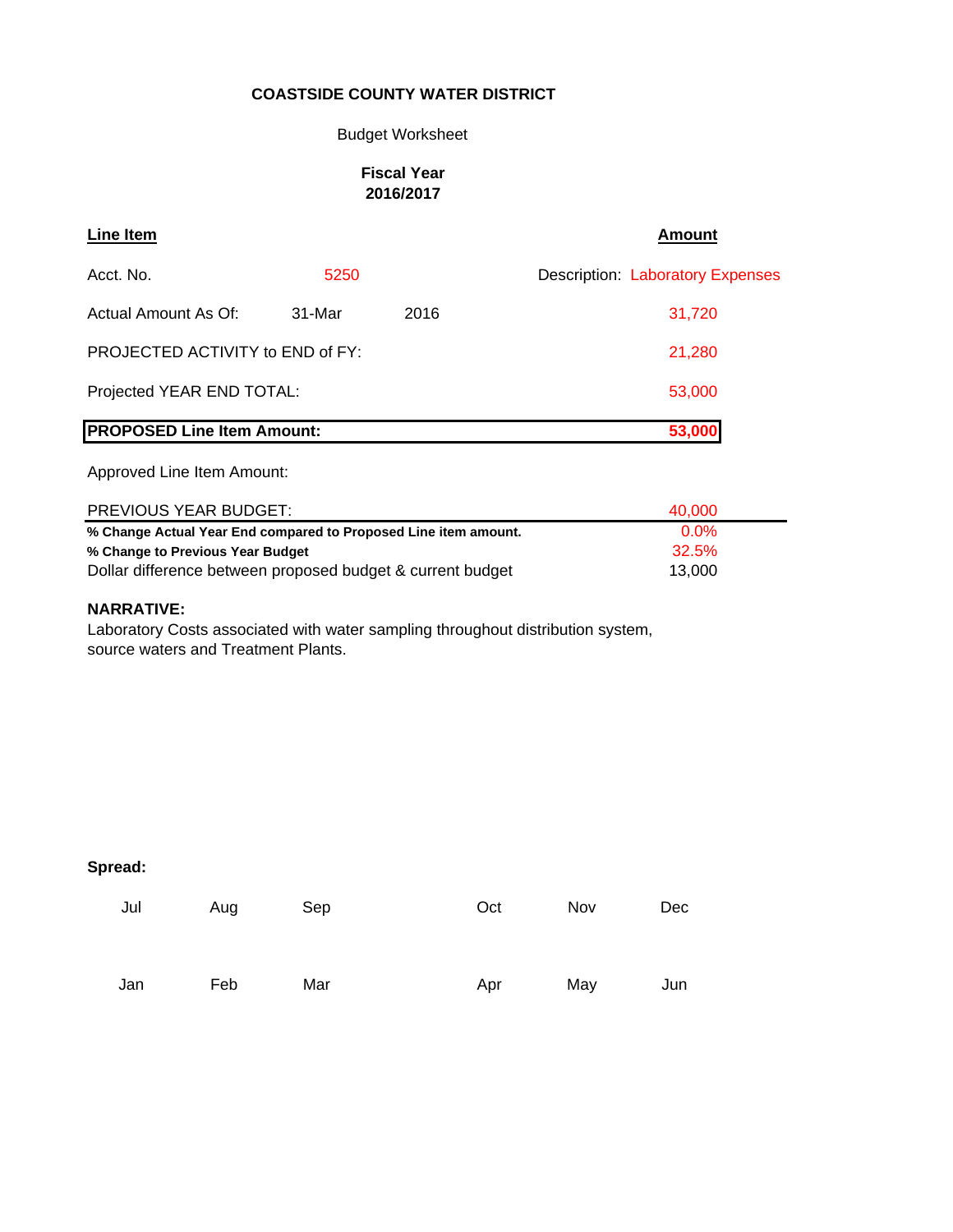## Budget Worksheet

## **Fiscal Year 2016/2017**

| Line Item                               |        |      | <b>Amount</b>                            |
|-----------------------------------------|--------|------|------------------------------------------|
| Acct. No.                               | 5260   |      | <b>Description: Maintenance Expenses</b> |
| Actual Amount As Of:                    | 31-Mar | 2016 | 180,142                                  |
| <b>PROJECTED ACTIVITY to END of FY:</b> |        |      | 88,358                                   |
| Projected YEAR END TOTAL:               |        |      | 268,500                                  |
| <b>PROPOSED Line Item Amount:</b>       |        |      | 281,700                                  |

Approved Line Item Amount:

| PREVIOUS YEAR BUDGET:<br>268,500                                        |                                 |                                                            |                                        |                                                 |           |  |  |
|-------------------------------------------------------------------------|---------------------------------|------------------------------------------------------------|----------------------------------------|-------------------------------------------------|-----------|--|--|
| 4.9%<br>% Change Actual Year End compared to Proposed Line item amount. |                                 |                                                            |                                        |                                                 |           |  |  |
| % Change to Previous Year Budget                                        | 4.9%                            |                                                            |                                        |                                                 |           |  |  |
|                                                                         |                                 | Dollar difference between proposed budget & current budget |                                        |                                                 | 13,200    |  |  |
| <b>NARRATIVE:</b>                                                       |                                 |                                                            |                                        |                                                 |           |  |  |
| Uniforms has been moved to new account number 5263                      |                                 |                                                            |                                        |                                                 |           |  |  |
| <b>ACCT 5260</b>                                                        |                                 |                                                            | <b>Equipment Rental</b>                |                                                 | \$2,000   |  |  |
| Laundry                                                                 |                                 | \$1,200                                                    | Radio Repair/PM                        |                                                 | \$3,000   |  |  |
| Supplies Shop/Breakroom                                                 |                                 | \$1,000                                                    | Landscape Maint                        |                                                 | \$2,500   |  |  |
| Service Products                                                        |                                 | \$3,000                                                    | <b>Cathodic Protection</b>             |                                                 | \$8,000   |  |  |
| Pump Repair                                                             |                                 | \$10,000                                                   | Misc. tools, etc.                      |                                                 | \$5,000   |  |  |
| <b>USA</b>                                                              |                                 | \$500                                                      |                                        | (Welder, Drill, Airtools, Sump Pump, Lrg tools) |           |  |  |
| <b>Backfill</b>                                                         |                                 | \$5,000                                                    | <b>Waste Services</b>                  |                                                 | \$3,000   |  |  |
| <b>Hydrant Repair</b>                                                   | \$3,000<br><b>Fence Repairs</b> |                                                            | \$2,000                                |                                                 |           |  |  |
| <b>Tank Maintenance</b>                                                 |                                 | \$5,000                                                    | Raising Valve (City/County)            |                                                 | \$20,000  |  |  |
| Generator services                                                      |                                 | \$6,000                                                    | <b>Building Maintenace</b><br>\$10,000 |                                                 |           |  |  |
| <b>Safety Supplies</b>                                                  |                                 | \$3,500                                                    |                                        |                                                 |           |  |  |
| DMV/Pre-employment Physical                                             |                                 | \$1,000                                                    | Acct 5260-10                           |                                                 |           |  |  |
| Tree Removal                                                            |                                 | \$20,000                                                   | <b>Emergency ML Repairs</b>            |                                                 | \$100,000 |  |  |
| Inventory                                                               |                                 | \$11,000                                                   | Acct 5260-11                           |                                                 |           |  |  |
| <b>Materials</b>                                                        |                                 | \$6,000                                                    | Paving                                 |                                                 | \$50,000  |  |  |
| Spread:                                                                 |                                 |                                                            |                                        | <b>TOTAL</b>                                    | \$281,700 |  |  |
| Jul                                                                     | Aug                             | Sep                                                        | Oct                                    | Nov                                             | Dec       |  |  |
|                                                                         |                                 |                                                            |                                        |                                                 |           |  |  |
| Jan                                                                     | Feb                             | Mar                                                        | Apr                                    | May                                             | Jun       |  |  |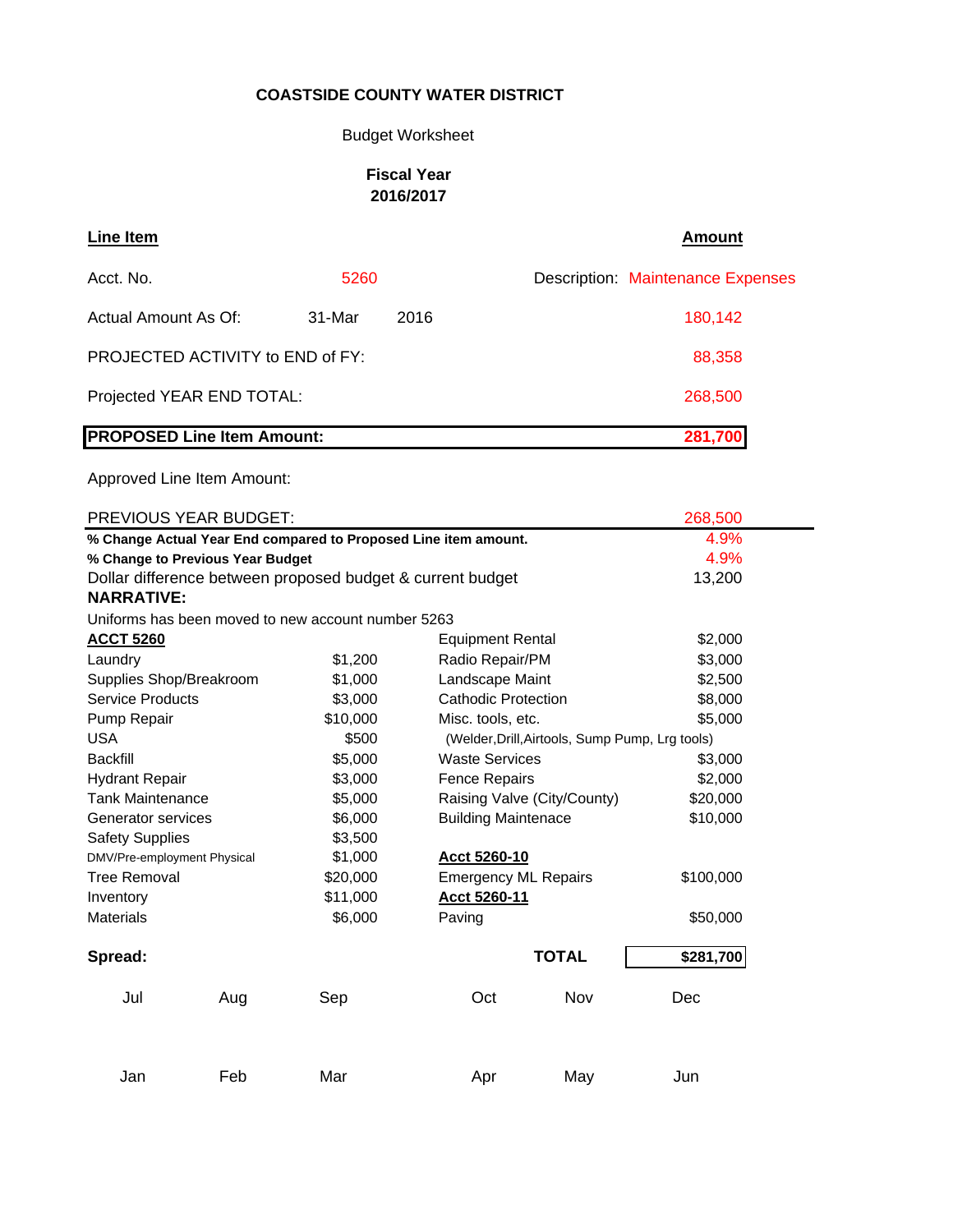## Budget Worksheet

## **Fiscal Year 2016/2017**

| <b>Line Item</b>                  |        |      | <b>Amount</b>                   |
|-----------------------------------|--------|------|---------------------------------|
| Acct. No.                         | 5261   |      | Description: Maintenance, Wells |
| Actual Amount As Of:              | 31-Mar | 2016 | 25,992                          |
| PROJECTED ACTIVITY to END of FY:  |        |      | 24,008                          |
| Projected YEAR END TOTAL:         |        |      | 50,000                          |
| <b>PROPOSED Line Item Amount:</b> |        |      | 50,000                          |

Approved Line Item Amount:

| <b>PREVIOUS YEAR BUDGET:</b>                                    | 40,000  |  |
|-----------------------------------------------------------------|---------|--|
| % Change Actual Year End compared to Proposed Line item amount. | $0.0\%$ |  |
| % Change to Previous Year Budget                                | 25.0%   |  |
| Dollar difference between proposed budget & current budget      | 10,000  |  |

#### **NARRATIVE:**

FY 15/16 amounts same from past year due to not being able to rehabilitate wells and complete upgrades

|         |                         |     | FY 16/17 |     |     |
|---------|-------------------------|-----|----------|-----|-----|
|         | <b>Electrical PM</b>    |     | \$2,000  |     |     |
|         | Pumps                   |     | \$5,000  |     |     |
|         | Electrical              |     | \$2,800  |     |     |
|         | Plumbing                |     | \$200    |     |     |
|         | Rehabilitation (1 well) |     | \$40,000 |     |     |
|         |                         |     | \$50,000 |     |     |
| Spread: |                         |     |          |     |     |
| Jul     | Aug                     | Sep | Oct      | Nov | Dec |
|         |                         |     |          |     |     |
|         |                         |     |          |     |     |
| Jan     | Feb                     | Mar | Apr      | May | Jun |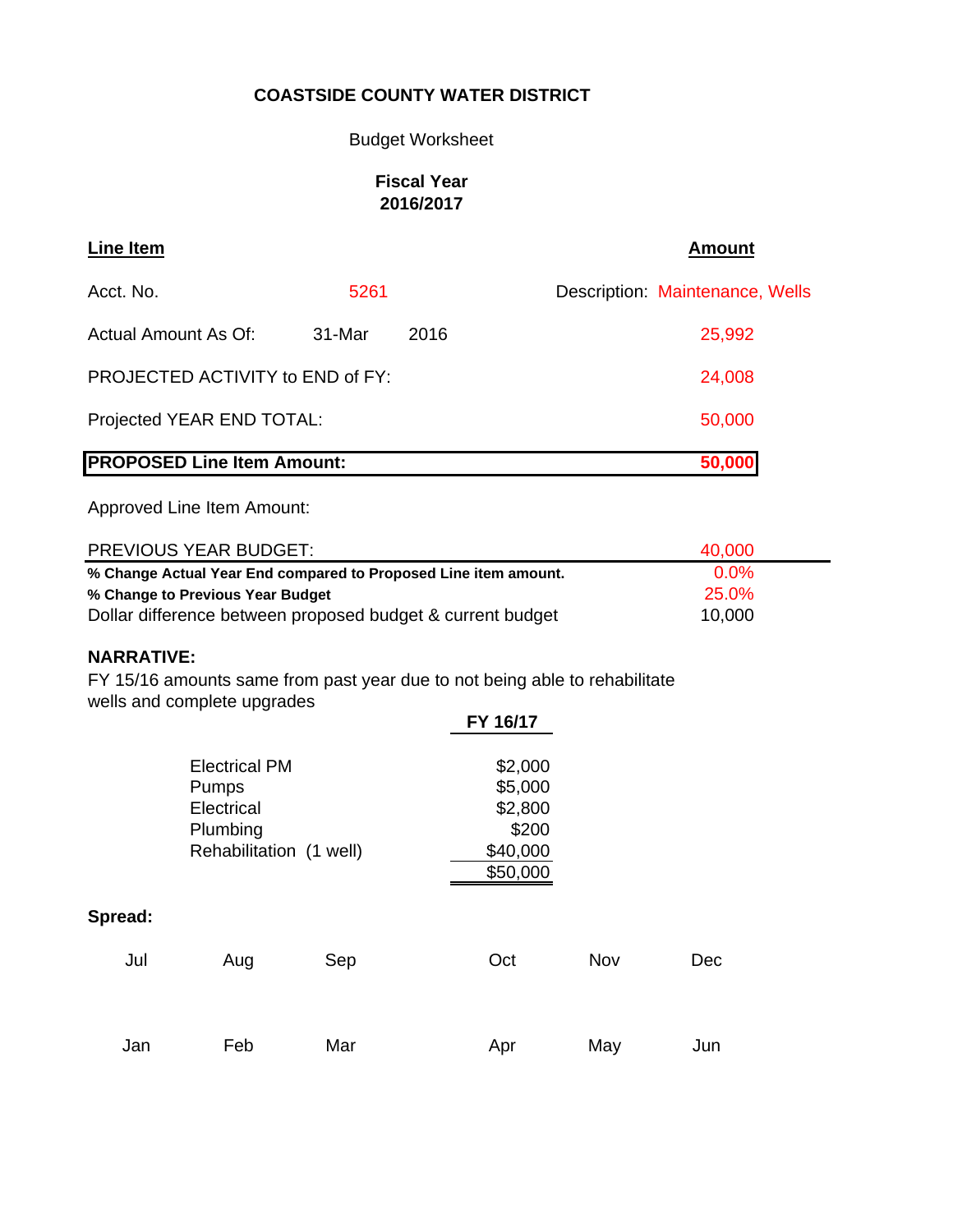#### Budget Worksheet

#### **Fiscal Year 2016/2017**

| Line Item                               |        |      | Amount                |
|-----------------------------------------|--------|------|-----------------------|
| Acct. No.                               | 5263   |      | Description: Uniforms |
| Actual Amount As Of:                    | 31-Mar | 2016 | 5,126                 |
| <b>PROJECTED ACTIVITY to END of FY:</b> |        |      | 3,874                 |
| Projected YEAR END TOTAL:               | 9,000  |      |                       |
| <b>PROPOSED Line Item Amount:</b>       |        |      | 10,000                |

Approved Line Item Amount:

| <b>PREVIOUS YEAR BUDGET:</b>                                    |          |
|-----------------------------------------------------------------|----------|
| % Change Actual Year End compared to Proposed Line item amount. | $11.1\%$ |
| % Change to Previous Year Budget                                | #DIV/0!  |
| Dollar difference between proposed budget & current budget      | 10.000   |

#### **NARRATIVE:**

Field Operation Uniforms (8 pants, 12 shirts, 1 Winter & 1 Summer Jacket) This is a new account (at direction of CalPERS) - pulled from the maintenance budget

| Jul | Aug | Sep | Oct | Nov | Dec |
|-----|-----|-----|-----|-----|-----|
| Jan | Feb | Mar | Apr | May | Jun |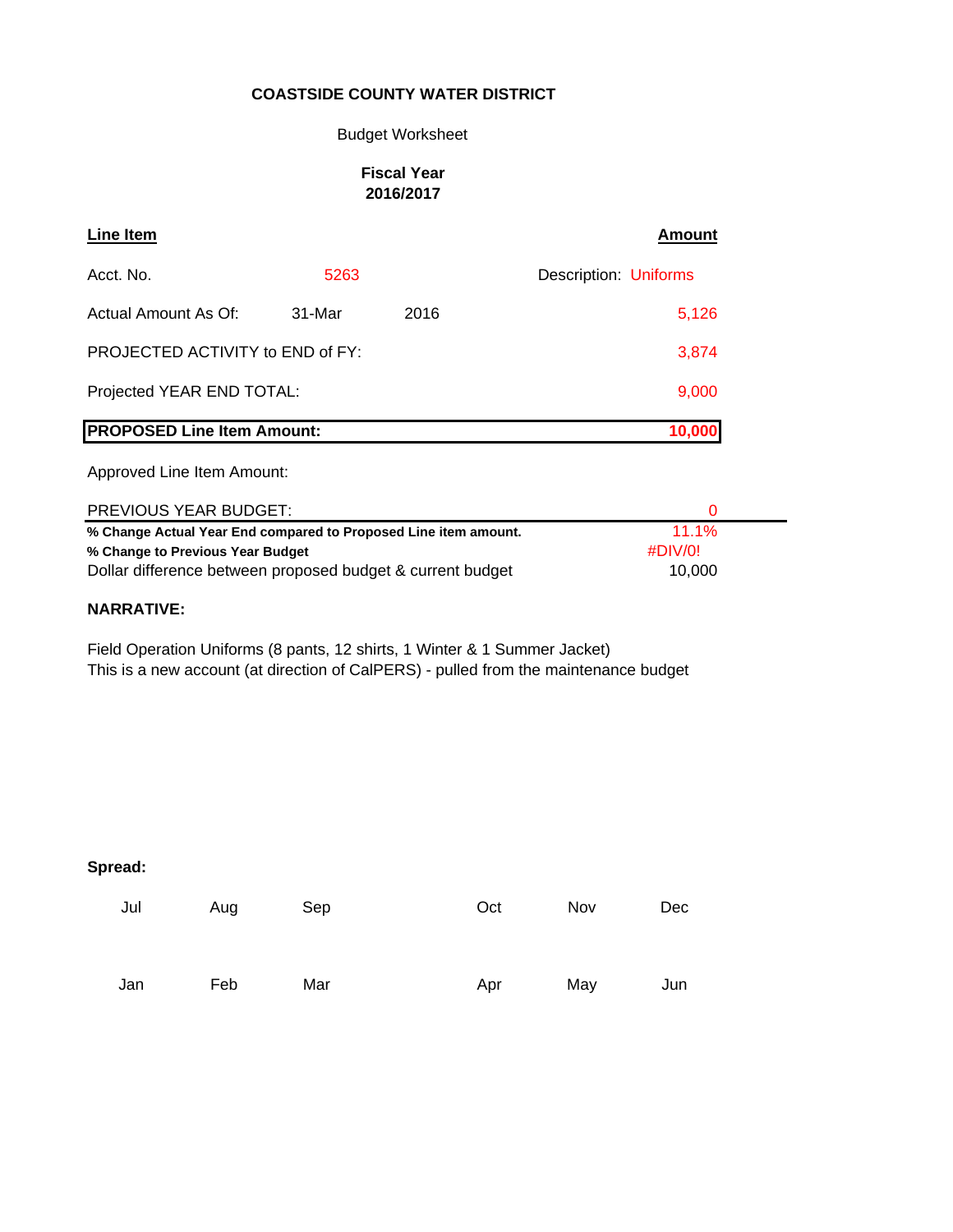## Budget Worksheet

## **Fiscal Year 2016/2017**

| <b>Line Item</b>                                                                                                                                                                      |     |                                                               |      |     |                                                                         | <b>Amount</b>                     |
|---------------------------------------------------------------------------------------------------------------------------------------------------------------------------------------|-----|---------------------------------------------------------------|------|-----|-------------------------------------------------------------------------|-----------------------------------|
| Acct. No.                                                                                                                                                                             |     | 5318                                                          |      |     | Description:                                                            | <b>Studies/Surveys/Consulting</b> |
| Actual Amount As Of:                                                                                                                                                                  |     | 31-Mar                                                        | 2016 |     |                                                                         | 113,336                           |
| PROJECTED ACTIVITY to END of FY:                                                                                                                                                      |     |                                                               |      |     |                                                                         | 86,664                            |
| Projected YEAR END TOTAL:                                                                                                                                                             |     |                                                               |      |     |                                                                         | 200,000                           |
| <b>PROPOSED Line Item Amount:</b>                                                                                                                                                     |     |                                                               |      |     |                                                                         | \$150,000                         |
| Approved Line Item Amount:                                                                                                                                                            |     |                                                               |      |     |                                                                         |                                   |
| PREVIOUS YEAR BUDGET:                                                                                                                                                                 |     |                                                               |      |     |                                                                         | 240,000                           |
|                                                                                                                                                                                       |     |                                                               |      |     | % Change Actual Year End compared to Proposed Line item amount.         | $(25.0\%)$                        |
| % Change to Previous Year Budget                                                                                                                                                      |     |                                                               |      |     |                                                                         | (37.5%)                           |
| Dollar difference between proposed budget & current budget                                                                                                                            |     |                                                               |      |     |                                                                         | $-90,000$                         |
| Narrative:                                                                                                                                                                            |     |                                                               |      |     |                                                                         |                                   |
| Consulting studies to include:<br><b>Annual Rate Study</b><br><b>Annual Water Audit</b><br><b>Watershed Sanitary Survey</b><br>El Granada PRV Study<br>Other Misc. studies, including |     | Infrastructure Replacement Plan<br>Seismic Vulerability Study |      |     | \$25,000.00<br>\$60,000.00<br>\$10,000.00<br>\$25,000.00<br>\$30,000.00 |                                   |
| Spread:                                                                                                                                                                               |     |                                                               |      |     | \$150,000.00                                                            |                                   |
| Jul                                                                                                                                                                                   | Aug | Sep                                                           |      | Oct | Nov                                                                     | Dec                               |
| Jan                                                                                                                                                                                   | Feb | Mar                                                           |      | Apr | May                                                                     | Jun                               |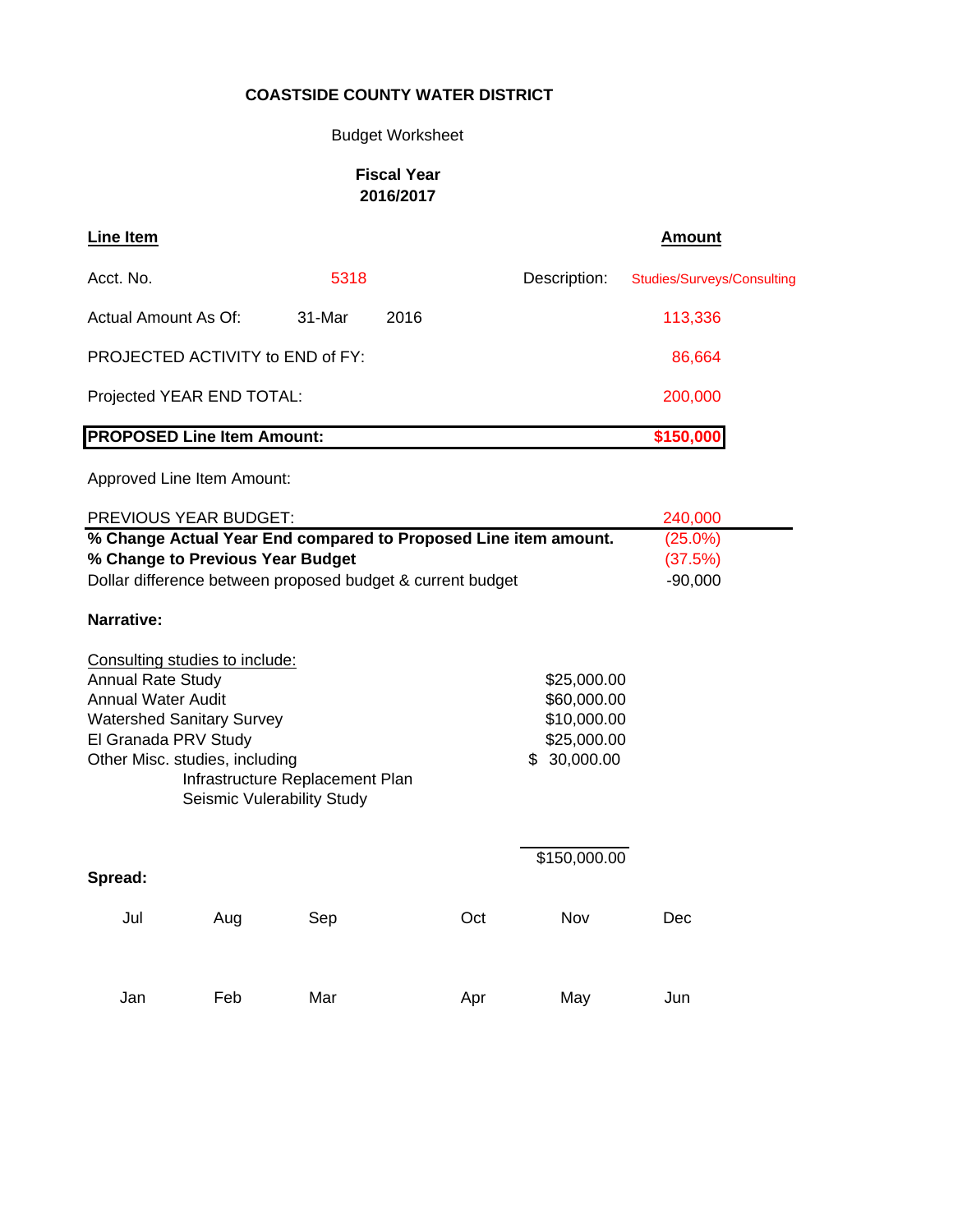## Budget Worksheet

## **Fiscal Year 2016/2017**

| Line Item                               |          |      | Amount                              |
|-----------------------------------------|----------|------|-------------------------------------|
| Acct. No.                               | 5321     |      | <b>Description: Water Resources</b> |
| Actual Amount As Of:                    | $31-Mar$ | 2016 | 35,792                              |
| <b>PROJECTED ACTIVITY to END of FY:</b> | 9,208    |      |                                     |
| Projected YEAR END TOTAL:               |          |      | 45,000                              |
| <b>PROPOSED Line Item Amount:</b>       |          |      | 47,000                              |
| Approved Line Item Amount:              |          |      |                                     |

| <b>PREVIOUS YEAR BUDGET:</b>                                                                                                                                                 |          | 37,000       |
|------------------------------------------------------------------------------------------------------------------------------------------------------------------------------|----------|--------------|
| % Change Actual Year End compared to Proposed Line item amount.                                                                                                              | 4.4%     |              |
| % Change to Previous Year Budget                                                                                                                                             |          | 27.0%        |
| Dollar difference between proposed budget & current budget                                                                                                                   |          | 10,000       |
| Water resource activities are budgeted in 5321 Water Resources and 5322 Community Outreach.<br>See significant savings in 5322 that offset this budget.<br><b>NARRATIVE:</b> |          |              |
| Lawn Be Gone! Rebate Program                                                                                                                                                 | \$20,000 |              |
| High Efficiency Toilets Rebate Program                                                                                                                                       | \$7,000  |              |
| <b>School Education Programs</b>                                                                                                                                             | \$5,000  |              |
| Public Information / Outreach Programs                                                                                                                                       | \$15,000 |              |
|                                                                                                                                                                              | \$47,000 | <b>Total</b> |
|                                                                                                                                                                              |          |              |
|                                                                                                                                                                              |          |              |
|                                                                                                                                                                              |          |              |

| Jul | Aug | Sep | Oct | Nov | Dec |
|-----|-----|-----|-----|-----|-----|
| Jan | Feb | Mar | Apr | May | Jun |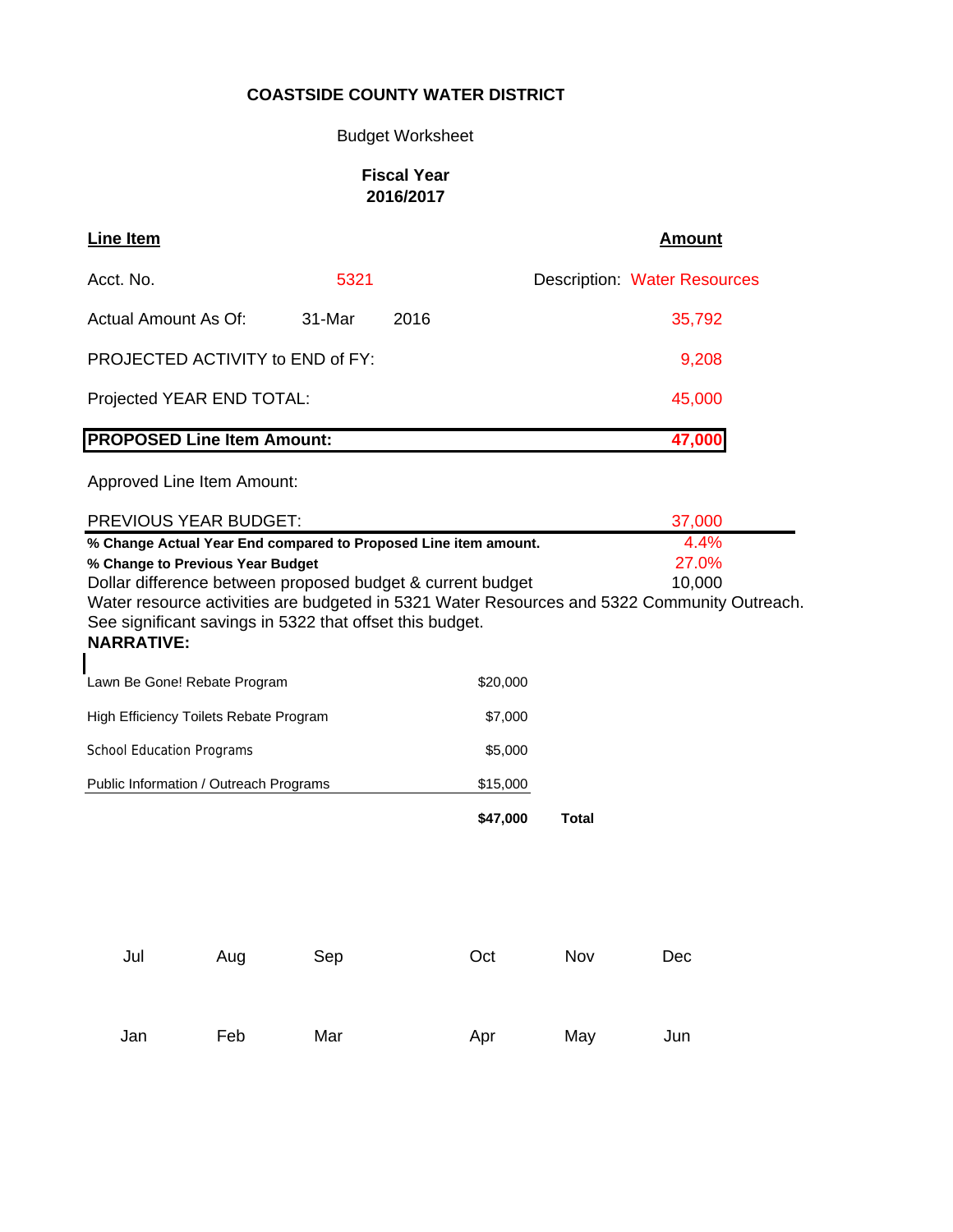#### Budget Worksheet

#### **Fiscal Year 2016/2017**

| <b>Line Item</b>                  |        |      |  | <b>Amount</b>                   |
|-----------------------------------|--------|------|--|---------------------------------|
| Acct. No.                         | 5322   |      |  | Description: Community Outreach |
| Actual Amount As Of:              | 31-Mar | 2016 |  | 7.616                           |
| PROJECTED ACTIVITY to END of FY:  |        |      |  | 57,384                          |
| Projected YEAR END TOTAL:         |        |      |  | 65,000                          |
| <b>PROPOSED Line Item Amount:</b> |        |      |  | 50,000                          |

Approved Line Item Amount:

| PREVIOUS YEAR BUDGET:                                           | 95.100     |
|-----------------------------------------------------------------|------------|
| % Change Actual Year End compared to Proposed Line item amount. | $(23.1\%)$ |
| % Change to Previous Year Budget                                | $(47.4\%)$ |
| Dollar difference between proposed budget & current budget      | -45.100    |

#### **NARRATIVE:**

Created new account per Finance Committee to accommodate new community outreach between CCWD and Customers.

| Pacifica Coast Television - Recording meetings (14 @ \$250) |     |     |                                                                    |              |          |  |
|-------------------------------------------------------------|-----|-----|--------------------------------------------------------------------|--------------|----------|--|
| Montara Fog (14 @ \$300)                                    |     |     |                                                                    |              |          |  |
| Materials/Publications/Public Information                   |     |     |                                                                    |              |          |  |
| Postage for Public Outreach                                 |     |     |                                                                    |              |          |  |
|                                                             |     |     | Design/Printing Annual Reports (Consumer Confidence Report/        |              | \$25,000 |  |
|                                                             |     |     | Water Supply Evaluation, etc Including Translation & Postage fees) |              |          |  |
| <b>Constant Contact/Email</b>                               |     |     |                                                                    |              | \$2,300  |  |
| <b>Graphic Artist</b>                                       |     |     |                                                                    |              |          |  |
| <b>Pumpkin Festival</b>                                     |     |     |                                                                    |              | \$1,000  |  |
| Pens                                                        |     |     |                                                                    |              | \$1,000  |  |
| Spread:                                                     |     |     |                                                                    | <b>TOTAL</b> | 50,000   |  |
| Jul                                                         | Aug | Sep | Oct                                                                | Nov          | Dec      |  |
|                                                             |     |     |                                                                    |              |          |  |
|                                                             |     |     |                                                                    |              |          |  |

Jan Feb Mar Apr May Jun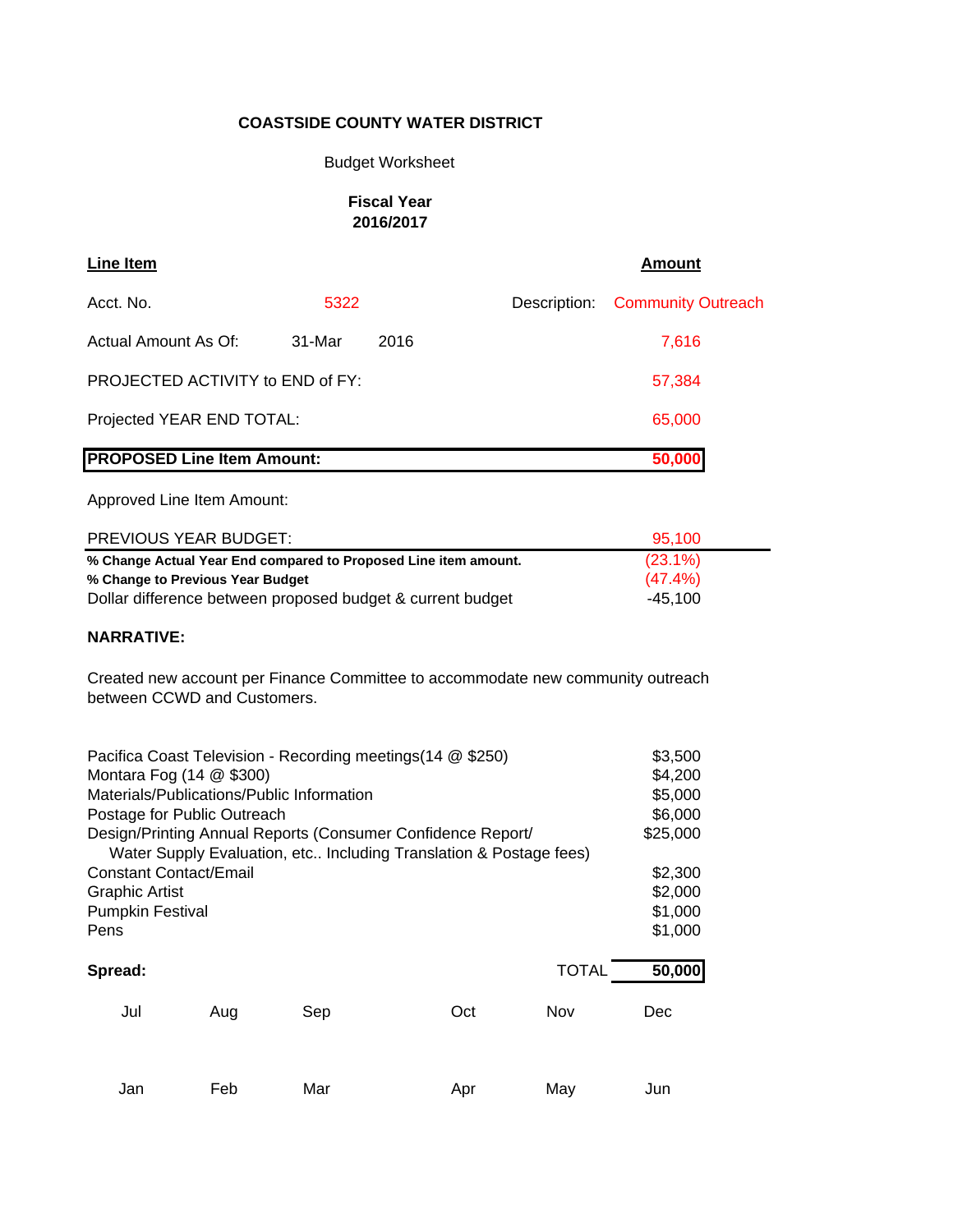DRAFT Budget Worksheet

## **Fiscal Year 2016/2017**

| Line Item                         |        |      |              | <b>Amount</b> |
|-----------------------------------|--------|------|--------------|---------------|
| Acct. No.                         | 5381   |      | Description: | Legal         |
| Actual Amount As Of:              | 31-Mar | 2016 |              | 47,159        |
| PROJECTED ACTIVITY to END of FY:  |        |      |              | 17,841        |
| Projected YEAR END TOTAL:         |        |      |              | 65,000        |
| <b>PROPOSED Line Item Amount:</b> |        |      |              | 60,000        |

Approved Line Item Amount:

| <b>PREVIOUS YEAR BUDGET:</b>                                    | 60,000    |
|-----------------------------------------------------------------|-----------|
| % Change Actual Year End compared to Proposed Line item amount. | $(7.7\%)$ |
| % Change to Previous Year Budget                                | 0.0%      |
| Dollar difference between proposed budget & current budget      |           |

## **NARRATIVE:**

This account is for the Legal Counsel General District business that is not included in capital projects or reimbursable projects. The legal costs for capital projects and reimbursable projects whether the work is performed by District Counsel or other counsel is part of the overall project and not an operating expense.

|         |     |     | HansonBridgett |              | \$60,000 |
|---------|-----|-----|----------------|--------------|----------|
|         |     |     |                | <b>Total</b> | \$60,000 |
| Spread: |     |     |                |              |          |
| Jul     | Aug | Sep | Oct            | Nov          | Dec      |
| Jan     | Feb | Mar | Apr            | May          | Jun      |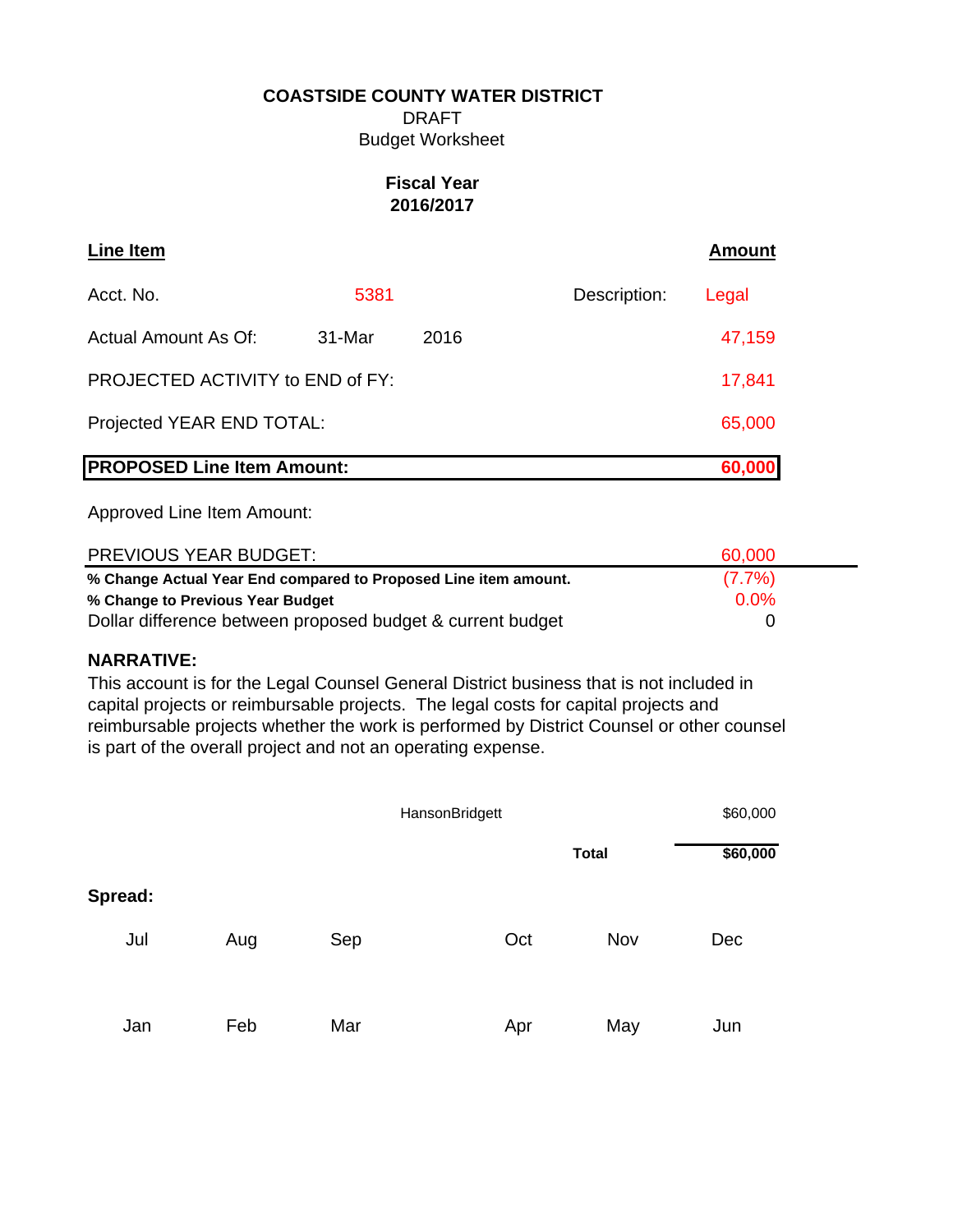#### Budget Worksheet

## **Fiscal Year 2016/2017**

| Line Item                         |        |      | <b>Amount</b>            |
|-----------------------------------|--------|------|--------------------------|
| Acct. No.                         | 5382   |      | Description: Engineering |
| Actual Amount As Of:              | 31-Mar | 2016 | 7,577                    |
| PROJECTED ACTIVITY to END of FY:  |        |      | 6,423                    |
| Projected YEAR END TOTAL:         |        |      | 14,000                   |
| <b>PROPOSED Line Item Amount:</b> |        |      | <b>14,000</b>            |

Approved Line Item Amount:

| PREVIOUS YEAR BUDGET:                                           | 14.000  |  |
|-----------------------------------------------------------------|---------|--|
| % Change Actual Year End compared to Proposed Line item amount. | $0.0\%$ |  |
| % Change to Previous Year Budget                                | $0.0\%$ |  |
| Dollar difference between proposed budget & current budget      |         |  |

## **NARRATIVE:**

This account is for the District Engineer's monthly retainer and for general District business that is not included in capital projects or reimbursable projects. The engineering costs for capital projects and reimbursable projects whether the work is performed by the District engineer or another engineer are part of the overall project and not an operating expense.

| Jul | Aug | Sep | Oct | Nov | Dec |
|-----|-----|-----|-----|-----|-----|
| Jan | Feb | Mar | Apr | May | Jun |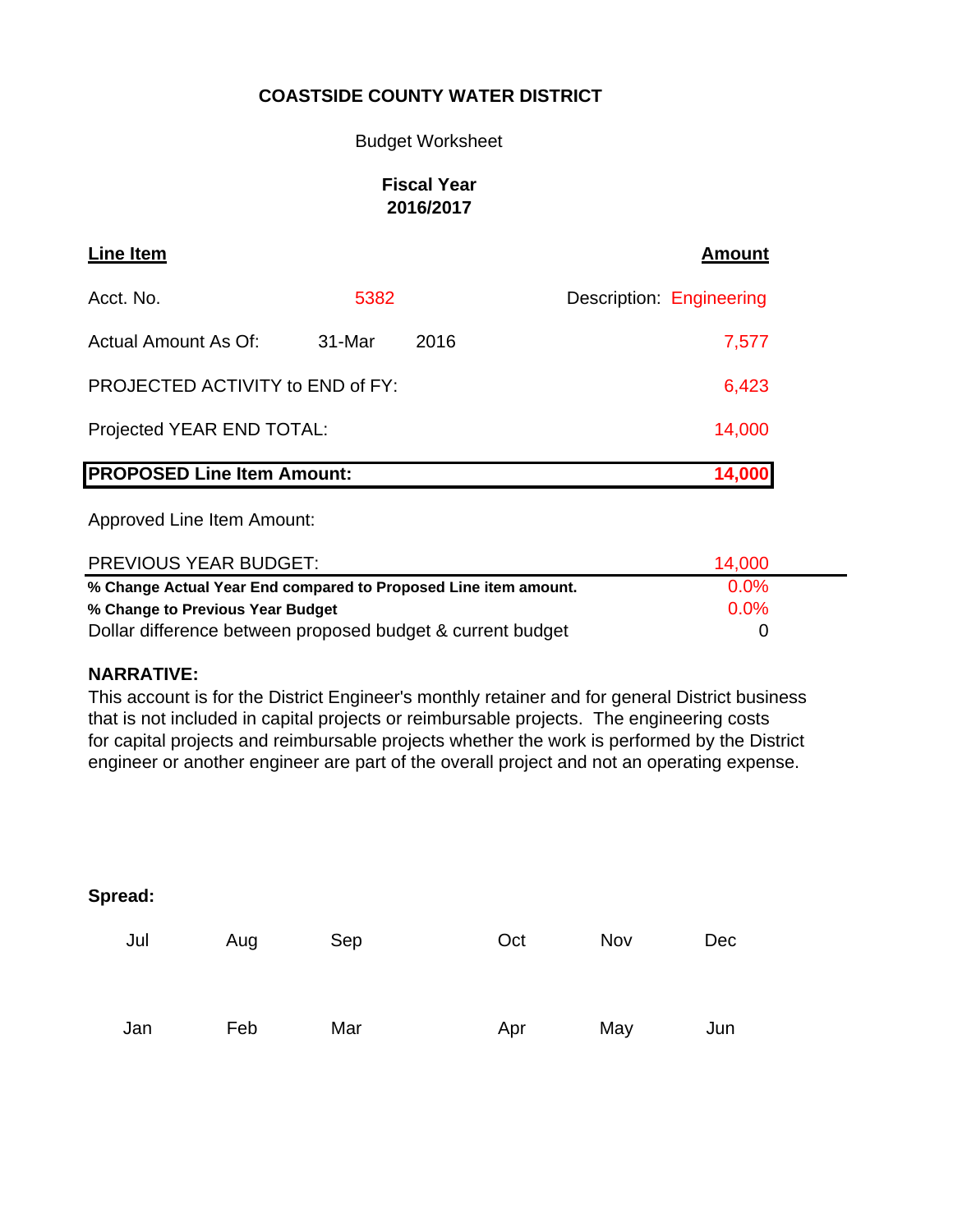# Budget Worksheet

# **Fiscal Year 2016/2017**

| Line Item                         |        |      | <b>Amount</b>                          |
|-----------------------------------|--------|------|----------------------------------------|
| Acct. No.                         | 5383   |      | <b>Description: Financial Services</b> |
| Actual Amount As Of:              | 31-Mar | 2016 | 9,360                                  |
| PROJECTED ACTIVITY to END of FY:  |        |      | 14,640                                 |
| Projected YEAR END TOTAL:         |        |      | 24,000                                 |
| <b>PROPOSED Line Item Amount:</b> |        |      | 20,000                                 |

Approved Line Item Amount:

| PREVIOUS YEAR BUDGET:                                                                                                                                             |     |     |                                                              |            | 24,000                         |
|-------------------------------------------------------------------------------------------------------------------------------------------------------------------|-----|-----|--------------------------------------------------------------|------------|--------------------------------|
| % Change Actual Year End compared to Proposed Line item amount.<br>% Change to Previous Year Budget<br>Dollar difference between proposed budget & current budget |     |     |                                                              |            | (16.7%)<br>(16.7%)<br>$-4,000$ |
| <b>NARRATIVE:</b><br>Other misc services                                                                                                                          |     |     | Annual auditing services performed by Joseph J Arch, CPA and |            |                                |
| FY 16/17<br><b>Financial Audit Service</b><br>\$18,000<br>\$2,000<br><b>Accounting Services</b>                                                                   |     |     |                                                              |            |                                |
| Total<br>Spread:                                                                                                                                                  |     |     | \$20,000                                                     |            |                                |
| Jul                                                                                                                                                               | Aug | Sep | Oct                                                          | <b>Nov</b> | Dec                            |
| Jan                                                                                                                                                               | Feb | Mar | Apr                                                          | May        | Jun                            |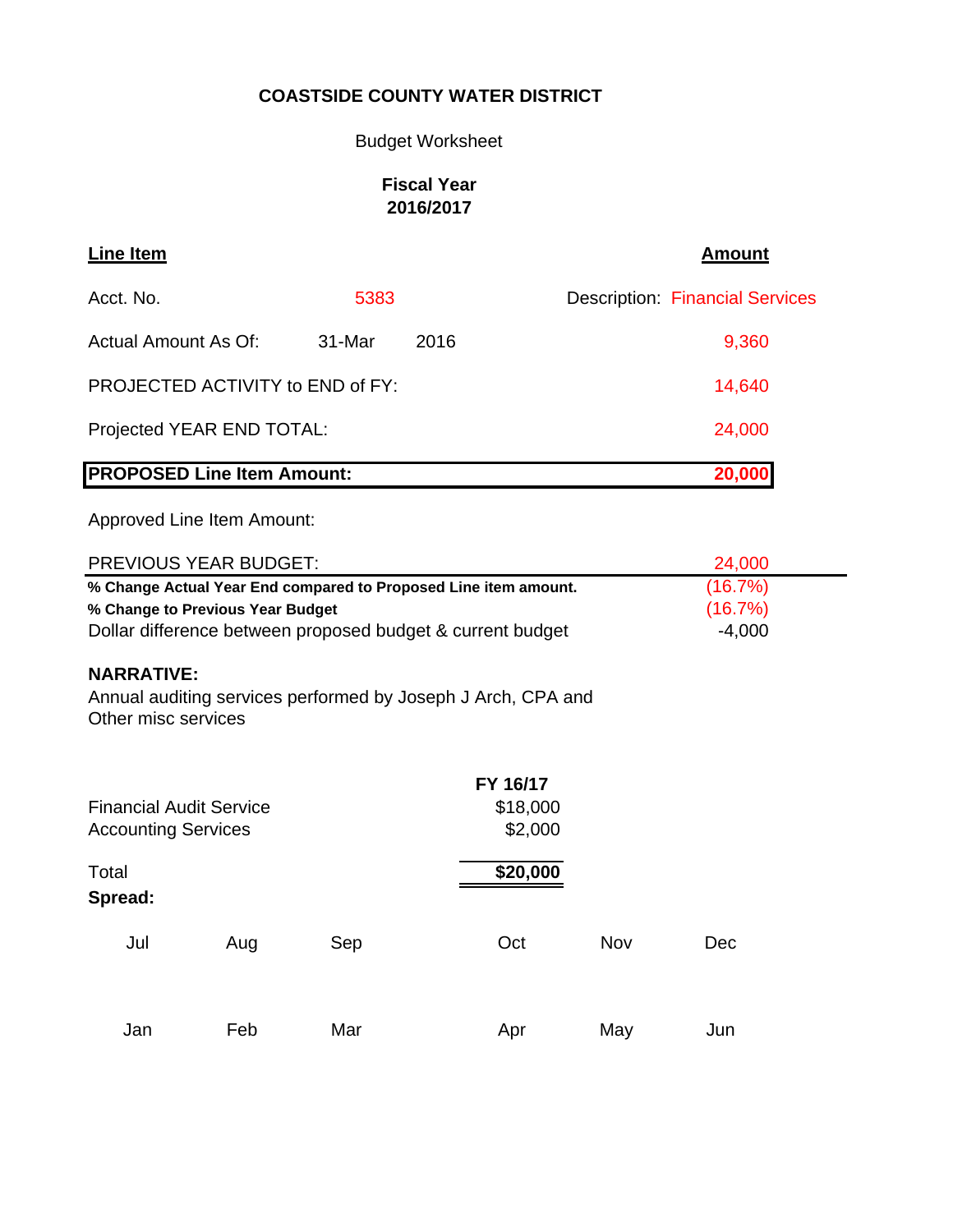## Budget Worksheet

#### **Fiscal Year 2016/2017**

| <b>Line Item</b>                                                                           |          |        |                                    |     |                    | <u>Amount</u>            |
|--------------------------------------------------------------------------------------------|----------|--------|------------------------------------|-----|--------------------|--------------------------|
| Acct. No.                                                                                  |          | 5384   |                                    |     | Description:       | <b>Computer Services</b> |
| Actual Amount As Of:                                                                       |          | 31-Mar | 2016                               |     |                    | 64,201                   |
| PROJECTED ACTIVITY to END of FY:                                                           |          |        |                                    |     |                    | 38,799                   |
| Projected YEAR END TOTAL:                                                                  |          |        |                                    |     |                    | 103,000                  |
| <b>PROPOSED Line Item Amount:</b>                                                          |          |        |                                    |     |                    | 125,300                  |
| Approved Line Item Amount:                                                                 |          |        |                                    |     |                    |                          |
| PREVIOUS YEAR BUDGET:                                                                      |          |        |                                    |     |                    | 103,800                  |
| % Change Actual Year End compared to Proposed Line item amount.                            |          |        |                                    |     |                    | 21.7%                    |
| % Change to previous year budget:                                                          |          |        |                                    |     |                    | 20.7%                    |
| Dollar difference between proposed budget & current budget                                 |          |        |                                    |     |                    | 21,500                   |
| Increase in Springbrook Maintenance & Website Maintenance and addition of Comcast Internet |          |        |                                    |     |                    |                          |
| <b>NARRATIVE:</b>                                                                          |          |        |                                    |     |                    |                          |
| <b>Maintenance Agreements</b>                                                              |          |        | <b>Computer Services</b>           |     |                    |                          |
| Tyler/Springbrook                                                                          | \$20,000 |        |                                    |     |                    |                          |
| Radix                                                                                      | \$3,000  |        | New/Upgrades to software/Cust Rpts |     |                    | \$7,500                  |
| <b>Irvine Consulting Srvcs</b>                                                             | \$24,000 |        | Service/Repairs/Parts              |     |                    | \$15,000                 |
| Badger/AMR/AMI                                                                             | \$15,000 |        | Coastside Net                      |     |                    | \$1,000                  |
| <b>XC2 Software</b>                                                                        | \$2,600  |        | Rogue Web Works (Website Maint.)   |     |                    | \$7,500                  |
| Remit Plus/Ck Scanner)                                                                     | \$2,000  |        | Sonic.net                          |     |                    | \$1,500                  |
| <b>GIS License</b>                                                                         | \$5,000  |        | Spam Filtering                     |     |                    | \$900                    |
| Web Filtering (Barracuda)                                                                  | \$1,400  |        | Comcast Internet                   |     |                    | \$1,700                  |
| Sprbrk Server License                                                                      | \$700    |        | CalCAD Annual Application Maint.   |     |                    | \$2,500                  |
| <b>TelePacific Phone Sys</b>                                                               | \$14,000 |        |                                    |     | Subtotal           | \$37,600                 |
| Subtotal                                                                                   | \$87,700 |        |                                    |     | <b>Grand Total</b> | \$125,300                |
| Spread:                                                                                    |          |        |                                    |     |                    |                          |
| Jul                                                                                        | Aug      | Sep    |                                    | Oct | Nov                | Dec                      |
| Jan                                                                                        | Feb      | Mar    |                                    | Apr | May                | Jun                      |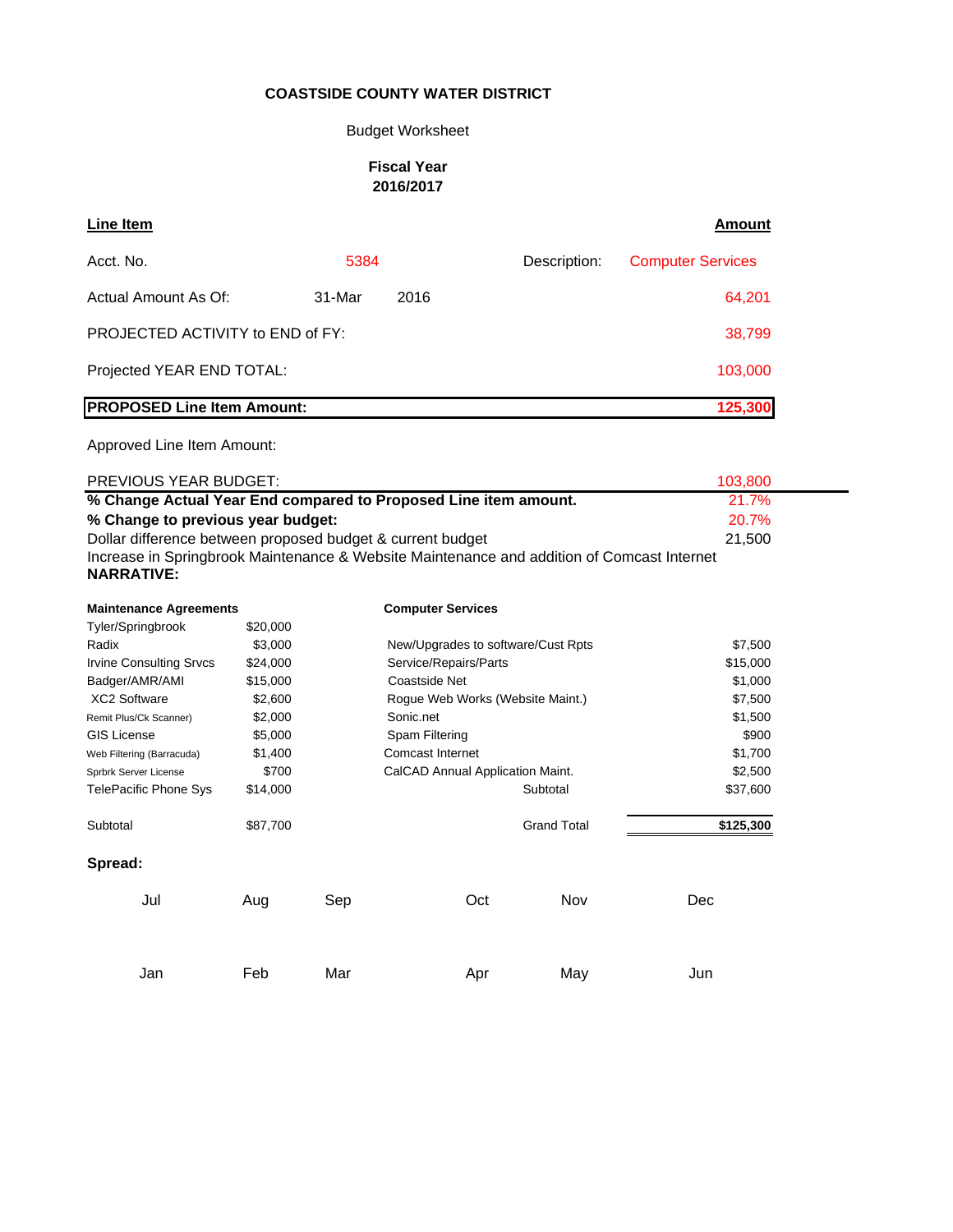#### Budget Worksheet

## **Fiscal Year 2016/2017**

| Line Item                               |           |      | <b>Amount</b>                 |
|-----------------------------------------|-----------|------|-------------------------------|
| Acct. No.                               | 5410      |      | Description: Salaries, Admin. |
| Actual Amount As Of:                    | 31-Mar    | 2016 | 691,344                       |
| <b>PROJECTED ACTIVITY to END of FY:</b> | 268,656   |      |                               |
| Projected YEAR END TOTAL:               | 960,000   |      |                               |
| <b>PROPOSED Line Item Amount:</b>       | 1,100,800 |      |                               |

Approved Line Item Amount:

| <b>PREVIOUS YEAR BUDGET:</b>                                    | 1,061,780 |  |
|-----------------------------------------------------------------|-----------|--|
| % Change Actual Year End compared to Proposed Line item amount. | $14.7\%$  |  |
| % Change to Previous Year Budget                                | 37%       |  |
| Dollar difference between proposed budget & current budget      | 39,020    |  |

#### **NARRATIVE:**

Admin Salaries include:

\* Reflects a 4.0% COLA adjustment (3% COLA plus additional 1% per union contract. COLA is based upon the Department of Labor Statistics information for February to February timeframe.)

The COLA increase is offset by a 2% reduction in pension contribution by the District effective 7/1/16. Salaries for (2) vacant positions are included in the budget.

Projected FY2015/16 salaries are lower than the FY2015/16 budget due to position vacancies that occurred during the year.

**Spread:** *(See Spreadsheet of Account #5411A for Admin and Board of Directors Salaries)*

| Jul | Aug | Sep | Oct | Nov | <b>Dec</b> |
|-----|-----|-----|-----|-----|------------|
|     |     |     |     |     |            |
| Jan | Feb | Mar | Apr | May | Jun        |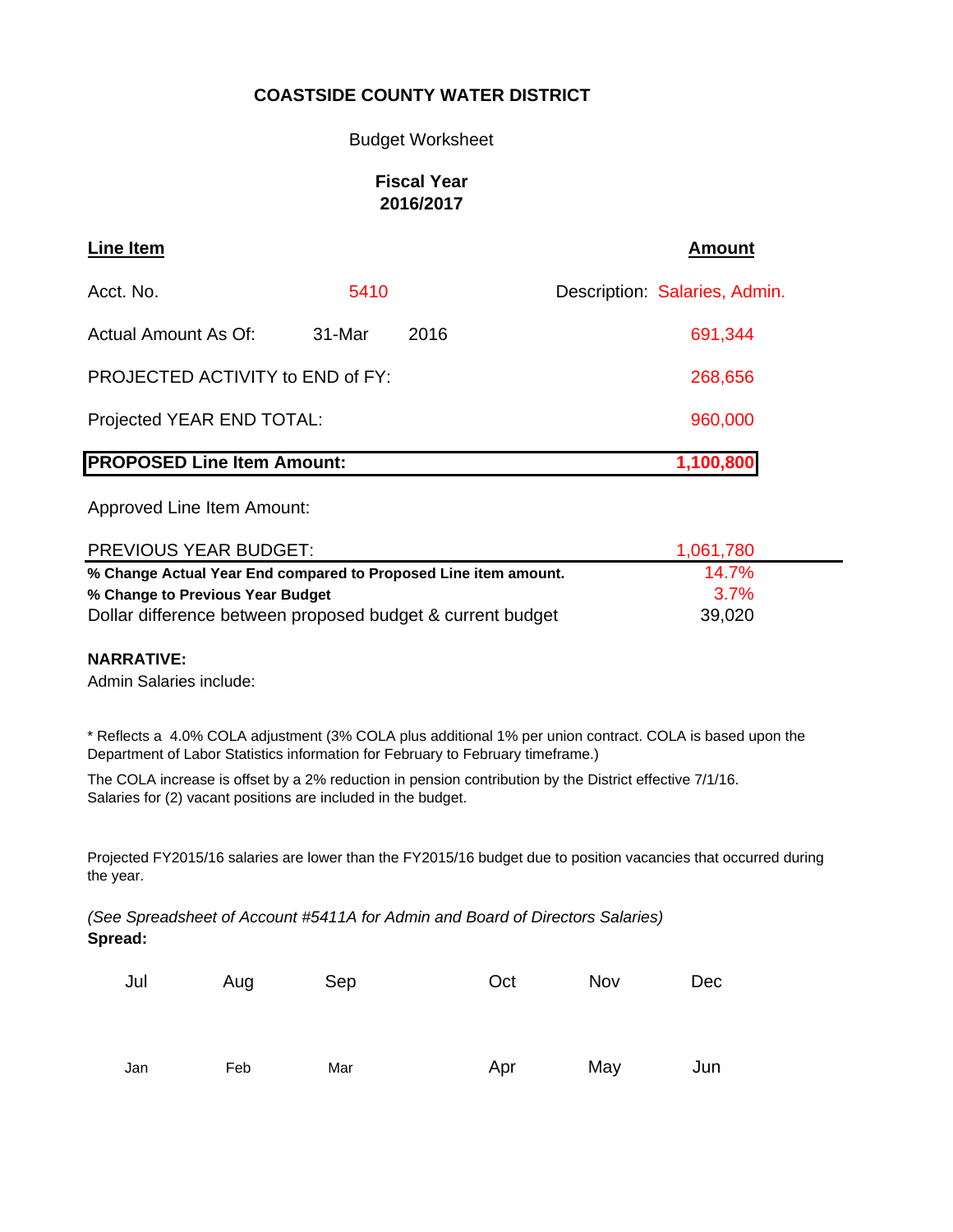#### Budget Worksheet

#### **Fiscal Year 2016/2017**

| Line Item                         |           |      | Amount                        |
|-----------------------------------|-----------|------|-------------------------------|
| Acct. No.                         | 5411      |      | Description: Salaries - Field |
| Actual Amount As Of:              | 31-Mar    | 2016 | 842,681                       |
| PROJECTED ACTIVITY to END of FY:  | 275,825   |      |                               |
| Projected YEAR END TOTAL:         | 1,118,506 |      |                               |
| <b>PROPOSED Line Item Amount:</b> | 1,217,375 |      |                               |

Approved Line Item Amount:

| <b>PREVIOUS YEAR BUDGET:</b>                                    | 1,118,506 |  |
|-----------------------------------------------------------------|-----------|--|
| % Change Actual Year End compared to Proposed Line item amount. | 8.8%      |  |
| % Change to Previous Year Budget                                | 8.8%      |  |
| Dollar difference between proposed budget & current budget      | 98,869    |  |

## **NARRATIVE:**

\* Reflects a 4.0% COLA adjustment (3% COLA plus additional 1% per union contract. COLA is based upon the Department of Labor Statistics information for February to February timeframe.)

Projected FY2015/16 salaries are lower than the FY2015/16 budget due to position vacancies that occurred during the year.

FY2016/17 budget includes step increases due during the FY2015/16 year but postponed to 7/1/2016.

| Jul | Aug | Sep | Oct | Nov | Dec |
|-----|-----|-----|-----|-----|-----|
| Jan | Feb | Mar | Apr | May | Jun |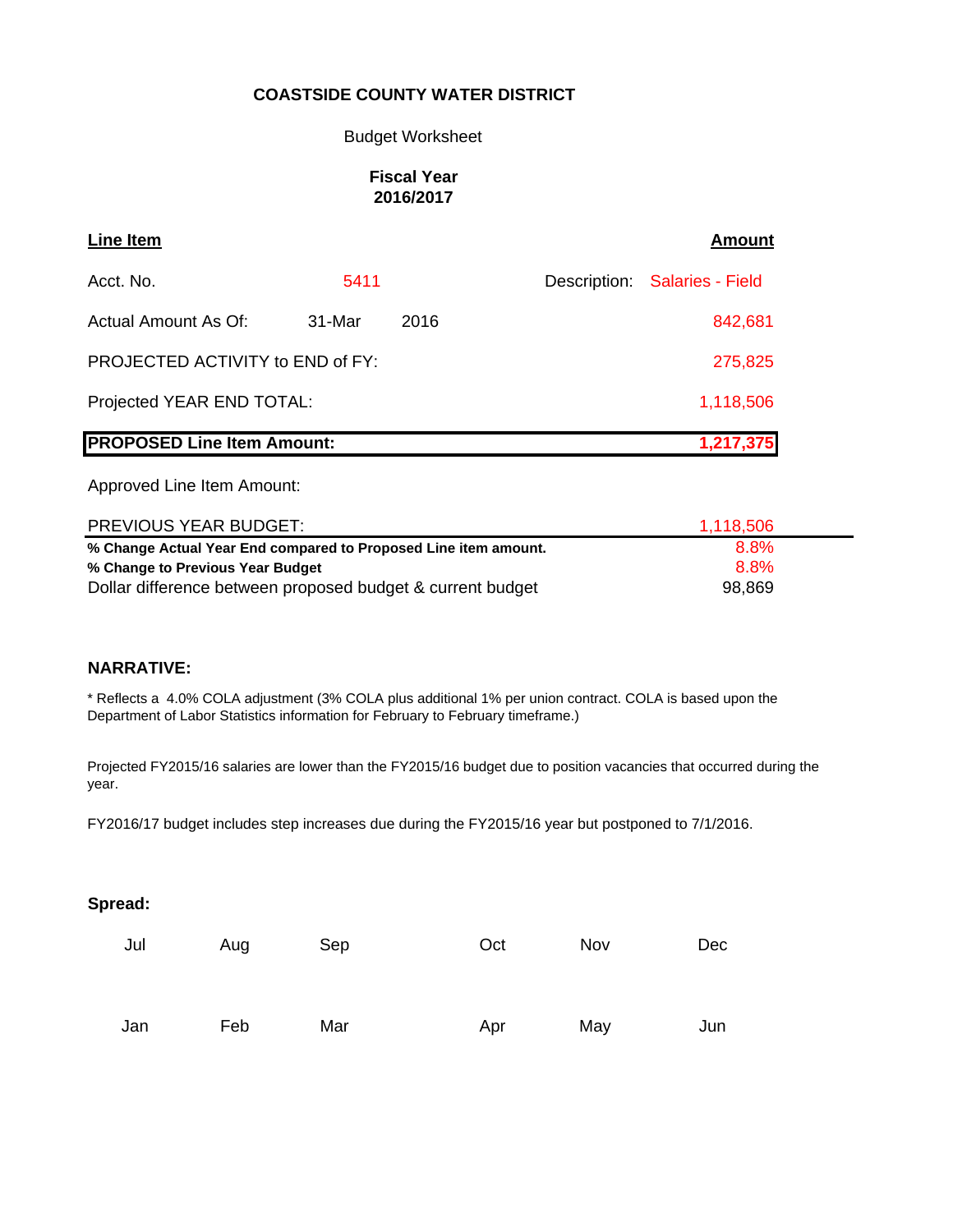#### **COASTSIDE COUNTY WATER DISTRICT FY 2016/2017 BUDGET WORKSHEET (5411 A) SALARY INFORMATION - Accounts 5411 & 5410** 7/1/2016

|                                             | Current          | <b>With Step</b> | <b>COLA</b> | Annual    | O T          | 0T     | Cert.  |              |
|---------------------------------------------|------------------|------------------|-------------|-----------|--------------|--------|--------|--------------|
| <b>EMPLOYEE</b>                             | <b>Hrly Rate</b> | Due 7/1/2016**   | 4.00%       | Pay       | <b>Hours</b> | Pay    | Pay    | <b>TOTAL</b> |
|                                             |                  |                  |             |           |              |        |        |              |
| FIELD #5411                                 |                  |                  |             |           |              |        |        |              |
| Superintendent                              | 67.70            | 67.70            | 70.41       | 146,451   |              |        | 10,800 | 157,251      |
| <b>Field Supervisor</b>                     | 54.20            | 54.20            | 56.37       | 117,245   | 80           | 6,764  | 7,200  | 131,210      |
| <b>WTP Supervisor</b>                       | 56.94            | 60.14            | 62.54       | 130,089   | 120          | 11,258 | 7,200  | 148,547      |
| Sr. WTP Oper.                               | 43.41            | 44.30            | 46.07       | 95.827    | 120          | 8.293  | 6,000  | 110,120      |
| Treat/Dist Op                               | 33.06            | 33.96            | 35.31       | 73,452    | 120          | 6.356  | 6,000  | 85,808       |
| <b>Treat/Dist Op</b>                        | 30.71            | 32.40            | 33.70       | 70,091    | 120          | 6,066  | 4,800  | 80,957       |
| <b>Treat/Dist Op</b>                        | 34.75            | 36.23            | 37.68       | 78.366    | 120          | 6,782  | 6,600  | 91,748       |
| <b>Treat/Dist Op</b>                        | 33.90            | 35.55            | 36.97       | 76.896    | 120          | 6,654  | 6,000  | 89,551       |
| <b>Treat/Dist Op</b>                        | 34.75            | 36.39            | 37.85       | 78,719    | 120          | 6,812  | 4,800  | 90,332       |
| <b>Treat/Dist Op</b>                        | 36.51            | 36.51            | 37.97       | 78,984    | 120          | 6,835  | 7,200  | 93,019       |
| <b>Treat/Dist Op</b>                        | 31.48            | 33.20            | 34.53       | 71,818    | 120          | 6.215  | 4,800  | 82,833       |
| Part-Time Help                              | 18.00            |                  |             | 18,000    |              |        |        | 18,000       |
| Part-Time Help                              | 18.00            |                  |             | 18.000    |              |        |        | 18,000       |
| Standby Pay for On-Call Employees           |                  |                  |             | 20,000    |              |        |        | 20,000       |
| Sub total, Field                            |                  |                  |             | 1,073,940 |              | 72,035 | 71,400 | 1,217,375    |
|                                             |                  |                  |             |           |              |        |        |              |
| <b>ADMIN #5410</b>                          |                  |                  |             |           |              |        |        |              |
| Gen Manager                                 | 100.94           | 100.94           | 104.98      | 218,348   |              |        | 6,000  | 224,348      |
| Asst. General Manager of Finance/Admin      | 79.61            | 79.61            | 82.80       | 172,218   |              |        | 2,400  | 174,618      |
| Water Resource Analyst                      | 45.02            | 45.02            | 46.82       | 97,382    | 50           | 3,511  | 1,200  | 102,093      |
| Office Mgr                                  | 44.45            | 44.45            | 46.23       | 96.154    | 100          | 6.934  |        | 103,088      |
| Admin Assist.                               | 42.95            | 42.95            | 44.67       | 92,909    | 50           | 3,350  | 1,200  | 97,460       |
| <b>Utility Billing Specialist</b>           | 36.00            | 36.90            | 38.38       | 79,822    | 50           | 2,878  | 600    | 83,300       |
| Office Specist II                           | 31.00            | 32.93            | 34.25       | 71,230    | 50           | 2,568  |        | 73,799       |
| Office Specist I                            | 28.00            | 28.70            | 29.85       | 62,084    | 50           | 2,239  |        | 64,322       |
| <b>Office Specist II (Customer Service)</b> | 29.71            | 29.71            | 30.90       | 64.269    | 50           | 2,317  | 1,200  | 67,786       |
| Office Specist II (Water Cons/Outreach)     | 29.71            | 29.71            | 30.90       | 64.269    | 50           | 2.317  | 1.200  | 67.786       |

Other - Car Allowance 7,200 7,200 7,200 7,200 7,200 7,200 7,200 7,200 7,200 7,200 7,200 7,200 7,200 7,200 7,200 Part-Time Help | | 20.00 | | | 20,000 | | 20,000 Directors 15,000 15,000 **Sub total, Admin 1,060,885 26,116 13,800 \$1,100,800**

#### **TOTAL**

**2,134,824 \$2,318,175**

Admin Budget includes (2) vacant positions - budgeted in FY2016

1) Office Specialist II - for Customer Service/Meter Reading

2) Office Specialist II for Water Conservation/Outreach --- would be required for allocations

\*\* Step increases due during FY2015-2016 were postponed to 7/1/2016 in order to change the practice of giving step increases on the employee's anniversary date to the start of the new fiscal year budget cycle. (7/1/2016 also includes a prorated portion of the step increase that would have historically been given on an employee's anniversary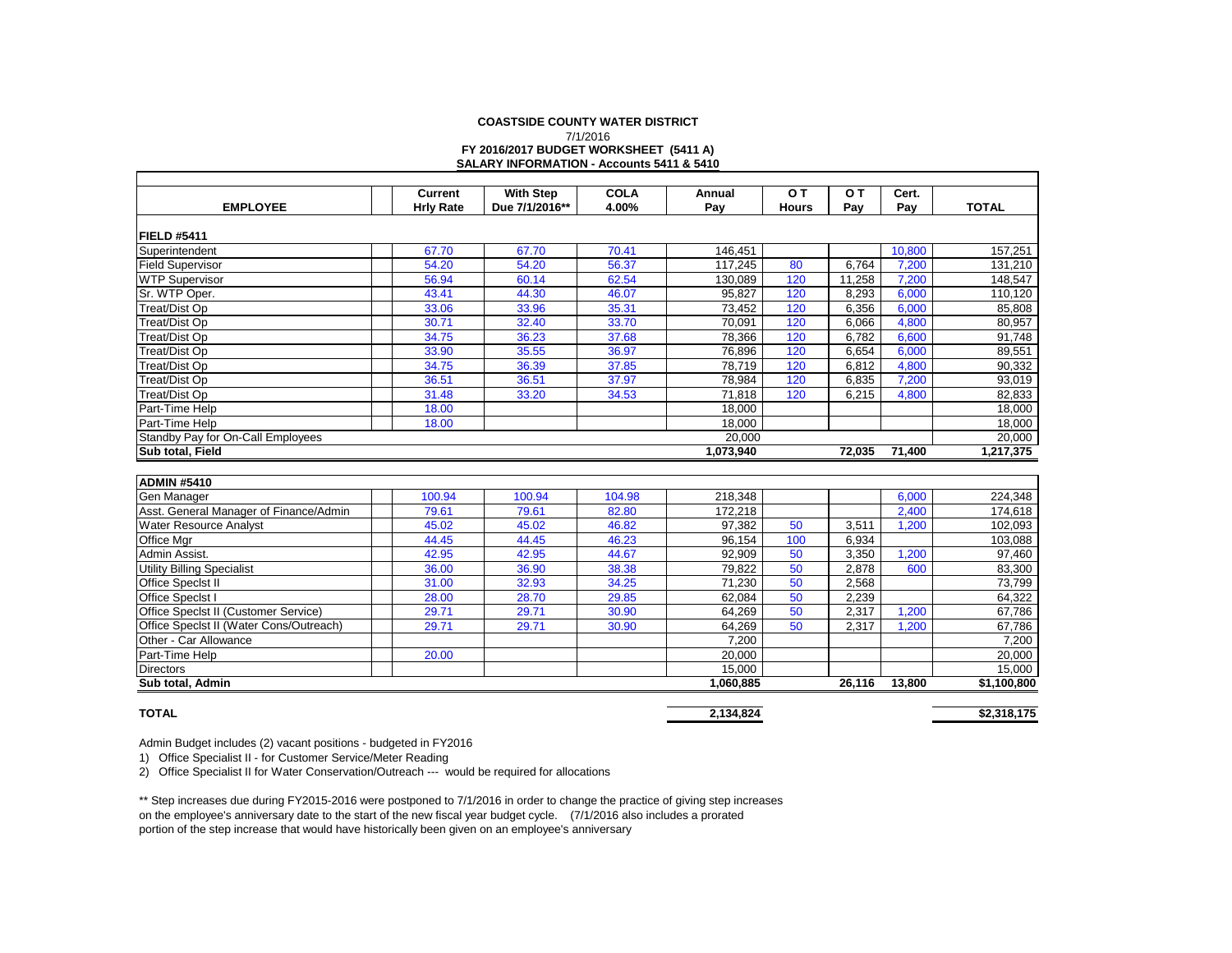## Budget Worksheet

## **Fiscal Year 2016/2017**

| Line Item                         |         |      | <b>Amount</b>                     |
|-----------------------------------|---------|------|-----------------------------------|
| Acct. No.                         | 5420    |      | <b>Description: Payroll Taxes</b> |
| Actual Amount As Of:              | 31-Mar  | 2016 | 107,613                           |
| PROJECTED ACTIVITY to END of FY:  | 37,387  |      |                                   |
| Projected YEAR END TOTAL:         | 145,000 |      |                                   |
| <b>PROPOSED Line Item Amount:</b> | 162,245 |      |                                   |

Approved Line Item Amount:

| <b>PREVIOUS YEAR BUDGET:</b>                                    | 153,056 |  |
|-----------------------------------------------------------------|---------|--|
| % Change Actual Year End compared to Proposed Line item amount. | 11.9%   |  |
| % Change to Previous Year Budget                                | $6.0\%$ |  |
| Dollar difference between proposed budget & current budget      | 9,189   |  |
| <b>NARRATIVE:</b>                                               |         |  |

Payroll taxes, i.e. Social Security is a function of salaries. It is applied at a total rate of 7.65% of gross payroll. The final amount will be determined when salaries and employee complement is finalized by the Board.

| Jul | Aug | Sep | Oct | Nov | <b>Dec</b> |
|-----|-----|-----|-----|-----|------------|
|     |     |     |     |     |            |
| Jan | Feb | Mar | Apr | May | Jun        |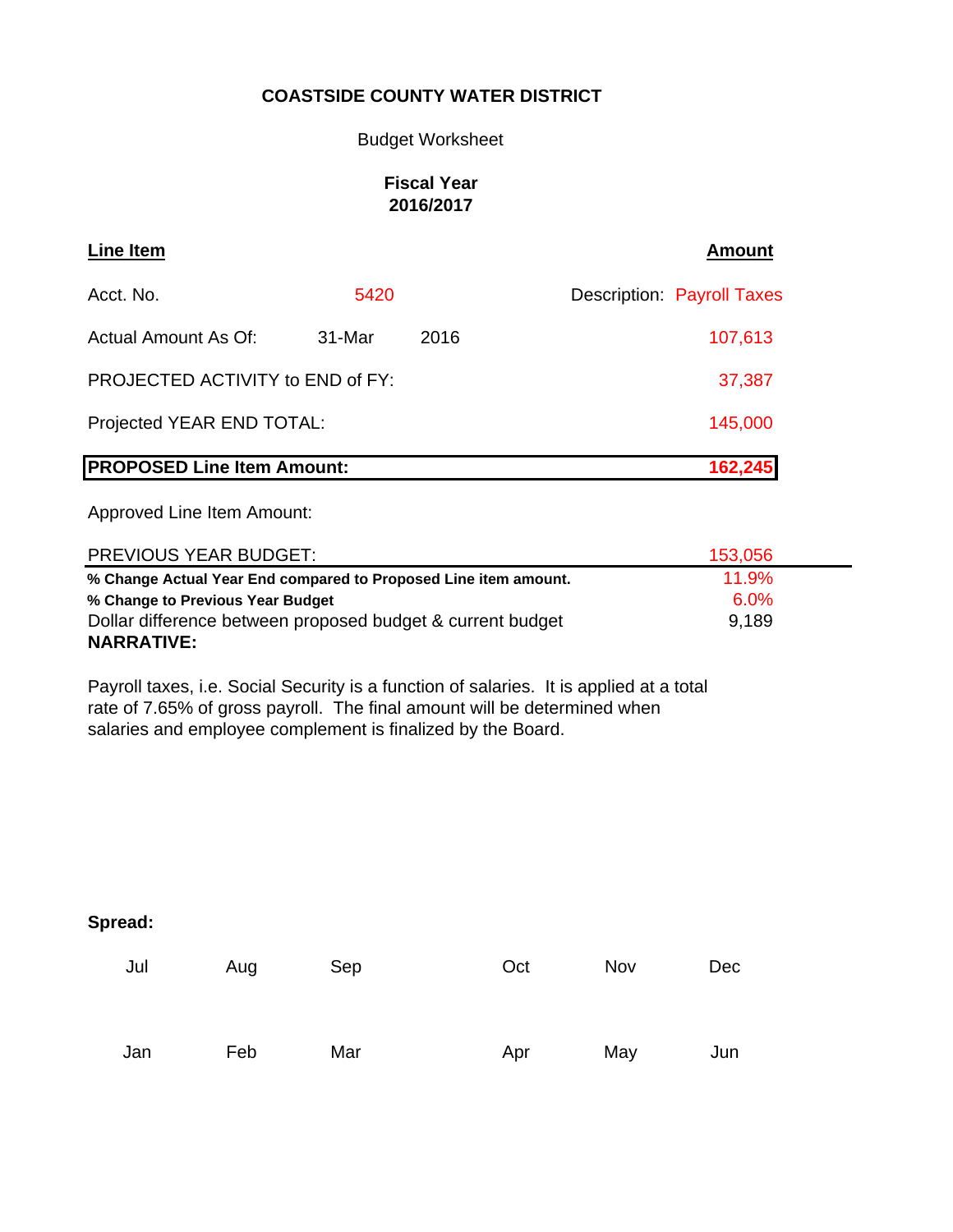Budget Worksheet

**Fiscal Year 2016/2017**

| <b>Line Item</b> |                               |                                   |              | <b>Amount</b> |                      |                                  |                 |            |              |  |
|------------------|-------------------------------|-----------------------------------|--------------|---------------|----------------------|----------------------------------|-----------------|------------|--------------|--|
| Acct. No.        |                               | 5420                              | Description: |               | <b>Payroll Taxes</b> |                                  |                 |            |              |  |
|                  | CALCULATION FOR PAYROLL TAXES |                                   |              |               |                      | <b>SOCIAL</b><br><b>SECURITY</b> | <b>MEDICARE</b> |            | <b>TOTAL</b> |  |
|                  | <b>TOTAL PAYROLL</b>          |                                   |              | \$2,318,175   |                      | 6.20%                            | 1.45%           |            |              |  |
|                  |                               | AMOUNT SUBJECT TO SOCIAL SECURITY |              | \$2,074,701   |                      | \$128,631                        |                 | \$         | 128,631      |  |
|                  |                               | AMOUNT SUBJECT TO MEDICARE        |              | \$2,318,175   |                      |                                  | \$<br>33,614    | $\sqrt{3}$ | 33,614       |  |
|                  | <b>TOTAL</b>                  |                                   |              |               |                      |                                  |                 |            | 162,245      |  |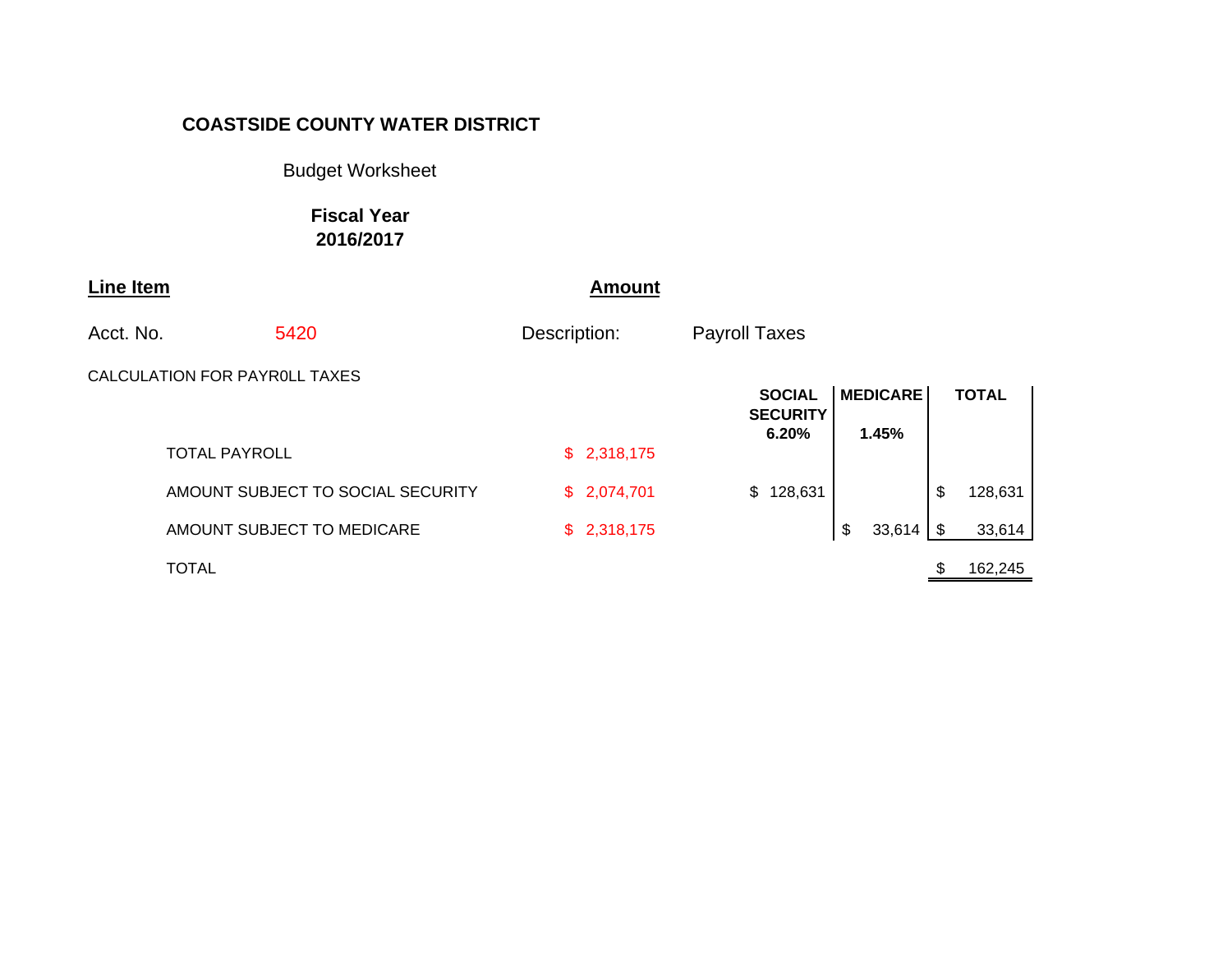#### Budget Worksheet

#### **Fiscal Year 2016/2017**

| Line Item                               |        |      | <b>Amount</b>                           |
|-----------------------------------------|--------|------|-----------------------------------------|
| Acct. No.                               | 5435   |      | Description: Employee Medical Insurance |
| Actual Amount As Of:                    | 31-Mar | 2016 | 340,561                                 |
| <b>PROJECTED ACTIVITY to END of FY:</b> |        |      | 129,439                                 |
| Projected YEAR END TOTAL:               |        |      | 470,000                                 |
| <b>PROPOSED Line Item Amount:</b>       |        |      | 412,904                                 |

Approved Line Item Amount:

| <b>PREVIOUS YEAR BUDGET:</b>                                    | 471,780    |
|-----------------------------------------------------------------|------------|
| % Change Actual Year End compared to Proposed Line item amount. | $(12.1\%)$ |
| % Change to Previous Year Budget                                | $(12.5\%)$ |
| Dollar difference between proposed budget & current budget      | -58.876    |

**NARRATIVE:** Reflects active employees only; Prior year includes employee and retiree See account 5436 for retiree medical.

| <b>Active Employees:</b> | FY 16/17 |
|--------------------------|----------|
| Medical                  | 355,382  |
| Dental                   | 18,725   |
| Vision                   | 5,430    |
| Life/AD&D                | 10,956   |
| חד ו                     | 21,816   |
| FAP                      | 594      |
|                          |          |

**412,904 Total**

| Jul | Aug | Sep | Oct | Nov | Dec |
|-----|-----|-----|-----|-----|-----|
| Jan | Feb | Mar | Apr | May | Jun |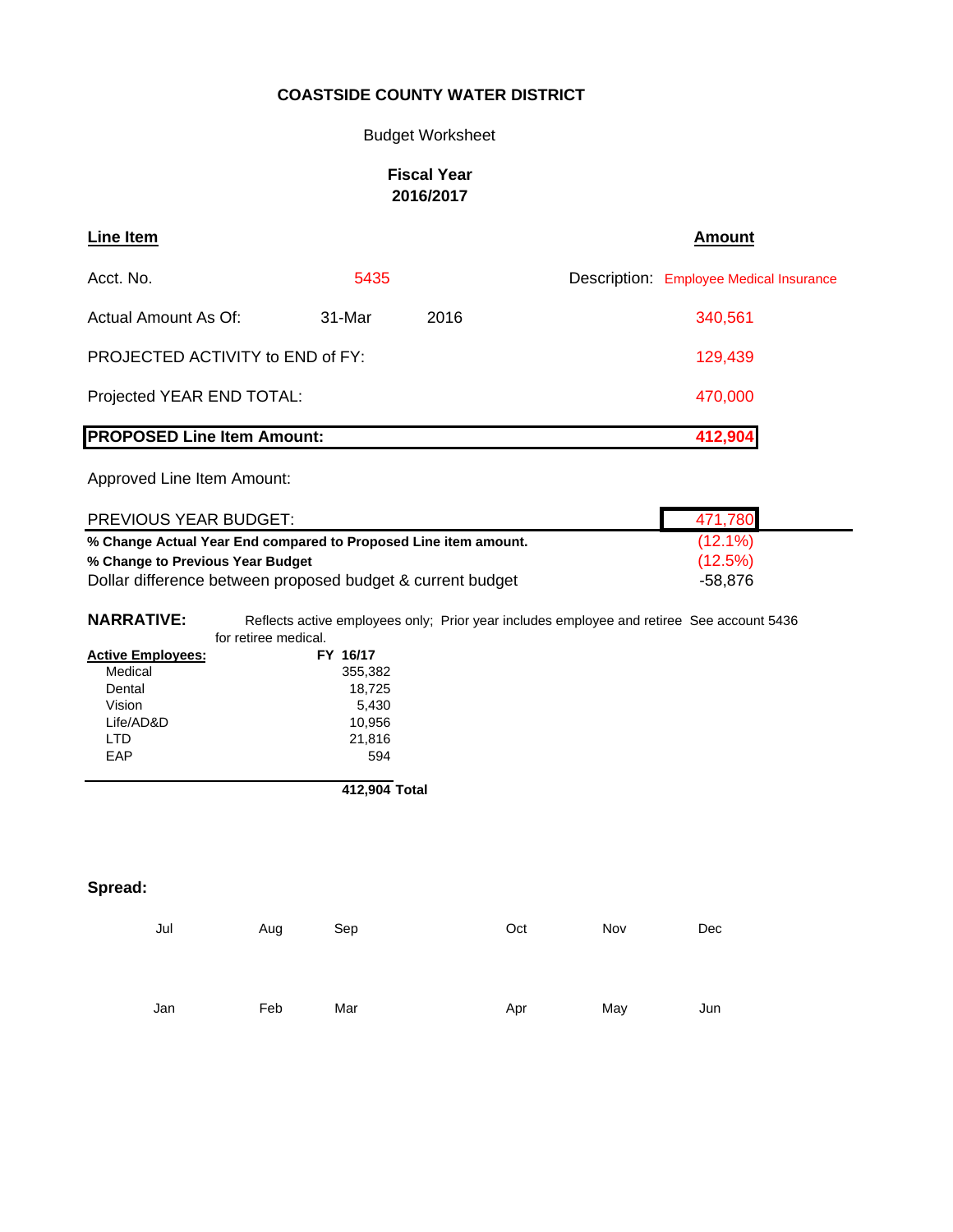Budget Worksheet

#### **Fiscal Year 2016/2017**

| Line Item                               |        |      | <b>Amount</b>                                 |
|-----------------------------------------|--------|------|-----------------------------------------------|
| Acct. No.                               | 5436   |      | <b>Description: Retiree Medical Insurance</b> |
| Actual Amount As Of:                    | 31-Mar | 2016 | 12,832                                        |
| <b>PROJECTED ACTIVITY to END of FY:</b> |        |      | 37,168                                        |
| Projected YEAR END TOTAL:               |        |      | 50,000                                        |
| <b>PROPOSED Line Item Amount:</b>       |        |      | 59,976                                        |

Approved Line Item Amount:

| <b>PREVIOUS YEAR BUDGET:</b>                                    | 55,677       |
|-----------------------------------------------------------------|--------------|
| % Change Actual Year End compared to Proposed Line item amount. | <b>20.0%</b> |
| % Change to Previous Year Budget                                | $7.7\%$      |
| Dollar difference between proposed budget & current budget      | 4,299        |

| <b>NARRATIVE:</b> | Retiree Medical Insurance --- FY2017 includes (2) additional retirees |
|-------------------|-----------------------------------------------------------------------|
|                   | over FY2016 budget                                                    |
|                   |                                                                       |

| <b>Retirees:</b> |                 |
|------------------|-----------------|
| Medical          | 53,612          |
| Dental           | 4,556           |
| Vision           | 1.809           |
|                  | 59,976 Subtotal |

Note: This is a new account for FY2017. Previous years' retiree expenses were combined with employee expenses in account 5435. (Additional breakout is now required by Cal Pers.)

| Jun |
|-----|
|     |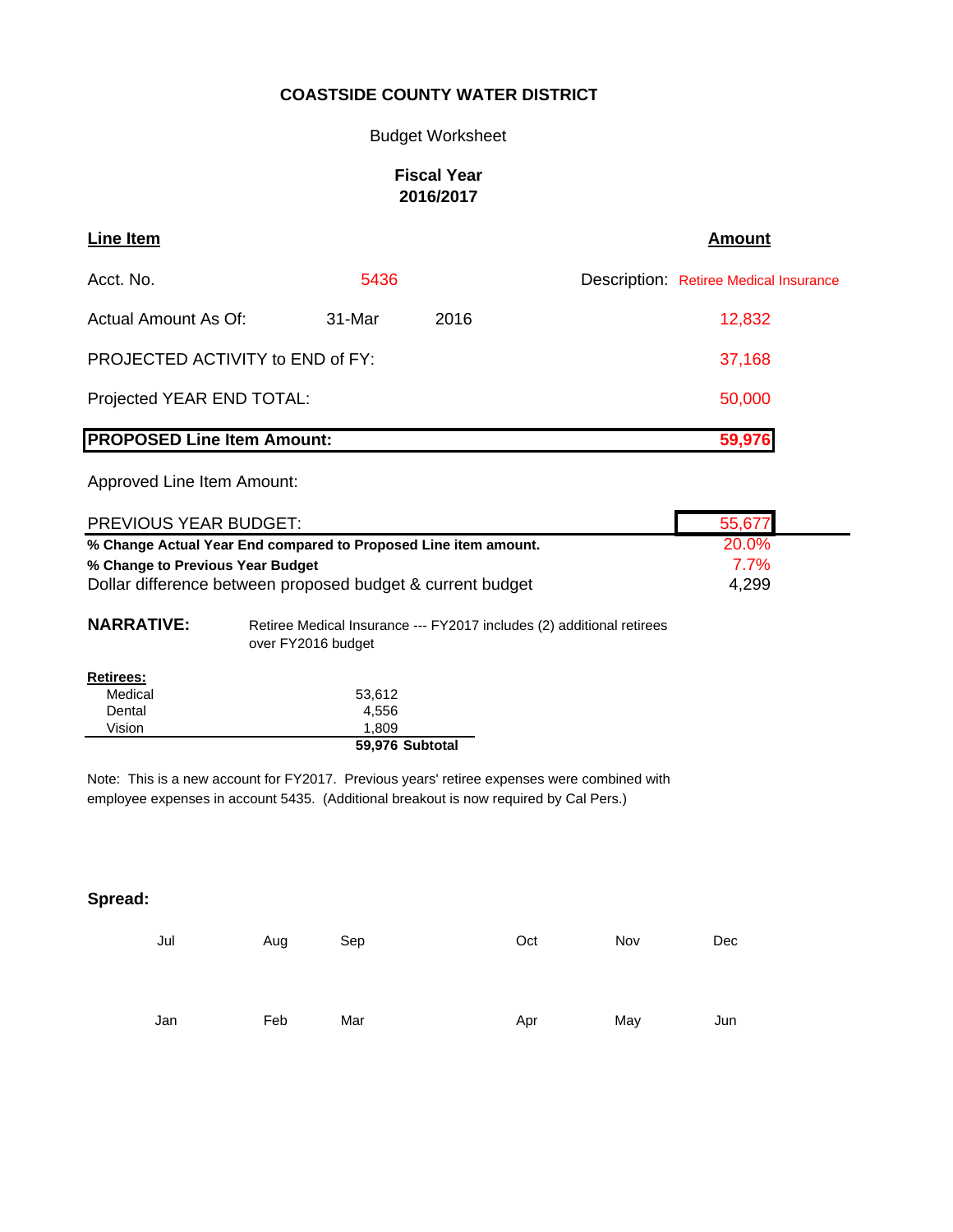#### **ACCOUNT No. 5635 / Insurance Benefits for Active Employees ‐ Current Year 2016/2017**

| <b>ACTIVE EMPLOYEES</b>  | <b>Kaiser</b> | <b>Blue Cross</b> | <b>Dental</b> | <b>Vision</b> | Life/AD&D    | <b>LTD</b>   | <b>EAP</b> |
|--------------------------|---------------|-------------------|---------------|---------------|--------------|--------------|------------|
| July-16                  | 12,885        | 15,504            | 1,545         | 448           | 904          | 1,800        | 49         |
| August-16                | 12,885        | 15,504            | 1,545         | 448           | 904          | 1,800        | 49         |
| September-16             | 12,885        | 15,504            | 1,545         | 448           | 904          | 1,800        | 49         |
| October-16               | 12,885        | 15,504            | 1,545         | 448           | 904          | 1,800        | 49         |
| November-16              | 12,885        | 15,504            | 1,545         | 448           | 904          | 1,800        | 49         |
| December-16              | 12,885        | 15,504            | 1,545         | 448           | 904          | 1,800        | 49         |
| January-17               | 13,787        | 17,054            | 1,576         | 457           | 922          | 1,836        | 50         |
| February-17              | 13,787        | 17,054            | 1,576         | 457           | 922          | 1,836        | 50         |
| March-17                 | 13,787        | 17,054            | 1,576         | 457           | 922          | 1,836        | 50         |
| April-17                 | 13,787        | 17,054            | 1,576         | 457           | 922          | 1,836        | 50         |
| $May-17$                 | 13,787        | 17,054            | 1,576         | 457           | 922          | 1,836        | 50         |
| <b>June-17</b>           | 13,787        | 17,054            | 1,576         | 457           | 922          | 1,836        | 50         |
|                          |               |                   |               |               |              |              |            |
| <b>Total Active</b>      | 160,032<br>-S | 195,350<br>\$     | 18,725<br>\$  | \$<br>5,430   | 10,956<br>\$ | 21,816<br>\$ | 594<br>s   |
|                          |               |                   |               |               |              |              |            |
|                          |               |                   |               |               |              |              |            |
| Rate increase assumption | 7%            | 10%               | 2%            | 2%            | 2%           | 2%           | 2%         |

**ACCOUNT No. 5636 / Insurance Benefits for Retirees ‐ Current Year 2016/2017**

| <b>RETIREES/COBRA</b> | <b>Kaiser</b> | <b>Blue Cross</b> | <b>Dental</b> | <b>Vision</b> |
|-----------------------|---------------|-------------------|---------------|---------------|
| July-16               | 775           | 3,491             | 376           | 149           |
| August-16             | 775           | 3,491             | 376           | 149           |
| September-16          | 775           | 3,491             | 376           | 149           |
| October-16            | 775           | 3,491             | 376           | 149           |
| November-16           | 775           | 3,491             | 376           | 149           |
| December-16           | 775           | 3,491             | 376           | 149           |
| January-17            | 829           | 3,840             | 383           | 152           |
| February-17           | 829           | 3,840             | 383           | 152           |
| March-17              | 829           | 3,840             | 383           | 152           |
| April-17              | 829           | 3,840             | 383           | 152           |
| $May-17$              | 829           | 3,840             | 383           | 152           |
| <b>June-17</b>        | 829           | 3,840             | 383           | 152           |
|                       |               |                   |               |               |
| <b>Total Retiree</b>  | \$<br>9,626   | \$<br>43,987      | \$<br>4,556   | \$<br>1,809   |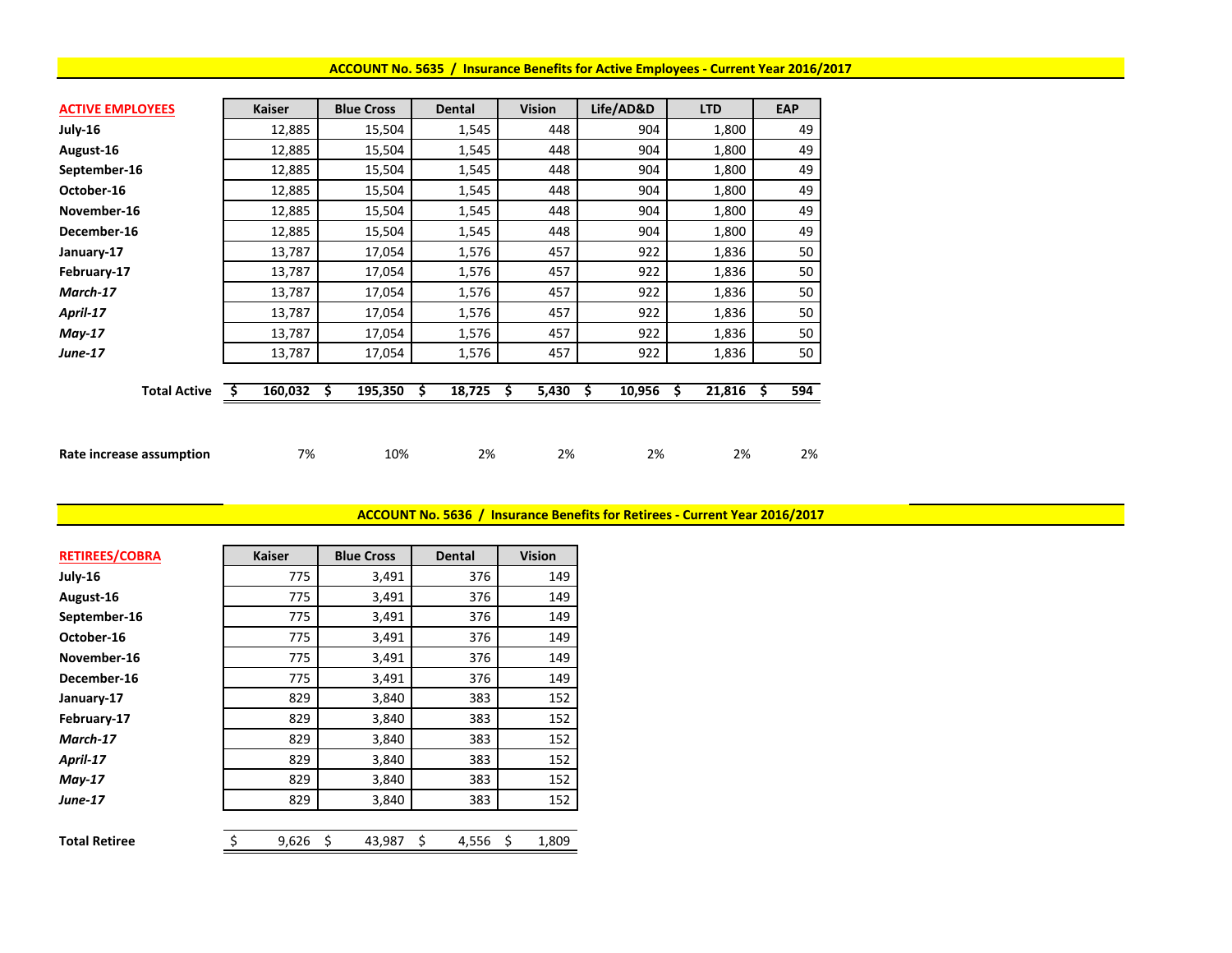#### Budget Worksheet

#### **Fiscal Year 2016/2017**

| Line Item                         |        |      | <b>Amount</b>                           |
|-----------------------------------|--------|------|-----------------------------------------|
| Acct. No.                         | 5440   |      | <b>Description: Employee Retirement</b> |
| Actual Amount As Of:              | 31-Mar | 2016 | 362,846                                 |
| PROJECTED ACTIVITY to END of FY:  |        |      | 122,154                                 |
| Projected YEAR END TOTAL:         |        |      | 485,000                                 |
| <b>PROPOSED Line Item Amount:</b> |        |      | 508,257                                 |

Approved Line Item Amount:

| <b>PREVIOUS YEAR BUDGET:</b>                                    | 505,322 |
|-----------------------------------------------------------------|---------|
| % Change Actual Year End compared to Proposed Line item amount. | 4.8%    |
| % Change to Previous Year Budget                                | 0.6%    |
|                                                                 |         |
| Dollar difference between proposed budget & current budget      | 2.935   |

#### **NARRATIVE:**

This line item is a function of salaries and will be determined when salaries and employee complement is set by the Board **2.5% @ 55** Employer Rate increased from 10.612% (FY 15/16) to 10.808% (FY 16/17). In addtion, the amount \$300,835 will be added to cover unfunded liability and side fund instead of the prior method of a contribution rate. Employer Paid Member Contribution has been eliminated, Member Contribution (8%) 100% paid by Employee **2% @ 60** Employer Rate increased from 7.510% (FY 15/16) to 7.809% (FY 16/17) Employer Paid Member Contribution has been eliminated, Member Contribution (7%) 100% paid by Employee

**2% @ 62** - New Tier - Effective January 1, 2013 (PERS Pension Reform Act 2013 - PEPRA)

Employer Rate 6.930% / Employee Rate 6.5%

No Employer Paid Member Contribution

| Jul | Aug | Sep | Oct | Nov | Dec |
|-----|-----|-----|-----|-----|-----|
|     |     |     |     |     |     |
| Jan | Feb | Mar | Apr | May | Jun |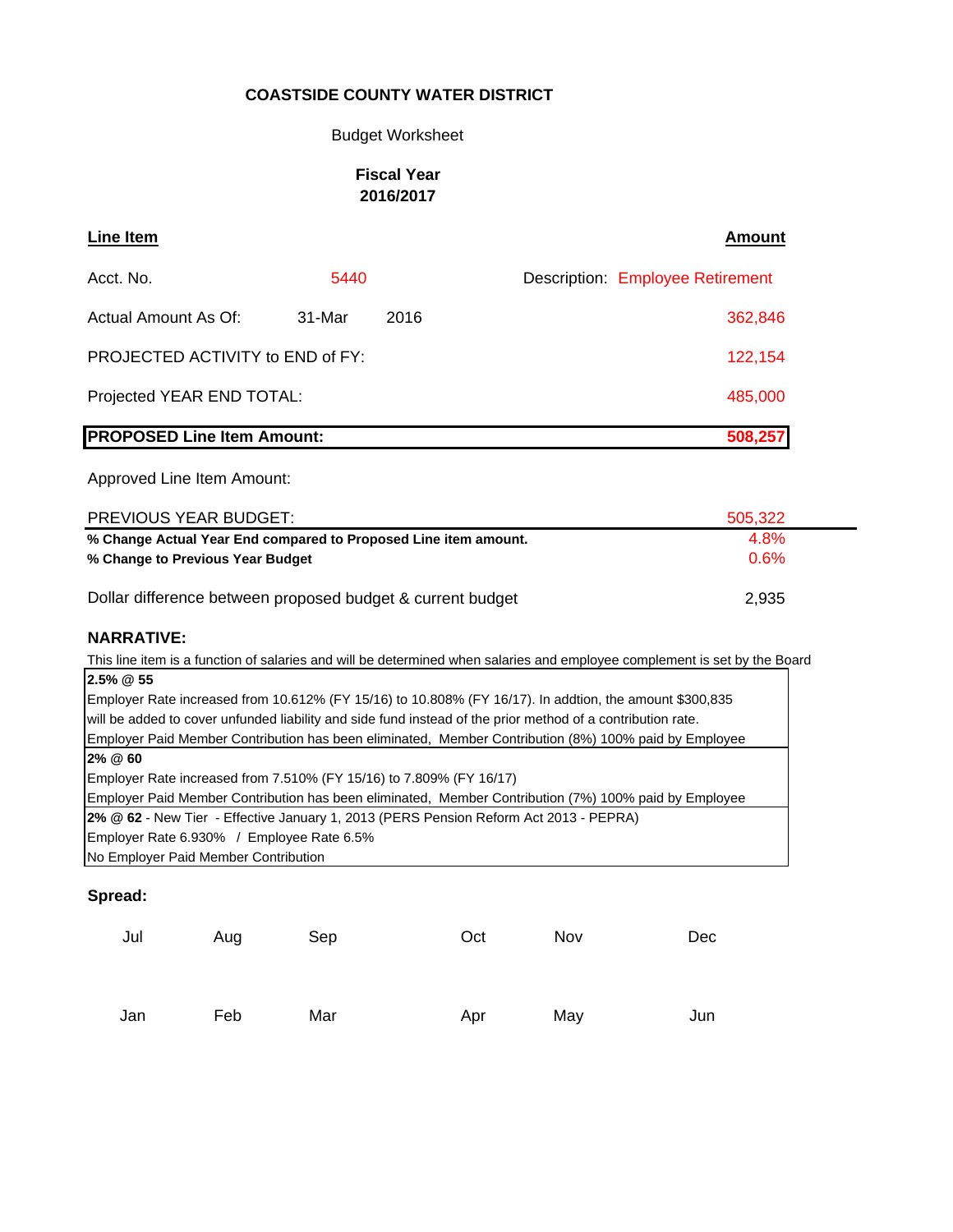#### Budget Worksheet

#### **Fiscal Year 2016/2017**

| <b>Line Item</b>                        |        |      |  |                            | Amount |
|-----------------------------------------|--------|------|--|----------------------------|--------|
| Acct. No.                               | 5445   |      |  | Description: SIP 401a Plan |        |
| Actual Amount As Of:                    | 31-Mar | 2016 |  |                            | 0      |
| <b>PROJECTED ACTIVITY to END of FY:</b> |        |      |  |                            | 33,000 |
| Projected YEAR END TOTAL:               |        |      |  |                            | 33,000 |
| <b>PROPOSED Line Item Amount:</b>       |        |      |  |                            | 33,000 |

Approved Line Item Amount:

| <b>PREVIOUS YEAR BUDGET:</b>                                    | 30.000   |
|-----------------------------------------------------------------|----------|
| % Change Actual Year End compared to Proposed Line item amount. | $0.0\%$  |
| % Change to Previous Year Budget                                | $10.0\%$ |
| Dollar difference between proposed budget & current budget      | 3.000    |

#### **NARRATIVE:**

Supplemental Income Trust Fund / AIP 401a Plan base on the Memorandum of Understading between CCWD and the Teamsters Union, Local 856

| Jul | Aug | Sep | Oct | Nov | Dec |
|-----|-----|-----|-----|-----|-----|
| Jan | Feb | Mar | Apr | May | Jun |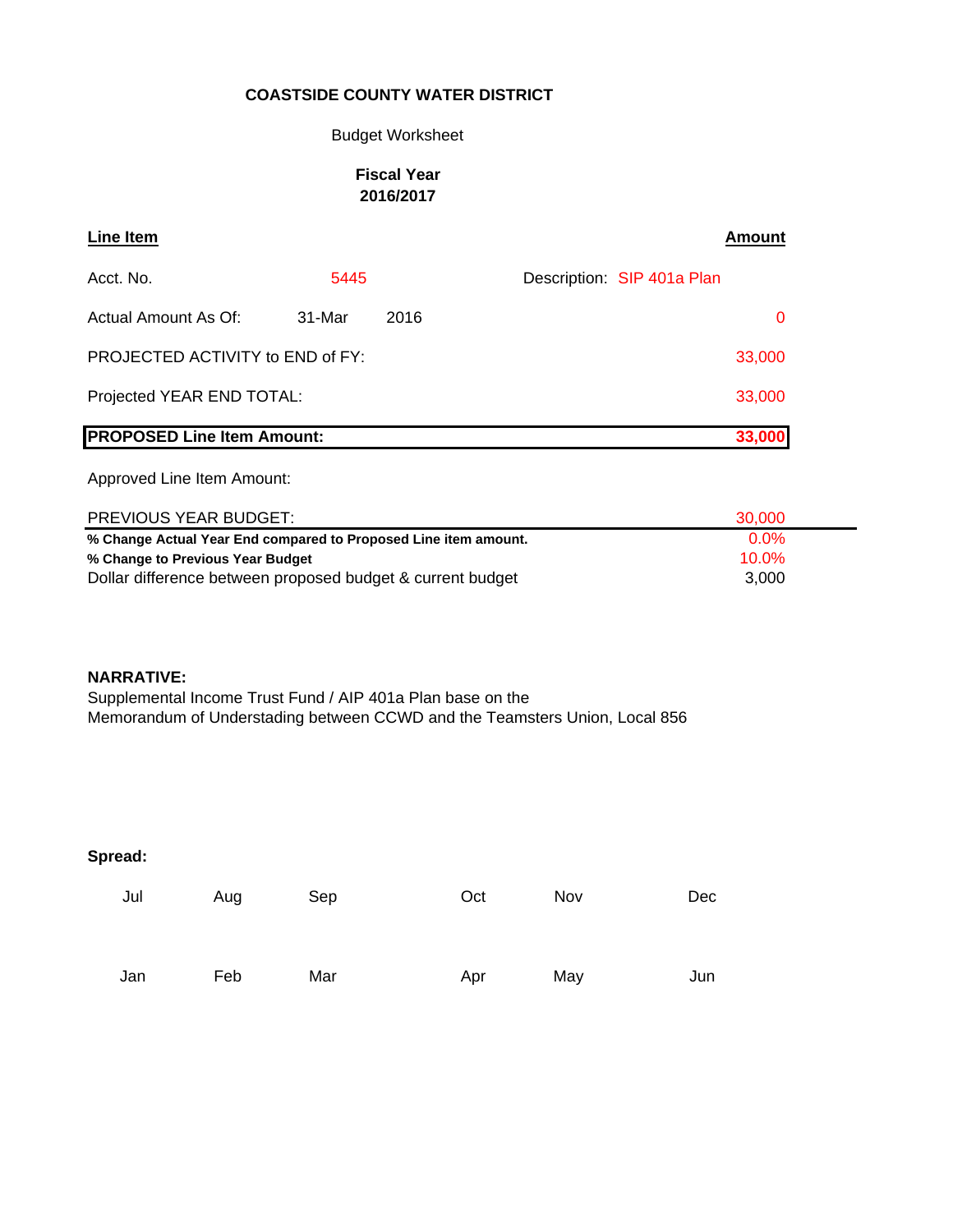## Budget Worksheet

## **Fiscal Year 2016/2017**

| Line Item                         |        |      | <b>Amount</b>                   |
|-----------------------------------|--------|------|---------------------------------|
| Acct. No.                         | 5510   |      | Description: Motor Vehicle Exp. |
| Actual Amount As Of:              | 31-Mar | 2016 | 32,923                          |
| PROJECTED ACTIVITY to END of FY:  |        |      | 23,077                          |
| Projected YEAR END TOTAL:         |        |      | 56,000                          |
| <b>PROPOSED Line Item Amount:</b> |        |      | 56,700                          |

Approved Line Item Amount:

| PREVIOUS YEAR BUDGET:                                           | 55,650 |  |
|-----------------------------------------------------------------|--------|--|
| % Change Actual Year End compared to Proposed Line item amount. | 1.3%   |  |
| % Change to Previous Year Budget                                | 1.9%   |  |
| Dollar difference between proposed budget & current budget      | 1,050  |  |

## **NARRATIVE:**

|                   | FY16/17     |
|-------------------|-------------|
| Gasoline          | \$25,000.00 |
| Diesel            | \$3,000.00  |
| FastTrak          | \$200.00    |
| Mobile Phones*    | \$12,500.00 |
| Service & Repairs | \$16,000.00 |
|                   |             |
|                   | \$56,700.00 |
|                   |             |

Total

\* Includes \$5000 for employee adds - Public outreach and Meter Reading

| Jul | Aug | Sept | Oct | Nov | Dec |
|-----|-----|------|-----|-----|-----|
| Jan | Feb | Mar  | Apr | May | Jun |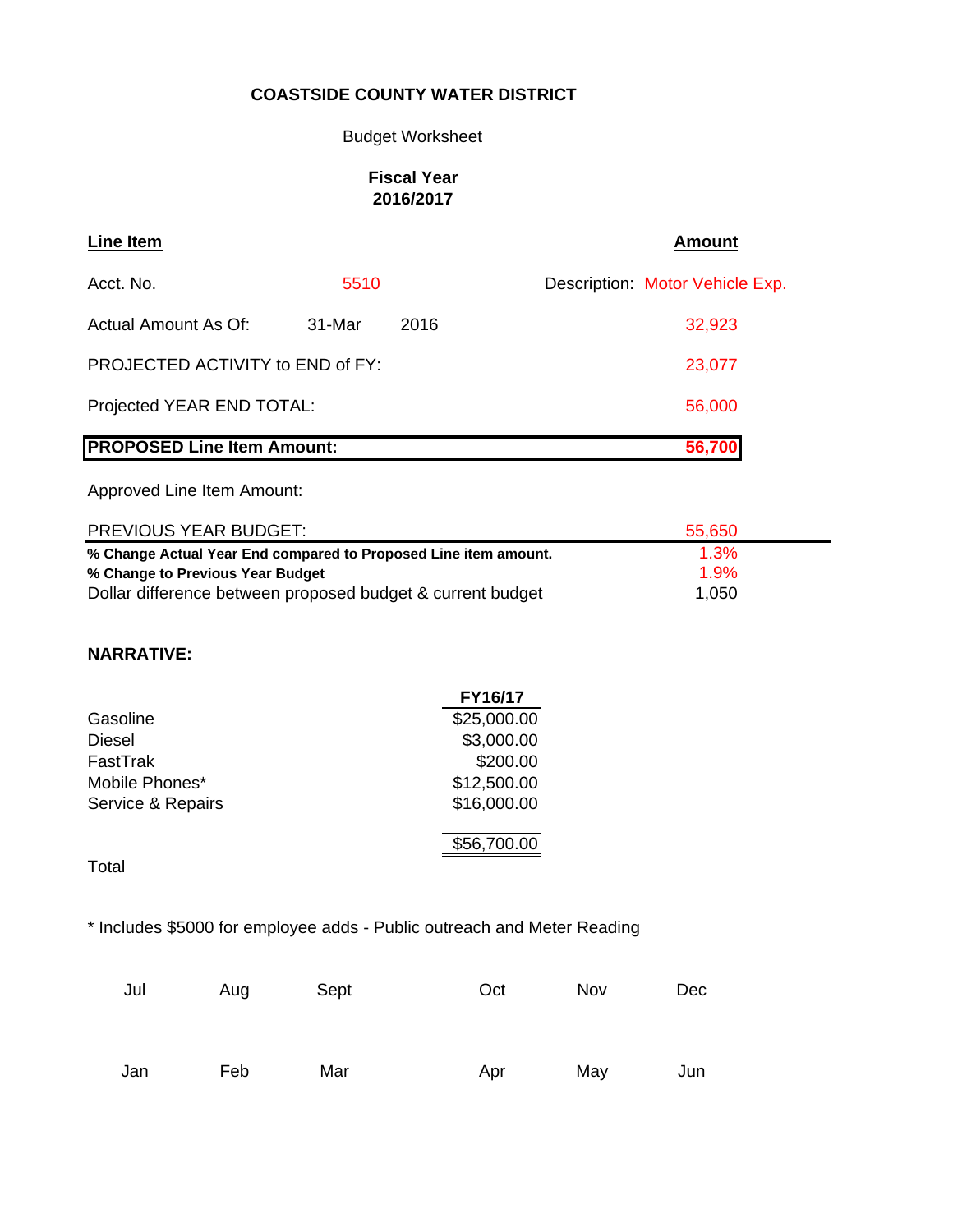## **Budget Worksheet**

#### **Fiscal Year 2016/2017**

| <b>Line Item</b>                        |          |      | <b>Amount</b>                       |
|-----------------------------------------|----------|------|-------------------------------------|
| Acct. No.                               | 5620     |      | <b>Description: Office Expenses</b> |
| Actual Amount As Of:                    | $31-Mar$ | 2016 | 135,068                             |
| <b>PROJECTED ACTIVITY to END of FY:</b> |          |      | 37,932                              |
| Projected YEAR END TOTAL:               | 173,000  |      |                                     |
| <b>PROPOSED Line Item Amount:</b>       |          |      | 170.775                             |

## Approved Line Item Amount:

| PREVIOUS YEAR BUDGET:                                           | 164.475   |
|-----------------------------------------------------------------|-----------|
| % Change Actual Year End compared to Proposed Line item amount. | $(1.3\%)$ |
| % Change to Previous Year Budget                                | 3.8%      |
| Dollar difference between proposed budget & current budget      | 6.300     |

#### **NARRATIVE:**

See Sheet 5620 A which details the cost items comprising this line item

Increase due to:

| Jul | Aug | Sep | Oct | Nov | Dec |
|-----|-----|-----|-----|-----|-----|
|     |     |     |     |     |     |
| Jan | Feb | Mar | Apr | May | Jun |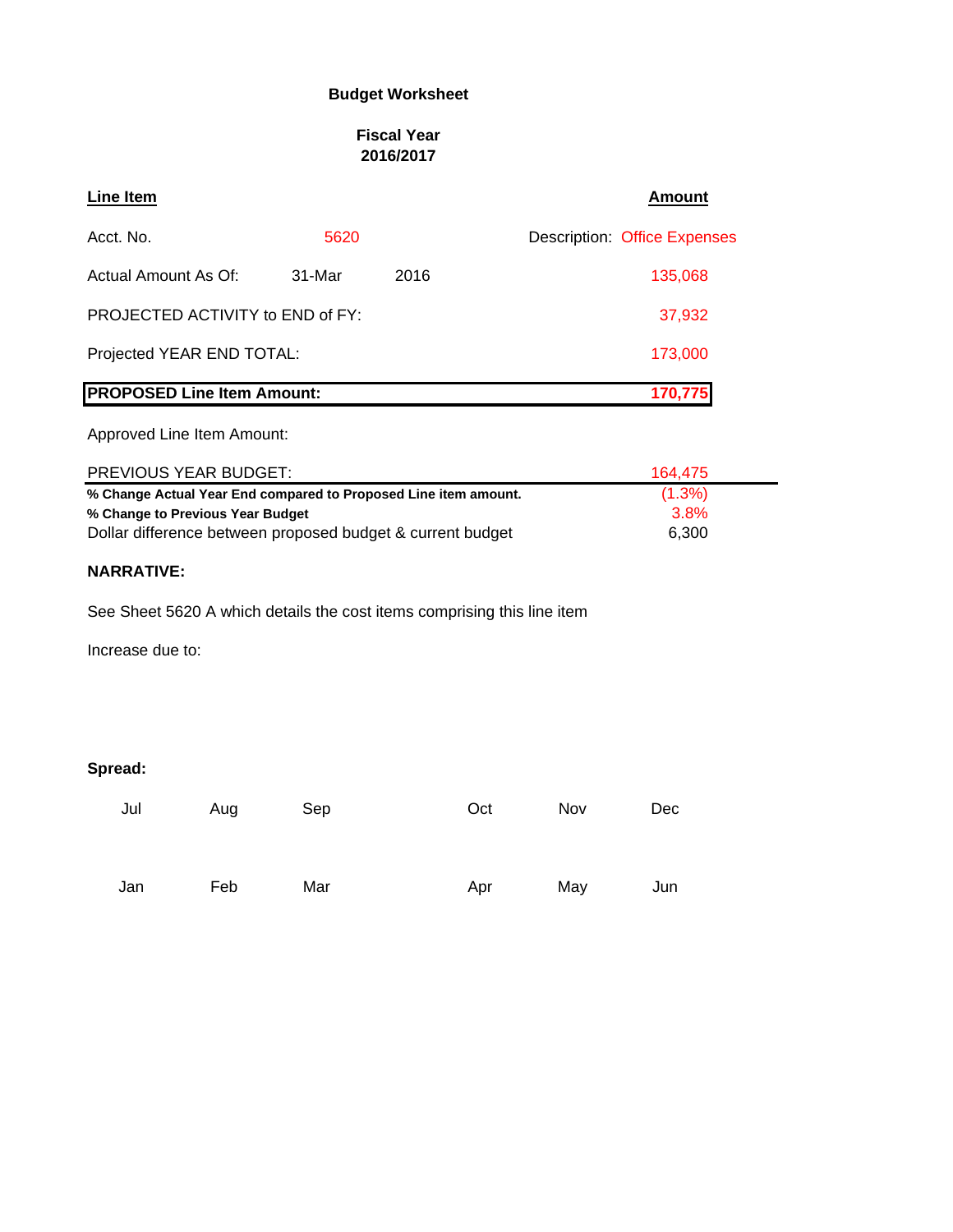# **Account 5620 - Detail of Account**

| <b>Acct No</b> | <b>Account Name</b>    | <b>Description</b>                                      | <b>Amount</b> |
|----------------|------------------------|---------------------------------------------------------|---------------|
| 5620-00        | Postage                | <b>Mail Machine</b>                                     | \$<br>6,000   |
| 5620-00        |                        | <b>Bulk Mailing</b>                                     | \$<br>6,000   |
| 5620-00        |                        | <b>Pre-Stamped Envelopes</b>                            | \$<br>3,000   |
| 5620-34        | <b>Phone Services</b>  | <b>Monthly Service &amp; Repairs</b>                    | \$<br>12,000  |
| 5620-34        | PG&E                   | Monthly Service (District Office)                       | \$<br>7,000   |
| 5620-00        | <b>Office Cleaning</b> | Janitorial Service/Carpet Cleaning                      | \$<br>8,300   |
| 5620-00        | <b>File Storage</b>    | Iron Mountain - Offsite Storage                         | \$<br>6,000   |
| 5620-00        |                        | Iron Mountain - Shredding Service                       | \$<br>300     |
| 5620-32        | Leases                 | Mail & Copier Machines                                  | \$<br>11,000  |
| 5620-32        |                        | <b>Office Alarms and Security Camera</b>                | \$<br>5,000   |
| 5620-00        | Printing               | Checks, Forms, Statements                               | \$<br>2,000   |
| 5620-30        |                        | CSG Systems, Inc. Fulfillment Center for Billing Stmnts | \$<br>30,000  |
| 5620-30        |                        | <b>NetBill (Online Payments)</b>                        | \$<br>6,500   |
| 5620-00        | Emergency              | <b>Supplies</b>                                         | \$<br>1,000   |
| 5620-00        |                        | <b>AED Certification</b>                                | \$<br>125     |
| 5620-33        | Miscellaneous          | <b>Office Supplies</b>                                  | \$<br>9,000   |
| 5620-33        |                        | Credit Card / Bank Fees                                 | \$<br>15,000  |
| 5620-00        |                        | <b>Pre-Employment Physicals</b>                         | \$<br>500     |
| 5620-00        |                        | <b>Employee Recognition Program</b>                     | \$<br>2,000   |
| 5620-00        |                        | Petty Cash                                              | \$<br>2,500   |
| 5620-00        |                        | Director recognition/framing                            | \$<br>300     |
| 5620-00        |                        | <b>ORCC LockBox Services</b>                            | \$<br>750     |
| 5620-00        |                        | <b>Allowance for Bad Debt</b>                           | \$<br>6,000   |
| 5620-00        |                        | <b>Bond Administration Costs</b>                        | \$<br>2,000   |
| 5620-00        | Maintenance            | <b>Office Equipment/Repairs</b>                         | \$<br>5,000   |
| 5620-00        |                        | <b>Office Building</b>                                  | \$<br>15,000  |
| 5620-31        | Payroll                | Payroll Processing with ADP                             | \$<br>8,500   |

**TOTAL \$170,775**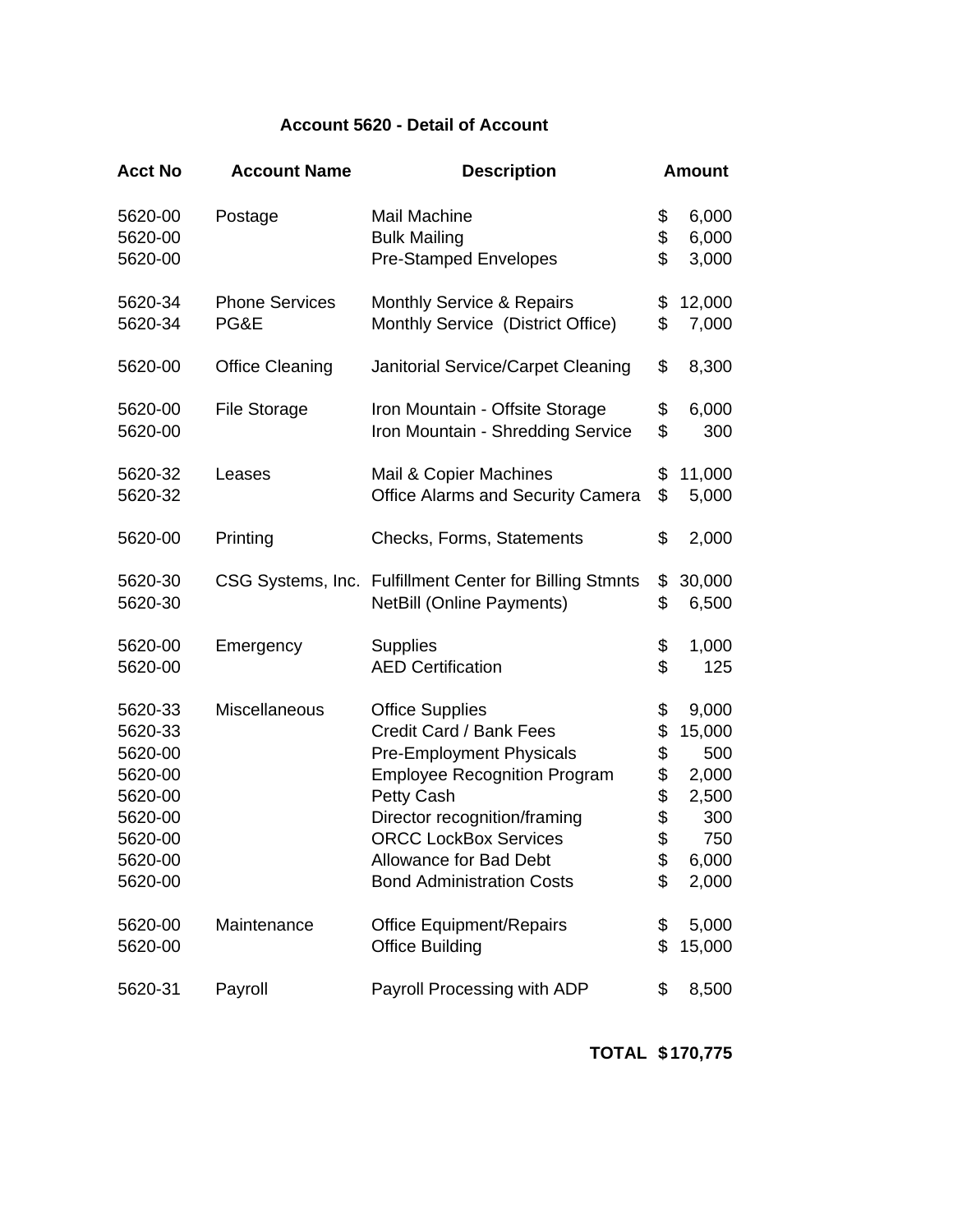## Budget Worksheet

## **Fiscal Year 2016/2017**

| <b>Line Item</b>                        |                | <b>Amount</b>                           |
|-----------------------------------------|----------------|-----------------------------------------|
| Acct. No.                               | 5625           | Description: Meetings/Training/Seminars |
| Actual Amount As Of:                    | 31-Mar<br>2016 | 12,099                                  |
| <b>PROJECTED ACTIVITY to END of FY:</b> |                | 11,901                                  |
| Projected YEAR END TOTAL:               |                | 24,000                                  |
| <b>PROPOSED Line Item Amount:</b>       |                | 24,000                                  |

Approved Line Item Amount:

| <b>PREVIOUS YEAR BUDGET:</b>                                    | 24,000  |
|-----------------------------------------------------------------|---------|
| % Change Actual Year End compared to Proposed Line item amount. | $0.0\%$ |
| % Change to Previous Year Budget                                | $0.0\%$ |
| Dollar difference between proposed budget & current budget      |         |

## **NARRATIVE:**

|         |                                         |                                                     |     | <b>Amount</b> |       |
|---------|-----------------------------------------|-----------------------------------------------------|-----|---------------|-------|
|         | Conferences (District Employees)        |                                                     |     | \$            | 5,000 |
|         |                                         | Conferences/Seminars (Board of Directors)           |     | \$            | 3,000 |
|         |                                         | <b>Staff Training/Seminars/Continuing Education</b> |     | \$            | 4,000 |
|         | Safety Training (CINTAS)                |                                                     |     | \$            | 7,000 |
|         | <b>WTO/WDO Renewal/Application Fees</b> |                                                     |     | \$            | 2,000 |
|         |                                         | Water Resource Meetings, Training, Seminars         |     | \$            | 3,000 |
| TOTAL   |                                         |                                                     |     | \$<br>24,000  |       |
|         |                                         |                                                     |     |               |       |
| Spread: |                                         |                                                     |     |               |       |
| Jul     | Aug                                     | Sep                                                 | Oct | Nov           | Dec   |
|         |                                         |                                                     |     |               |       |
|         |                                         |                                                     |     |               |       |
| Jan     | Feb                                     | Mar                                                 | Apr | May           | Jun   |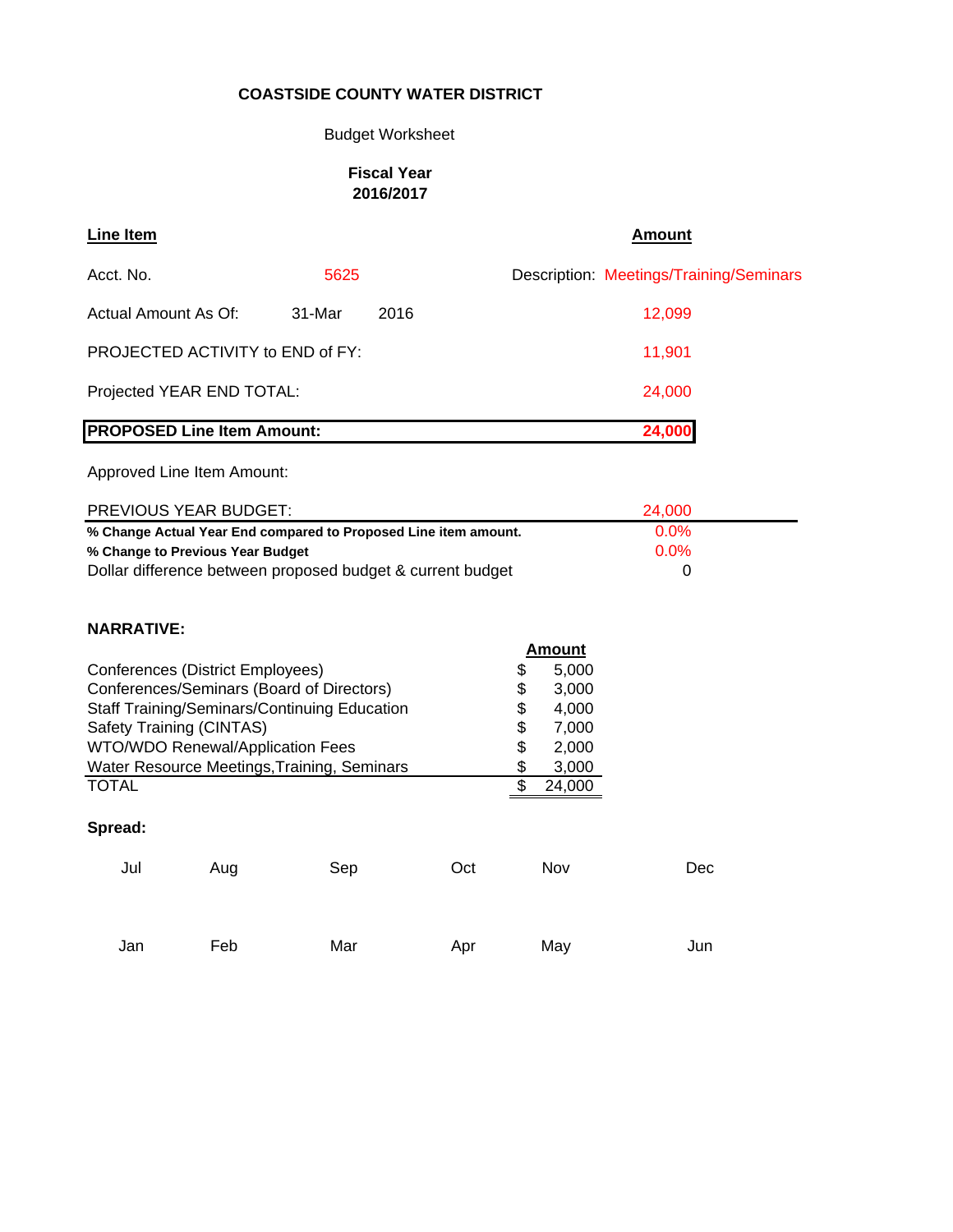Budget Worksheet

## **Fiscal Year 2016/2017**

| Line Item                               |        |      | <b>Amount</b>          |
|-----------------------------------------|--------|------|------------------------|
| Acct. No.                               | 5630   |      | Description: Insurance |
| Actual Amount As Of:                    | 31-Mar | 2016 | 75,930                 |
| <b>PROJECTED ACTIVITY to END of FY:</b> |        |      | 39,070                 |
| Projected YEAR END TOTAL:               |        |      | 115,000                |
| <b>PROPOSED Line Item Amount:</b>       |        |      | 120,000                |

Approved Line Item Amount:

| PREVIOUS YEAR BUDGET:                                                                                                                                             |     |     |                      |     |     | 115,000               |  |
|-------------------------------------------------------------------------------------------------------------------------------------------------------------------|-----|-----|----------------------|-----|-----|-----------------------|--|
| % Change Actual Year End compared to Proposed Line item amount.<br>% Change to Previous Year Budget<br>Dollar difference between proposed budget & current budget |     |     |                      |     |     | 4.3%<br>4.3%<br>5,000 |  |
| <b>NARRATIVE:</b><br>Auto/General Liability                                                                                                                       |     |     | FY 16/17<br>\$57,000 |     |     |                       |  |
| Property Program                                                                                                                                                  |     |     | \$21,000             |     |     |                       |  |
| <b>Workers Compensation</b>                                                                                                                                       |     |     | \$42,000             |     |     |                       |  |
| <b>TOTAL</b>                                                                                                                                                      |     |     | \$120,000            |     |     |                       |  |
| Spread:                                                                                                                                                           |     |     |                      |     |     |                       |  |
| Jul                                                                                                                                                               | Aug | Sep |                      | Oct | Nov | Dec                   |  |

Jan Feb Mar Apr May Jun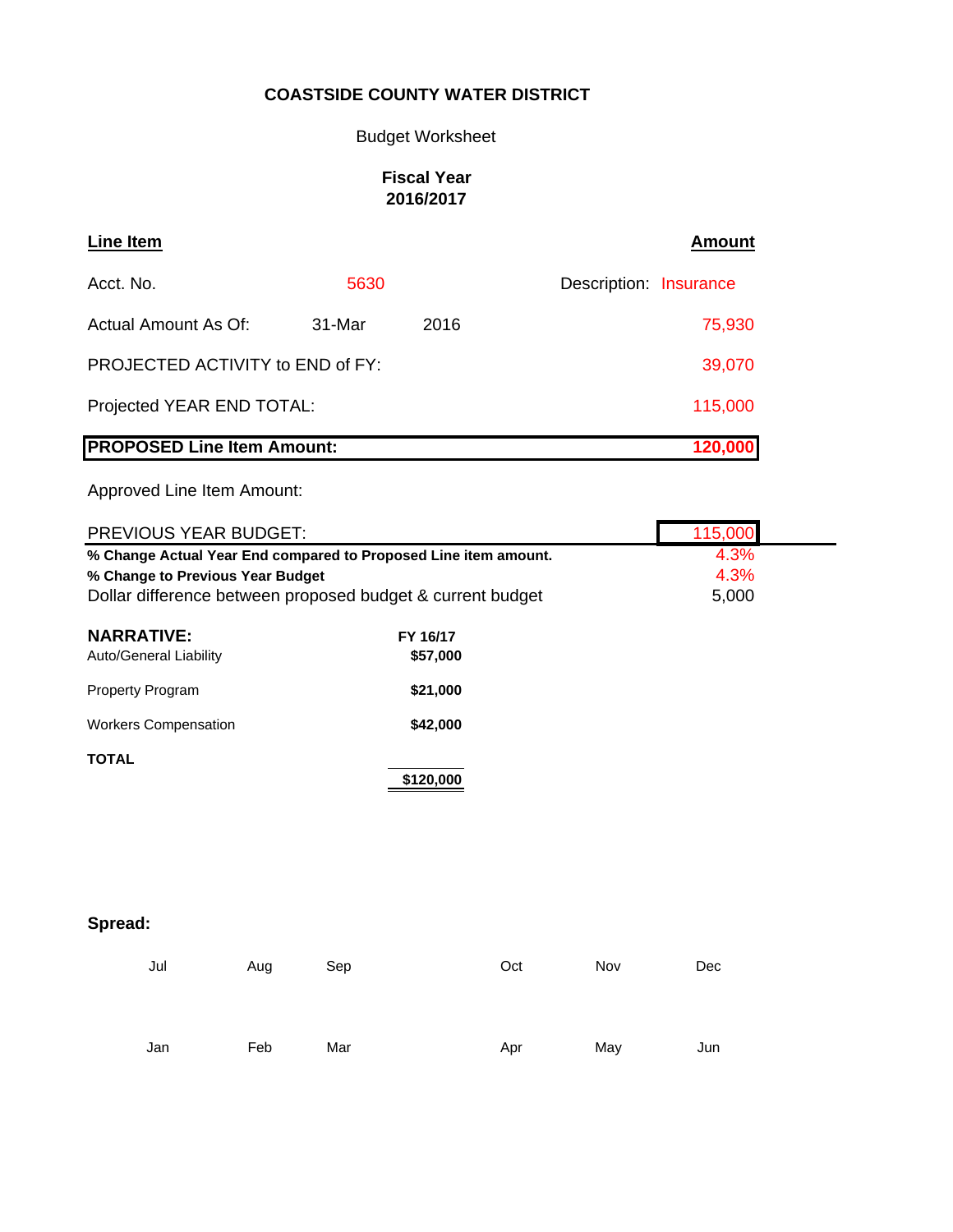## Budget Worksheet

#### **Fiscal Year 2016/2017**

#### **Line Item Amount**

| Acct. No.                         | 5687   |      | Memberships &<br>Description: Subscriptions |
|-----------------------------------|--------|------|---------------------------------------------|
| Actual Amount As Of:              | 31-Mar | 2016 | 41,075                                      |
| PROJECTED ACTIVITY to END of FY:  | 29,925 |      |                                             |
| Projected YEAR END TOTAL:         | 71,000 |      |                                             |
| <b>PROPOSED Line Item Amount:</b> |        |      | 74,000                                      |

Approved Line Item Amount:

| PREVIOUS YEAR BUDGET:                                           | 71.290  |  |
|-----------------------------------------------------------------|---------|--|
| % Change Actual Year End compared to Proposed Line item amount. | 4.2%    |  |
| % Change to Previous Year Budget                                | $3.8\%$ |  |
| Dollar difference between proposed budget & current budget      | 2.710   |  |

**NARRATIVE:** See attached worksheet for detail of costs

| Jul | Aug | Sep | Oct | Nov | Dec |
|-----|-----|-----|-----|-----|-----|
|     |     |     |     |     |     |
| Jan | Feb | Mar | Apr | May | Jun |
|     |     |     |     |     |     |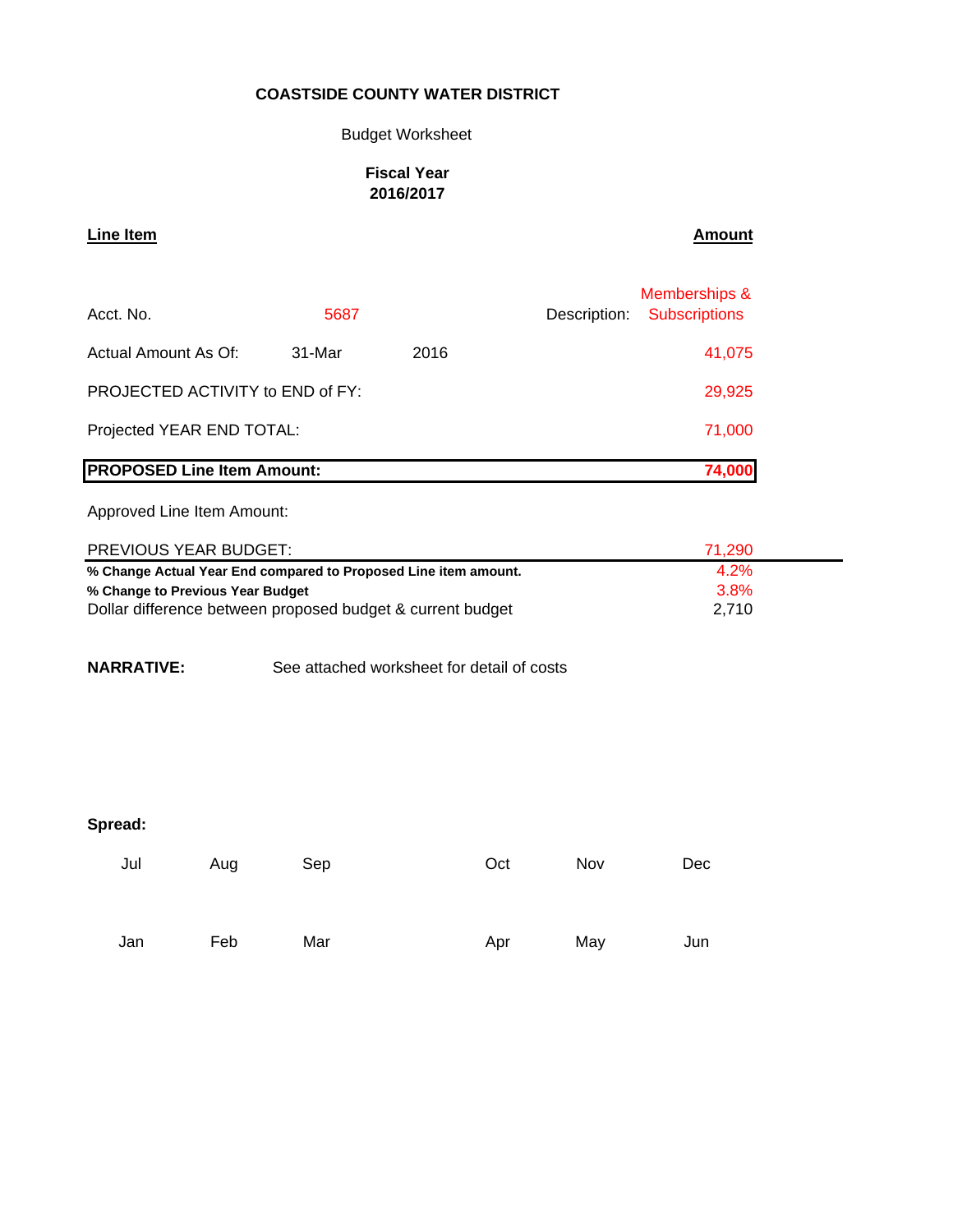| Worksheet 5687A                                   |               |                                                                           |
|---------------------------------------------------|---------------|---------------------------------------------------------------------------|
|                                                   |               | <b>Budget Detail Worksheet</b>                                            |
| <b>Line Item: Memberships &amp; Subscriptions</b> |               | <b>Description</b>                                                        |
| Acct. No. 5687                                    | <b>Amount</b> |                                                                           |
|                                                   |               |                                                                           |
| Alliance for Water Efficiency                     | \$            | 300 Annual Membership                                                     |
| <b>ACWA</b>                                       | \$            | 12,000 Membership dues                                                    |
| <b>ACWA</b>                                       | \$            | 10,000 Delta Sustainability Dues                                          |
| <b>AWWA</b>                                       | \$            | 2,000 Membership dues and technical publications                          |
| <b>BAWSCA</b>                                     | \$            | 32,000 Annual assessment & dues                                           |
| California Emergency Utilities                    | \$            | 500 Annual Membership                                                     |
| California Urban Water Conservation Council       | \$            | 2,400 Annual Membership                                                   |
| <b>Chamber of Commerce</b>                        | \$            | 600 Membership dues                                                       |
| CSDA                                              | \$            | 5,000 Membership dues                                                     |
| Half Moon Bay Review                              | \$            | 60 Annual Subscription                                                    |
| <b>IAMPO</b>                                      | \$            | 100 Subscription for Backflow Prevention Magazine                         |
| <b>Miscellaneous</b>                              | \$            | 3,390 Miscellaneous Dues/Memberships/Subscriptions                        |
| Springbrook Users Group                           | \$            | 100 Annual Users Group for Springbrook Software                           |
| <b>Water Education Foundation</b>                 | \$            | 1,500 Membership dues and technical publications                          |
| <b>Water Net</b>                                  | \$            | 250 Publication & Membership                                              |
| Water Research Foundation                         | \$            | 1,100 Annual Membership Dues                                              |
| <b>Water ReUse</b>                                | \$            | 600 Annual Association Dues                                               |
| Wellness Program                                  | \$            | 1,500 Wellness Program group membership in health club                    |
| <b>West Group (Formally Barclays)</b>             | \$            | 600 Updates on California Code of Regulations regarding construction laws |
|                                                   |               |                                                                           |
| <b>TOTAL</b>                                      | \$<br>74,000  |                                                                           |
|                                                   |               |                                                                           |
|                                                   |               |                                                                           |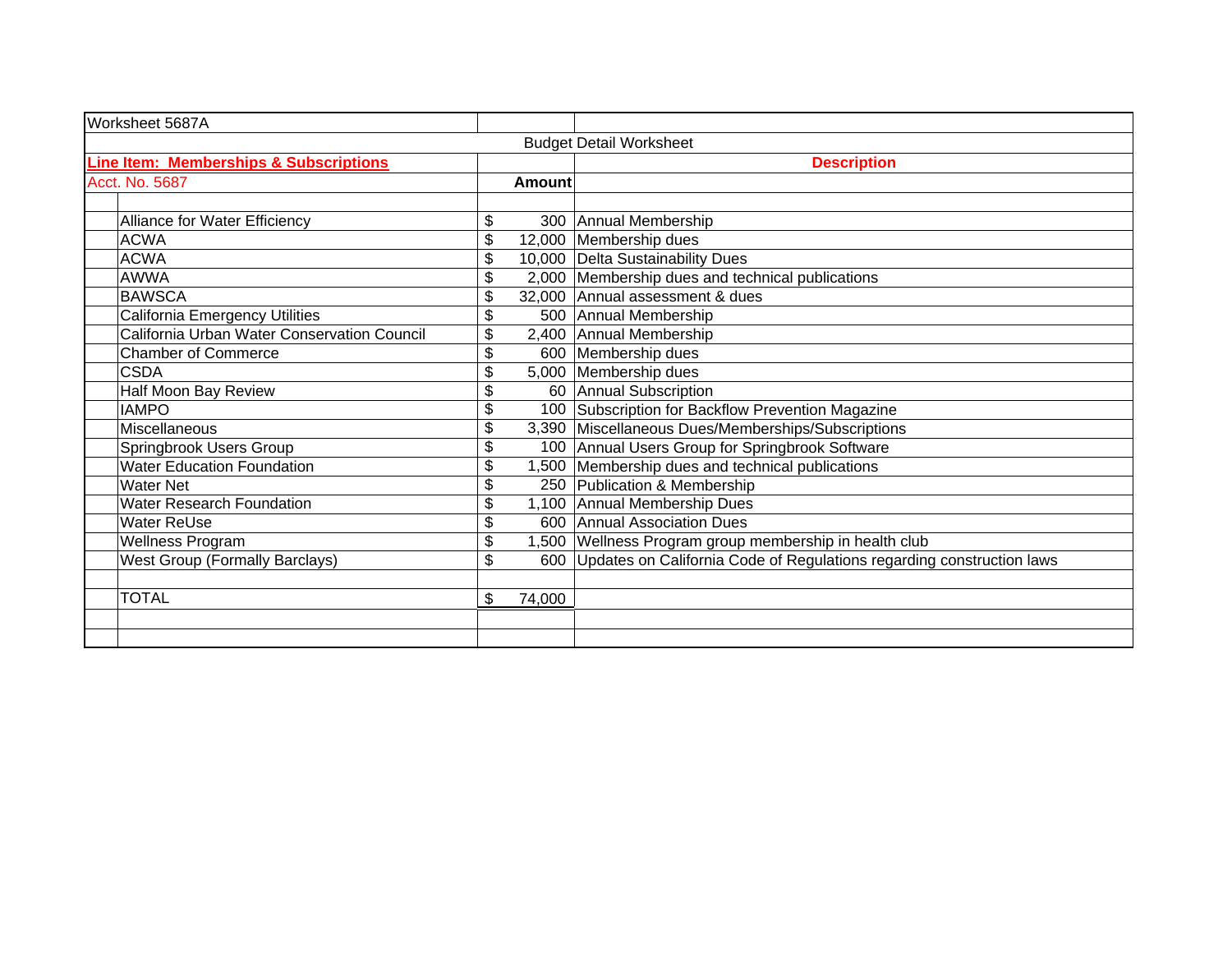# Budget Worksheet

# **Fiscal Year 2016/2017**

| <b>Line Item</b>                                                                                                                                                  |     |        |      |     |              | <b>Amount</b>           |  |
|-------------------------------------------------------------------------------------------------------------------------------------------------------------------|-----|--------|------|-----|--------------|-------------------------|--|
| Acct. No.                                                                                                                                                         |     | 5688   |      |     | Description: | <b>Election Expense</b> |  |
| <b>Actual Amount As Of:</b>                                                                                                                                       |     | 31-Mar | 2016 |     |              | $\mathbf 0$             |  |
| PROJECTED ACTIVITY to END of FY:                                                                                                                                  |     |        |      |     |              | $\overline{0}$          |  |
| Projected YEAR END TOTAL:                                                                                                                                         |     |        |      |     |              | 0                       |  |
| <b>PROPOSED Line Item Amount:</b>                                                                                                                                 |     |        |      |     |              | 0                       |  |
| <b>Approved Line Item Amount:</b>                                                                                                                                 |     |        |      |     |              |                         |  |
| <b>PREVIOUS YEAR BUDGET:</b>                                                                                                                                      |     |        |      |     |              | 25,000                  |  |
| % Change Actual Year End compared to Proposed Line item amount.<br>% Change to Previous Year Budget<br>Dollar difference between proposed budget & current budget |     |        |      |     |              | $-25,000$               |  |
| <b>NARRATIVE:</b>                                                                                                                                                 |     |        |      |     |              |                         |  |
| Spread:                                                                                                                                                           |     |        |      |     |              |                         |  |
| Jul                                                                                                                                                               | Aug | Sep    | Oct  | Nov | Dec          | <b>Totals</b>           |  |
|                                                                                                                                                                   |     |        |      |     |              |                         |  |
| Jan                                                                                                                                                               | Feb | Mar    | Apr  | May | Jun          |                         |  |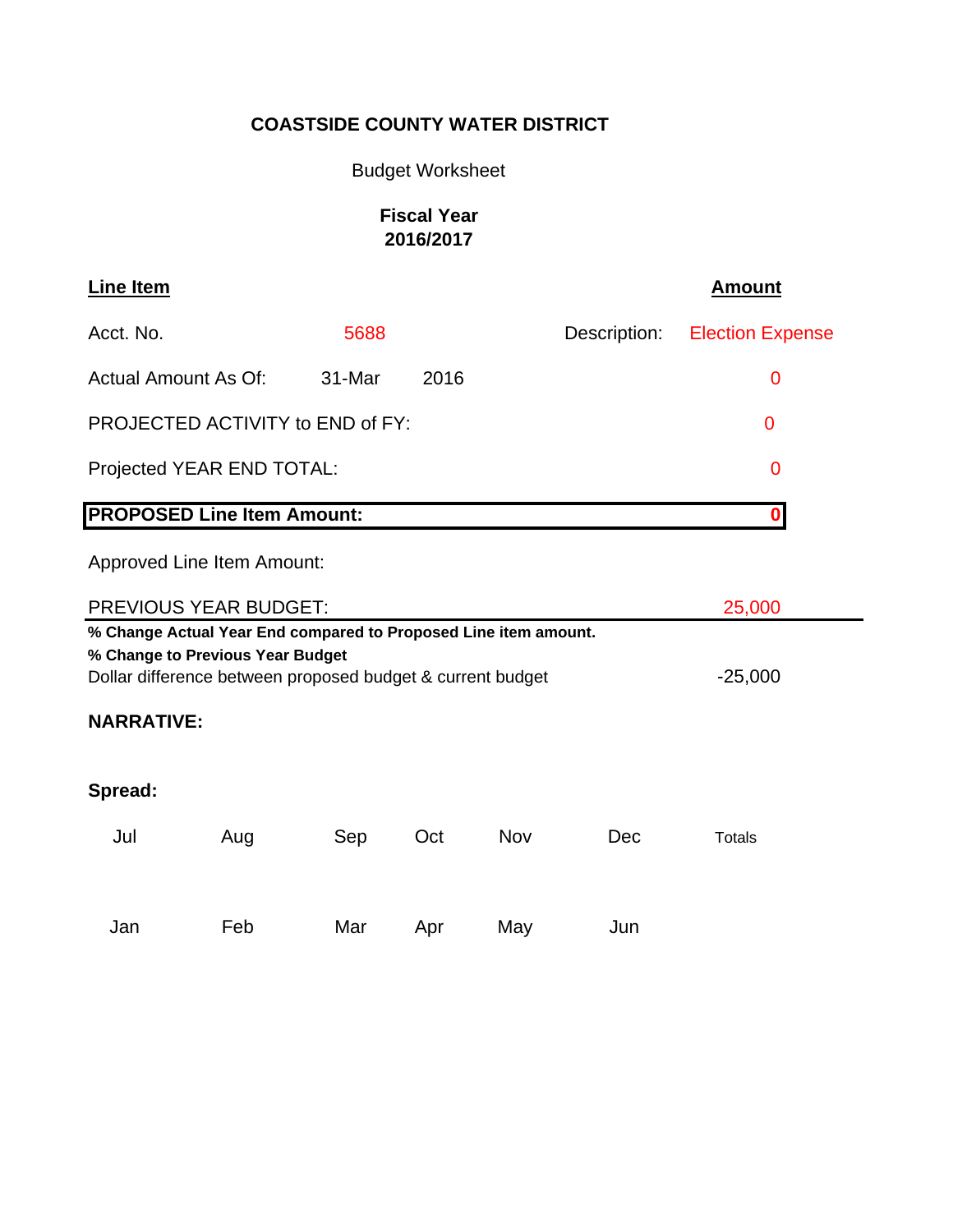# Budget Worksheet

# **Fiscal Year 2016/2017**

| Line Item                         |        |       |              | <b>Amount</b>         |
|-----------------------------------|--------|-------|--------------|-----------------------|
| Acct. No.                         | 5689   |       | Description: | <b>Union Expenses</b> |
| Actual Amount As Of:              | 31-Mar | 2016  |              | 0                     |
| PROJECTED ACTIVITY to END of FY:  |        |       |              | 6,000                 |
| Projected YEAR END TOTAL:         |        |       |              | 6,000                 |
| <b>PROPOSED Line Item Amount:</b> |        | 6,000 |              |                       |

Approved Line Item Amount:

| <b>PREVIOUS YEAR BUDGET:</b>                                                                                                                                      | 6,000             |     |     |     |  |     |  |  |
|-------------------------------------------------------------------------------------------------------------------------------------------------------------------|-------------------|-----|-----|-----|--|-----|--|--|
| % Change Actual Year End compared to Proposed Line item amount.<br>% Change to Previous Year Budget<br>Dollar difference between proposed budget & current budget | 0.0%<br>0.0%<br>0 |     |     |     |  |     |  |  |
| <b>NARRATIVE:</b><br>6,000<br><b>Union Negotiation Services</b><br>\$<br><b>TOTAL</b><br>6,000                                                                    |                   |     |     |     |  |     |  |  |
| Spread:                                                                                                                                                           |                   |     |     |     |  |     |  |  |
| Jul                                                                                                                                                               | Aug               | Sep | Oct | Nov |  | Dec |  |  |
| Jan                                                                                                                                                               | Feb               | Mar | Apr | May |  | Jun |  |  |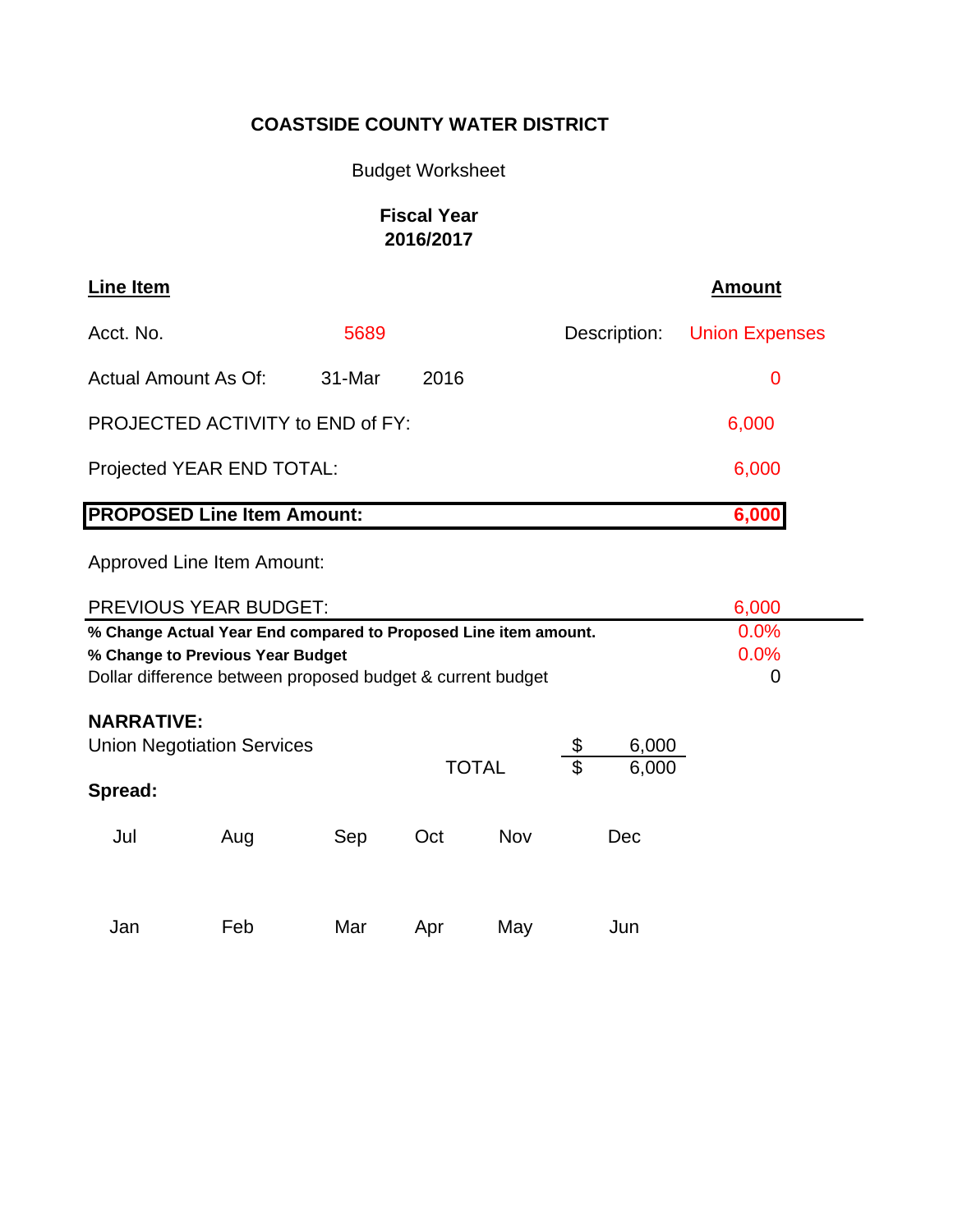## Budget Worksheet

## **Fiscal Year 2016/2017**

| Line Item                         |        |      | <b>Amount</b>                   |
|-----------------------------------|--------|------|---------------------------------|
| Acct. No.                         | 5700   |      | <b>Description: County Fees</b> |
| Actual Amount As Of:              | 31-Mar | 2016 | 16,985                          |
| PROJECTED ACTIVITY to END of FY:  | 2,015  |      |                                 |
| Projected YEAR END TOTAL:         | 19,000 |      |                                 |
| <b>PROPOSED Line Item Amount:</b> | 19,000 |      |                                 |

Approved Line Item Amount:

| PREVIOUS YEAR BUDGET:                                                                                                                                                                                                                                                                            |     |     |     |     |                       | 17,700 |
|--------------------------------------------------------------------------------------------------------------------------------------------------------------------------------------------------------------------------------------------------------------------------------------------------|-----|-----|-----|-----|-----------------------|--------|
| % Change Actual Year End compared to Proposed Line item amount.<br>% Change to Previous Year Budget<br>Dollar difference between proposed budget & current budget                                                                                                                                |     |     |     |     | 0.0%<br>7.3%<br>1,300 |        |
| <b>NARRATIVE:</b>                                                                                                                                                                                                                                                                                |     |     |     |     |                       |        |
| 1. The cost of the LAFCo budget, estimated<br>\$5,000.00<br>2. Hazardous Material Handling (Nunes & Denniston)<br>\$4,000.00<br>\$1,500.00<br>3. Property Taxes<br>4. Annual Encroachment Permit<br>\$7,000.00<br>\$1,500.00<br>5. District Digital Mapping - Secured Master Data<br>\$19,000.00 |     |     |     |     |                       |        |
| Spread:                                                                                                                                                                                                                                                                                          |     |     |     |     |                       |        |
| Jul                                                                                                                                                                                                                                                                                              | Aug | Sep | Oct | Nov | Dec                   |        |
| Jan                                                                                                                                                                                                                                                                                              | Feb | Mar | Apr | May | Jun                   |        |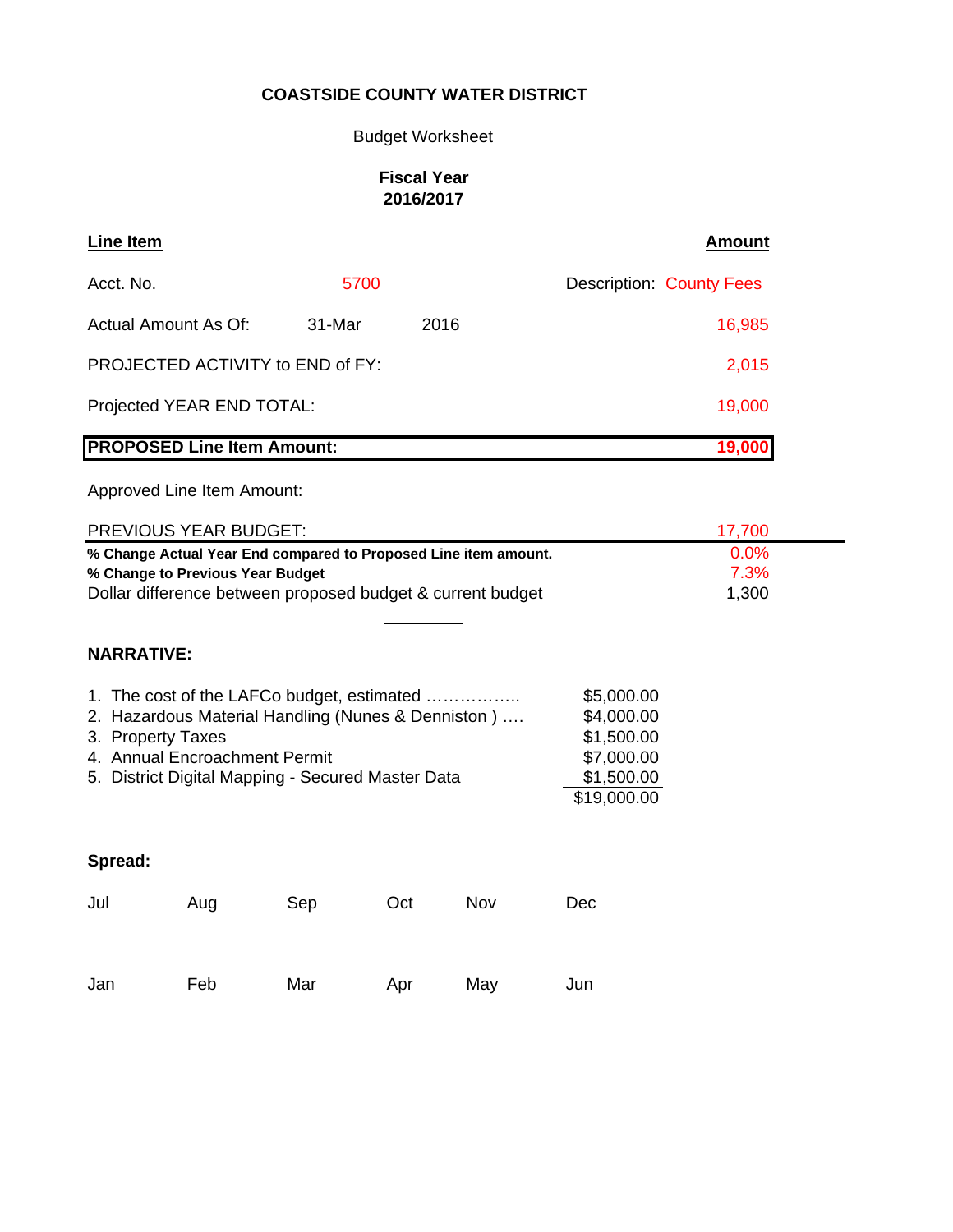#### Budget Worksheet

## **Fiscal Year 2016/2017**

| <b>Line Item</b>                  |        |      | <b>Amount</b>                  |  |
|-----------------------------------|--------|------|--------------------------------|--|
| Acct. No.                         | 5705   |      | <b>Description: State Fees</b> |  |
| Actual Amount As Of:              | 31-Mar | 2016 | 10,982                         |  |
| PROJECTED ACTIVITY to END of FY:  | 5,018  |      |                                |  |
| Projected YEAR END TOTAL:         |        |      |                                |  |
| <b>PROPOSED Line Item Amount:</b> |        |      | 16,000                         |  |

Approved Line Item Amount:

| <b>PREVIOUS YEAR BUDGET:</b>                                    | 16,000  |  |
|-----------------------------------------------------------------|---------|--|
| % Change Actual Year End compared to Proposed Line item amount. | $0.0\%$ |  |
| % Change to Previous Year Budget                                | $0.0\%$ |  |
| Dollar difference between proposed budget & current budget      |         |  |

#### **NARRATIVE:**

- #1 Fees are charged by the State Department of Health Services for reviewing applications and annual reports on operation of the Nunes & Denniston Water Treatment Plants  *(DHS Fees - Increase due to additional services regarding new regulations)*
- #2 Water Rights (initialized by SWRCB) for both Pilarcitos & San Vincente
- #3 RWQCB NPDES Annual Fee (estimated)
- #4 Bay Area Air Quality Management Dist Permits to Operate

|         |     |     | #1<br>#2<br>#3 | \$12,000<br>\$1,000<br>\$2,000 |     |     |
|---------|-----|-----|----------------|--------------------------------|-----|-----|
| Spread: |     |     | #4             | \$1,000<br>\$16,000            |     |     |
| Jul     | Aug | Sep |                | Oct                            | Nov | Dec |
| Jan     | Feb | Mar |                | Apr                            | May | Jun |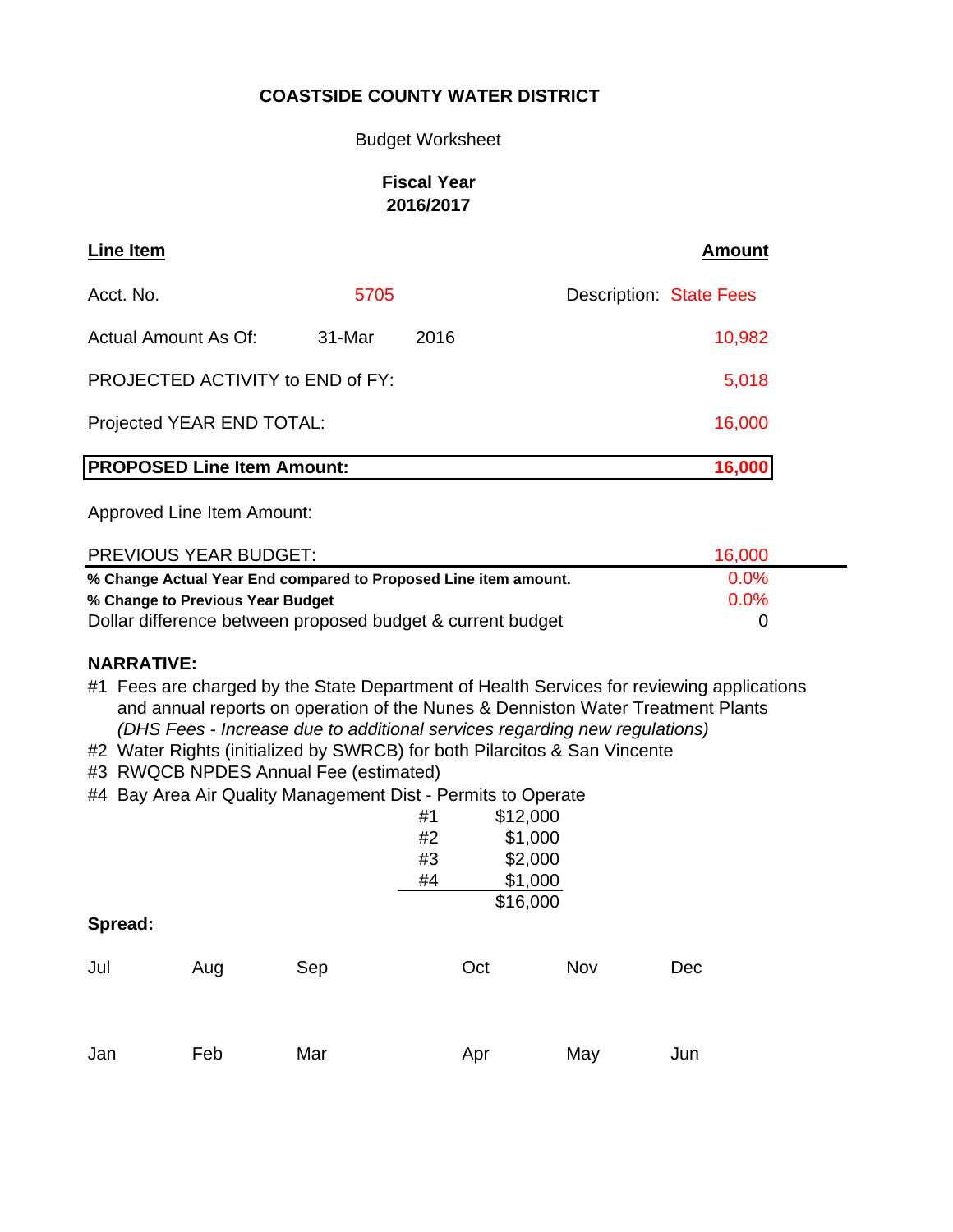# Budget Worksheet

# **Fiscal Year 2016/2017**

| <b>Line Item</b>                  |        |      | <b>Amount</b>                       |  |
|-----------------------------------|--------|------|-------------------------------------|--|
| Acct. No.                         | 5712   |      | Description: Existing Bonds - 2006B |  |
| Actual Amount As Of:              | 31-Mar | 2016 | 482,492                             |  |
| PROJECTED ACTIVITY to END of FY:  |        |      |                                     |  |
| Projected YEAR END TOTAL:         |        |      | 482,492                             |  |
| <b>PROPOSED Line Item Amount:</b> |        |      | 486,426                             |  |

Approved Line Item Amount:

| <b>PREVIOUS YEAR BUDGET:</b>                                                                                                                                                                                                          |     | 485,889             |     |     |     |
|---------------------------------------------------------------------------------------------------------------------------------------------------------------------------------------------------------------------------------------|-----|---------------------|-----|-----|-----|
| % Change Actual Year End compared to Proposed Line item amount.<br>% Change to Previous Year Budget<br>Dollar difference between proposed budget & current budget<br><b>NARRATIVE:</b><br>CSCDA Pooled Financing Program Series 2006B |     | 0.8%<br>0.1%<br>537 |     |     |     |
| September 2016 Payment<br>\$356,597<br>\$126,956<br>March 2017 Payment<br>Annual fees (CSCDA/Admin Fees)<br>\$2,873<br>\$486,426                                                                                                      |     |                     |     |     |     |
| Spread:                                                                                                                                                                                                                               |     |                     |     |     |     |
| Jul                                                                                                                                                                                                                                   | Aug | Sep                 | Oct | Nov | Dec |
| Jan                                                                                                                                                                                                                                   | Feb | Mar                 | Apr | May | Jun |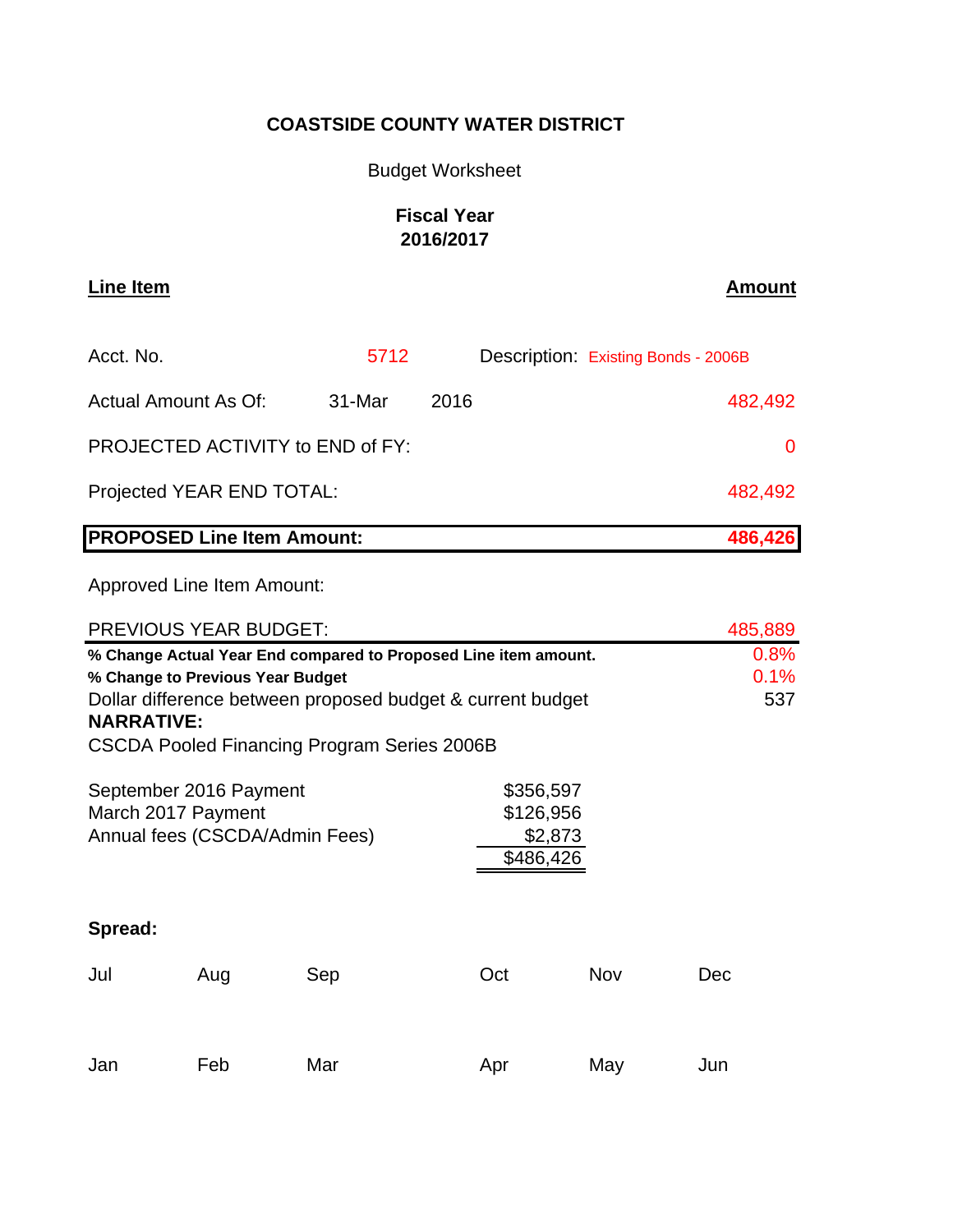# Budget Worksheet

# **Fiscal Year 2016/2017**

| Line Item                                      |        |         | <b>Amount</b>                        |  |
|------------------------------------------------|--------|---------|--------------------------------------|--|
| Acct. No.                                      | 5713   |         | Description: Cont. to CIP & Reserves |  |
| Actual Amount As Of:                           | 31-Mar | 2016    | 1,450,000                            |  |
| <b>PROJECTED ACTIVITY to END of FY:</b>        |        | 350,000 |                                      |  |
| Projected YEAR END TOTAL:<br>1,800,000         |        |         |                                      |  |
| <b>PROPOSED Line Item Amount:</b><br>2,234,635 |        |         |                                      |  |

Approved Line Item Amount:

| <b>PREVIOUS YEAR BUDGET:</b>                                    | 1,800,000                        |                                                            |             |     |         |  |  |  |
|-----------------------------------------------------------------|----------------------------------|------------------------------------------------------------|-------------|-----|---------|--|--|--|
| % Change Actual Year End compared to Proposed Line item amount. | 24.1%                            |                                                            |             |     |         |  |  |  |
|                                                                 | % Change to Previous Year Budget |                                                            |             |     |         |  |  |  |
|                                                                 |                                  | Dollar difference between proposed budget & current budget |             |     | 434,635 |  |  |  |
| <b>NARRATIVE:</b>                                               |                                  |                                                            |             |     |         |  |  |  |
|                                                                 | Contribution to CIP & Reserves   |                                                            | \$2,234,635 |     |         |  |  |  |
|                                                                 |                                  |                                                            | \$2,234,635 |     |         |  |  |  |
| Spread:                                                         |                                  |                                                            |             |     |         |  |  |  |
| Jul                                                             | Aug                              | Sep                                                        | Oct         | Nov | Dec     |  |  |  |
| Jan                                                             | Feb                              | Mar                                                        | Apr         | May | Jun     |  |  |  |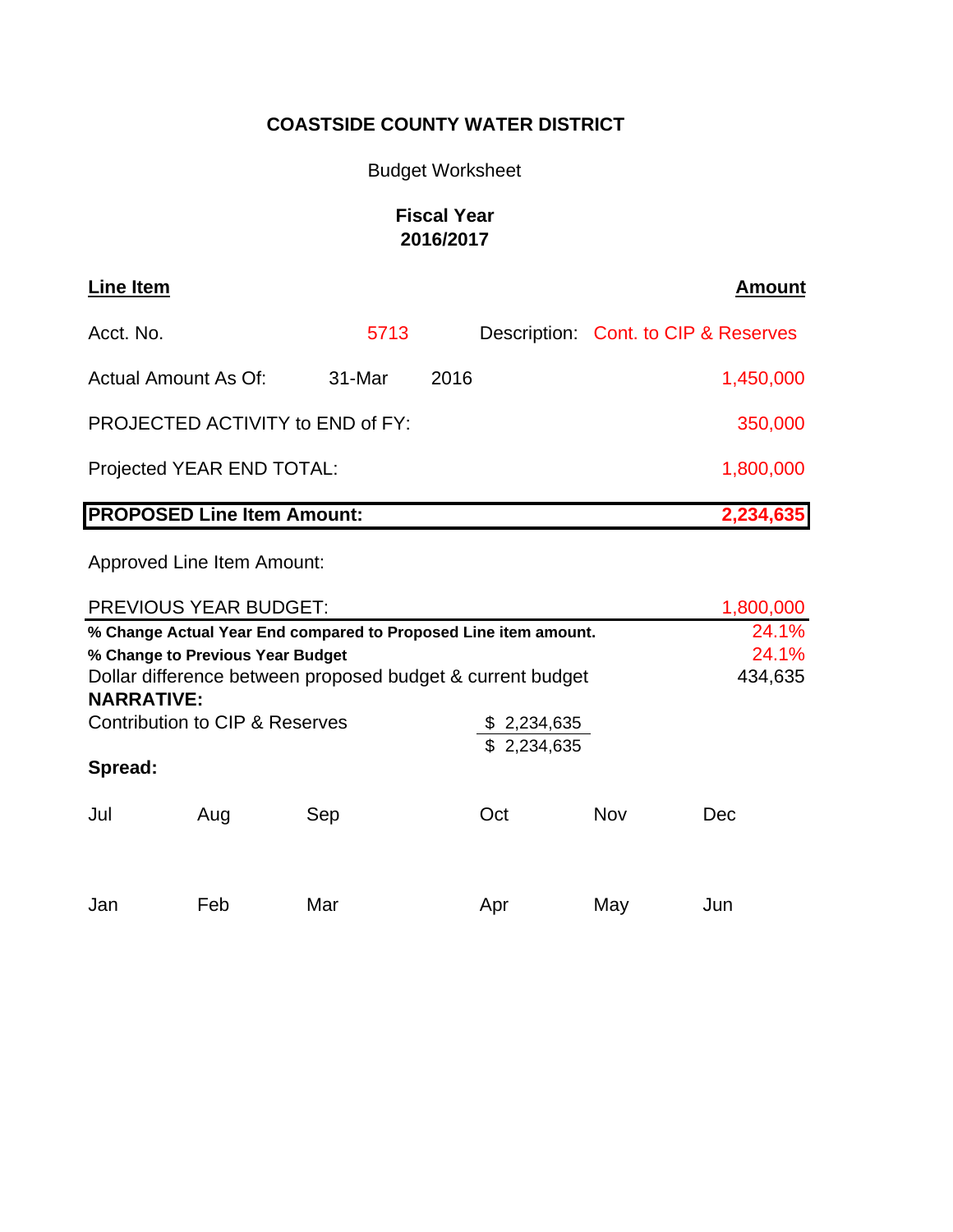# Budget Worksheet

# **Fiscal Year 2016/2017**

| <b>Line Item</b>                             |        |      | <b>Amount</b>                           |  |  |  |
|----------------------------------------------|--------|------|-----------------------------------------|--|--|--|
| Acct. No.                                    | 5715   |      | Description: Existing Bond-CIEDB 11-099 |  |  |  |
| <b>Actual Amount As Of:</b>                  | 31-Mar | 2016 | 336,546                                 |  |  |  |
| PROJECTED ACTIVITY to END of FY:             |        |      |                                         |  |  |  |
| Projected YEAR END TOTAL:                    |        |      |                                         |  |  |  |
| <b>PROPOSED Line Item Amount:</b><br>336,409 |        |      |                                         |  |  |  |
| Approved Line Item Amount:                   |        |      |                                         |  |  |  |
| ———————————————————                          |        |      | $\cdots$                                |  |  |  |

| <b>PREVIOUS YEAR BUDGET:</b>                                                                                                                                                                                                                                            | 338,024 |     |     |     |     |  |
|-------------------------------------------------------------------------------------------------------------------------------------------------------------------------------------------------------------------------------------------------------------------------|---------|-----|-----|-----|-----|--|
| % Change Actual Year End compared to Proposed Line item amount.<br>% Change to Previous Year Budget<br>Dollar difference between proposed budget & current budget<br><b>NARRATIVE:</b><br>California Infrastructure & Economic Development Bank (I-Bank) - CIEDB-11-099 |         |     |     |     |     |  |
| \$260,466<br>July 2016 Payment<br>\$75,943<br>January 2017 Payment<br>\$336,409                                                                                                                                                                                         |         |     |     |     |     |  |
| Spread:                                                                                                                                                                                                                                                                 |         |     |     |     |     |  |
| Jul                                                                                                                                                                                                                                                                     | Aug     | Sep | Oct | Nov | Dec |  |
| Jan                                                                                                                                                                                                                                                                     | Feb     | Mar | Apr | May | Jun |  |